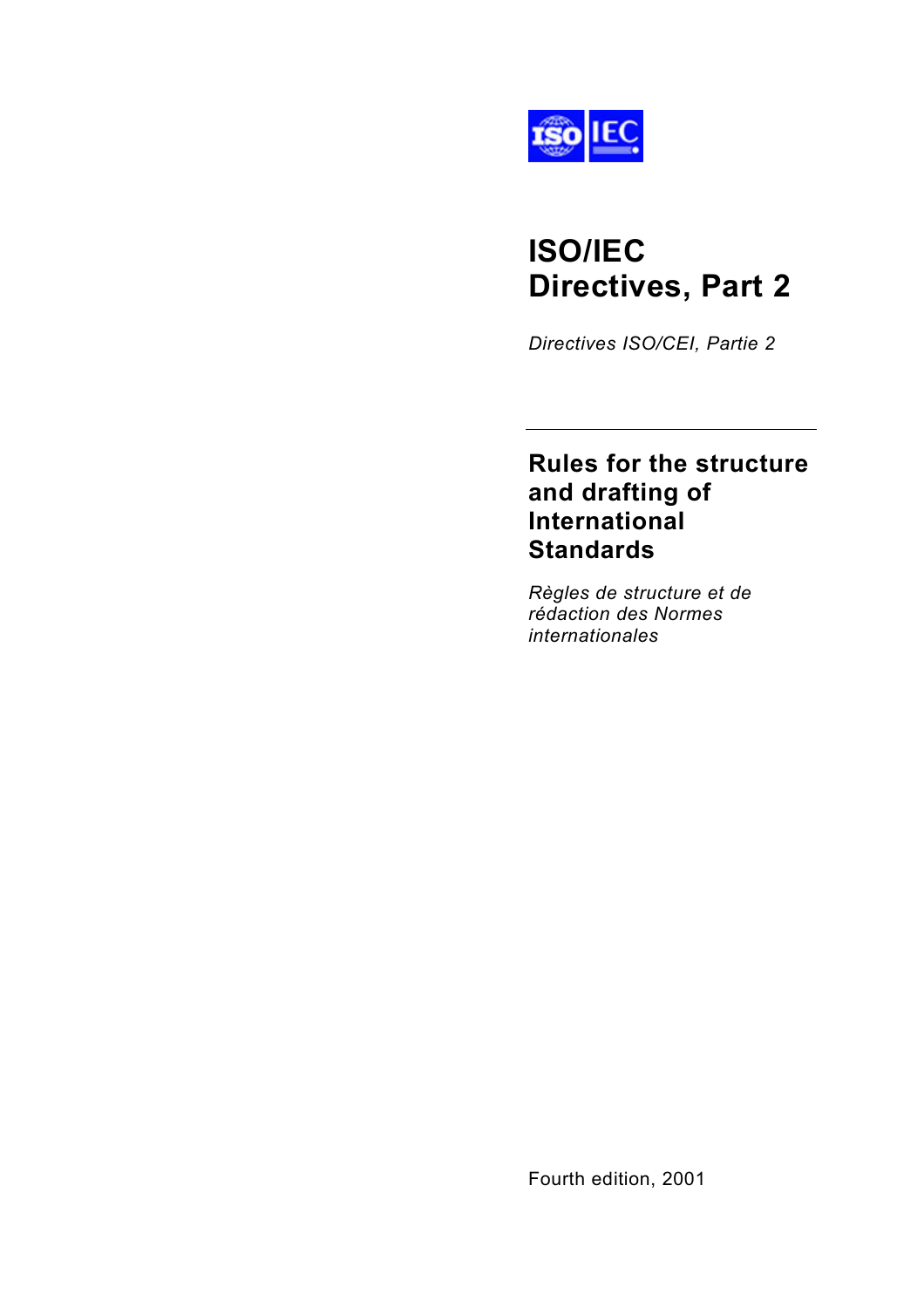#### **International Organization for Standardization**

1, rue de Varembé Case postale 56 CH-1211 Geneva 20 Telephone: +41 22 749 0111 Telefax: +41 22 733 3430 E-mail: [central@iso.ch](mailto:central@iso.ch) Web: [http://www.iso.ch](http://www.iso.ch/)

## **International Electrotechnical Commission**

3, rue de Varembé Case postale 131  $CH-1211$  Geneva 20<br>Telephone:  $+412$ Telephone: +41 22 919 0211 Telefax: +41 22 919 0300 E-mail: [inmail@iec.ch](mailto:inmail@iec.ch) Web: [http://www.iec.ch](http://www.iec.ch/)

## © ISO/IEC 2001

All rights reserved. It is permitted to download this electronic file, to make a copy and to print out the content for the purpose of preparing ISO and IEC documents only. You may not copy or "mirror" the file, or any part of it, for any other purpose without permission in writing from the publishers.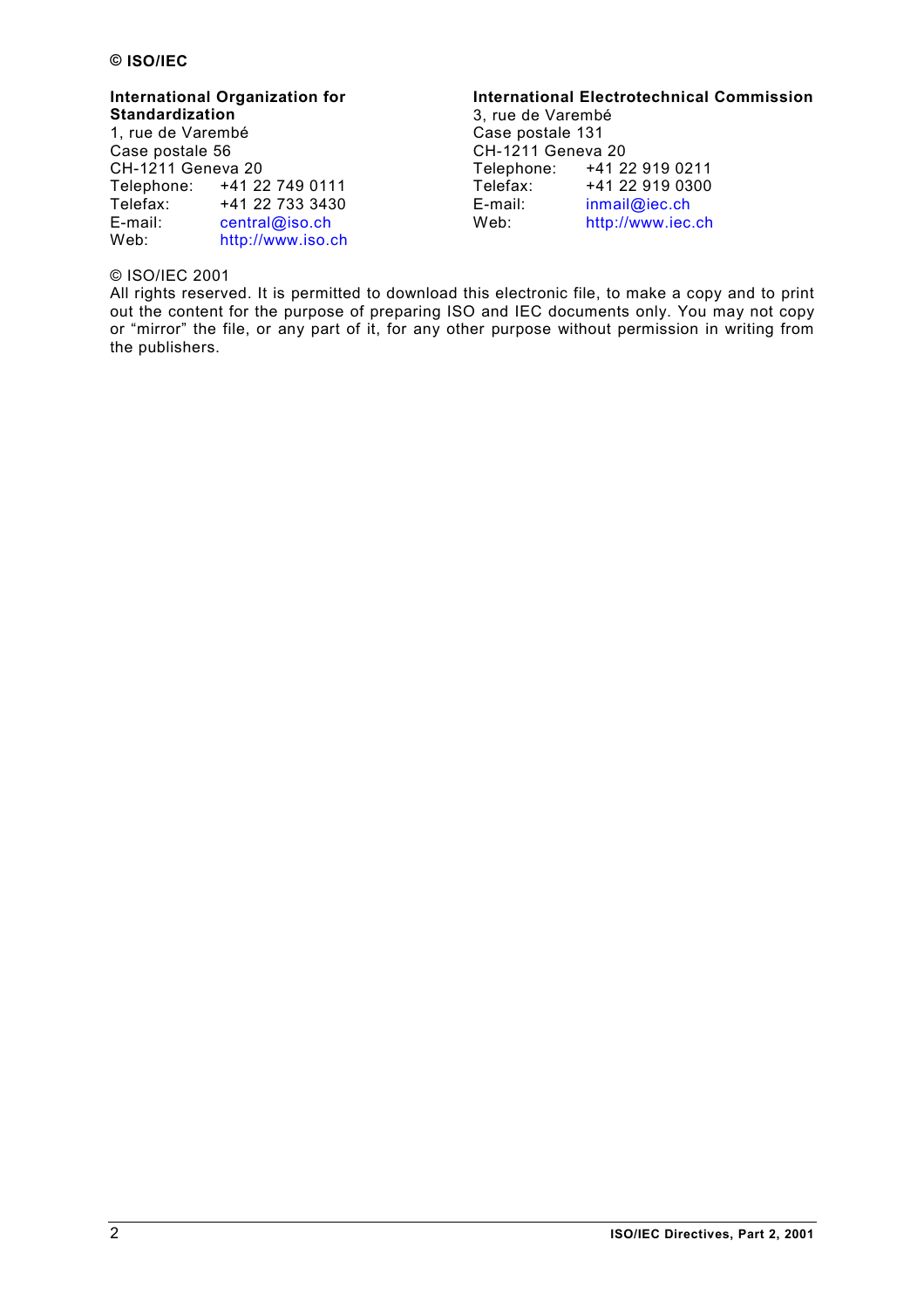# **CONTENTS**

| 1 |     |                                                                             |  |
|---|-----|-----------------------------------------------------------------------------|--|
| 2 |     |                                                                             |  |
| 3 |     |                                                                             |  |
| 4 |     |                                                                             |  |
|   | 4.1 |                                                                             |  |
|   | 4.2 |                                                                             |  |
|   | 4.3 |                                                                             |  |
|   | 4.4 |                                                                             |  |
|   | 4.5 | Fitness for implementation as a regional or national standard  12           |  |
|   | 4.6 |                                                                             |  |
| 5 |     |                                                                             |  |
|   | 5.1 |                                                                             |  |
|   | 5.2 |                                                                             |  |
| 6 |     |                                                                             |  |
|   | 6.1 |                                                                             |  |
|   | 6.2 |                                                                             |  |
|   | 6.3 |                                                                             |  |
|   | 6.4 |                                                                             |  |
|   | 6.5 |                                                                             |  |
|   | 6.6 |                                                                             |  |
|   | 6.7 |                                                                             |  |
|   |     |                                                                             |  |
|   | 6.8 | Aspects of quality management systems, reliability and sampling41           |  |
| 7 |     |                                                                             |  |
|   |     |                                                                             |  |
|   | A.1 |                                                                             |  |
|   | A.2 |                                                                             |  |
|   | A.3 |                                                                             |  |
|   | A.4 |                                                                             |  |
|   | A.5 |                                                                             |  |
|   | A.6 |                                                                             |  |
|   | A.7 |                                                                             |  |
|   | A.8 |                                                                             |  |
|   | A.9 |                                                                             |  |
|   |     |                                                                             |  |
|   |     |                                                                             |  |
|   |     |                                                                             |  |
|   |     |                                                                             |  |
|   |     |                                                                             |  |
|   |     |                                                                             |  |
|   |     |                                                                             |  |
|   |     |                                                                             |  |
|   |     |                                                                             |  |
|   |     | Annex B (informative) Example of numbering of divisions and subdivisions 46 |  |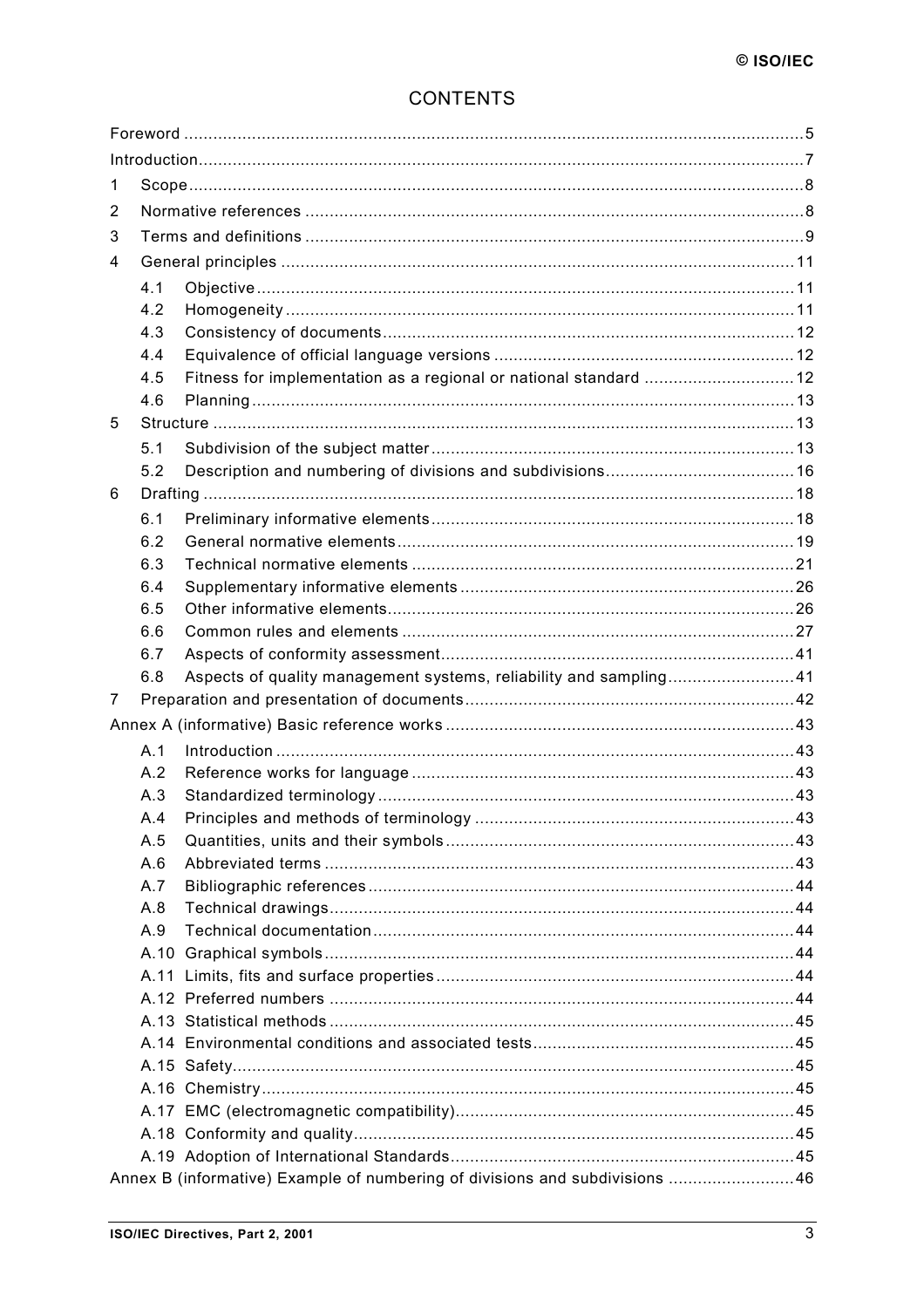|     | Annex C (normative) Drafting and presentation of terms and definitions 47   |  |
|-----|-----------------------------------------------------------------------------|--|
| C.1 |                                                                             |  |
| C.2 |                                                                             |  |
| C.3 |                                                                             |  |
|     |                                                                             |  |
| D.1 |                                                                             |  |
| D.2 |                                                                             |  |
| D.3 |                                                                             |  |
|     | Annex E (normative) Accommodation of more than one existing product size 54 |  |
|     | Annex F (normative) Designation of internationally standardized items55     |  |
| F.1 |                                                                             |  |
| F.2 |                                                                             |  |
| F.3 |                                                                             |  |
| F.4 |                                                                             |  |
| F.5 |                                                                             |  |
| F.6 |                                                                             |  |
| F.7 |                                                                             |  |
| F.8 |                                                                             |  |
|     |                                                                             |  |
|     |                                                                             |  |
|     |                                                                             |  |

## **Tables**

| Table 2 — Example of a typical arrangement of elements in a document  15 |  |
|--------------------------------------------------------------------------|--|
|                                                                          |  |
|                                                                          |  |
|                                                                          |  |
|                                                                          |  |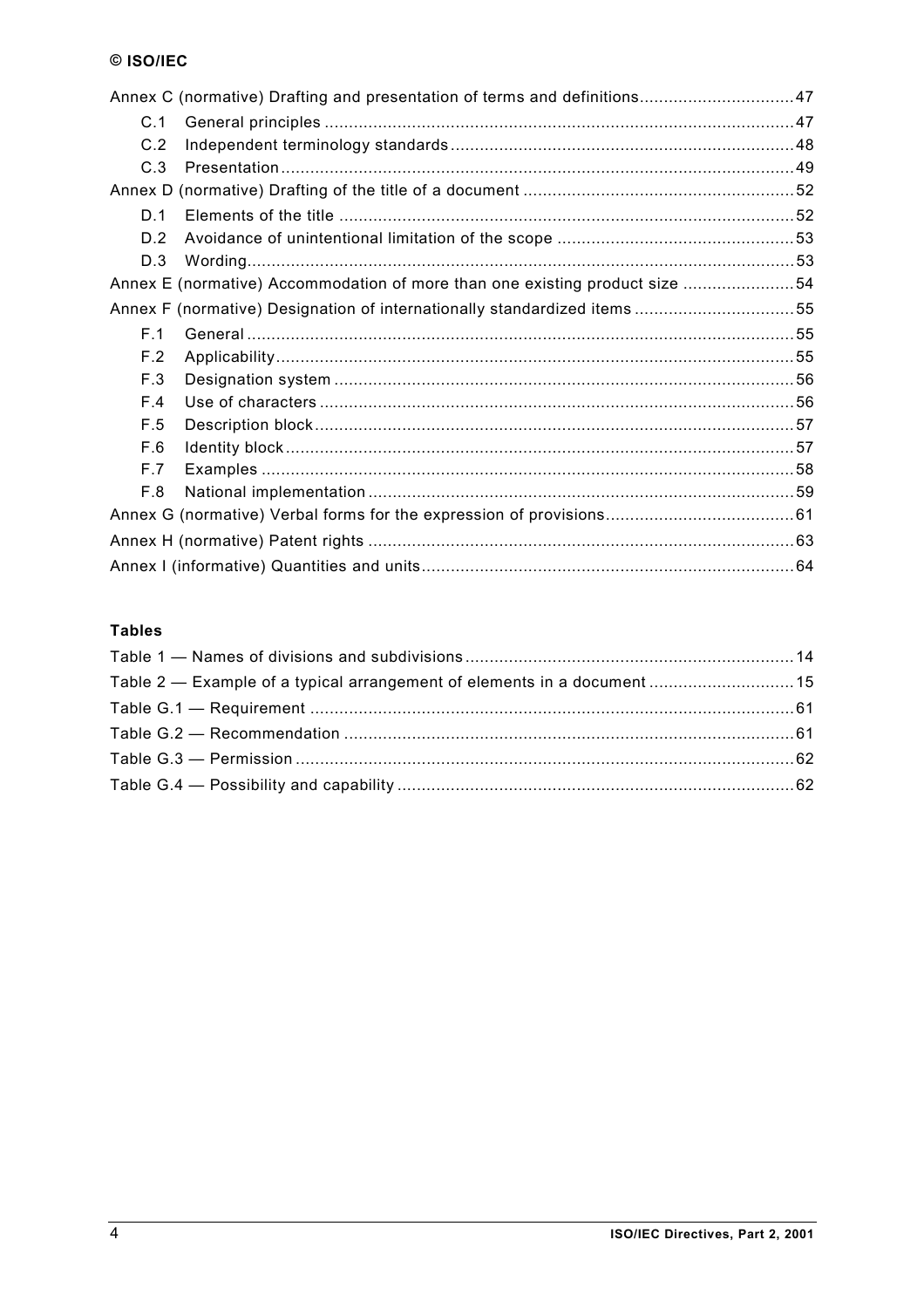## Foreword

<span id="page-4-0"></span>The ISO/IEC Directives are published as two parts:

- Part 1: Procedures for the technical work
- Part 2: Rules for the structure and drafting of International Standards

They have been approved by the ISO Technical Management Board and the IEC Committee of Action.

This fourth edition incorporates changes agreed by both organizations. Changes which have been adopted in only one of the organizations are being published separately in the ISO Supplement and the IEC Supplement, respectively, which are to be used in conjunction with the Directives. Details of the revision are as follows.

| ISO/IEC Directives, 2001                 | together with                                                            | cancels and replaces                                                                                                            |
|------------------------------------------|--------------------------------------------------------------------------|---------------------------------------------------------------------------------------------------------------------------------|
| Part 1 (4th edition)                     | ISO Supplement, 2001 (1st edition)<br>IEC Supplement, 2001 (1st edition) | ISO/IEC Directives, 1995, Part 1<br>(3rd edition)<br>Amendment 1, 1997, to ISO/IEC<br>Directives, 1995, Part 1<br>(3rd edition) |
| Part 2 (4th edition)                     |                                                                          | ISO/IEC Directives, Part 3, 1997<br>(3rd edition)                                                                               |
|                                          | ISO/IEC Directives, Part 1, 2001<br>(4th edition)                        | ISO/IEC Directives, Part 2, 1992<br>(2nd edition)                                                                               |
|                                          | ISO Supplement, 2001 (1st edition)<br>IEC Supplement, 2001 (1st edition) | Amendment 1, 1995, to ISO/IEC<br>Directives, Part 2, 1992<br>(2nd edition)                                                      |
| ISO and IEC Supplements<br>(1st edition) | ISO/IEC Directives, Part 1, 2001<br>(4th edition)                        | ISO/IEC Directives, 1995, Part 1<br>(3rd edition)                                                                               |
|                                          |                                                                          | Amendment 1, 1997, to ISO/IEC<br>Directives, 1995, Part 1<br>(3rd edition)                                                      |

This fourth edition of the ISO/IEC Directives, Part 2, is presented in such a way that it serves as an example of the rules that it provides. The main changes with respect to the previous edition (published in 1997 as Part 3) are listed below:

- forewords no longer contain a statement specifying which annexes are normative and which are informative;
- the new document types Technical Specification and Publicly Available Specification have been added to the scope together with their respective definitions;
- the boilerplate texts introducing the normative references (see [6.2.2\)](#page-19-0) and terms and definitions (see [6.3.1\)](#page-20-0) have been revised to make them applicable to all document types and however many references, or terms and definitions, respectively, are listed;
- rules for the structure, numbering and presentation of a reagents and/or materials clause and an apparatus clause have been added (see [6.3.5.2](#page-22-0) and [6.3.5.3\)](#page-23-0);
- significant portions of the ISO/IEC Directives, Part 2 (1992), have been added including
	- $-$  requirements relating to the performance approach (see [4.2\)](#page-10-0),
	- requirements related to marking, labelling and packaging (see [6.3.7\)](#page-24-0),
	- requirements related to patent rights (see [6.6.4](#page-28-0) and [Annex H\),](#page-62-0)
	- $-$  sampling and test methods (see [6.3.4](#page-21-0) and [6.3.5\)](#page-21-0),
	- $\overline{\phantom{a}}$  information on aspects of conformity assessment (see [6.7\)](#page-40-0) and quality management systems (see [6.8\)](#page-40-0), and
	- designation of internationally standardized items (see [Annex F\);](#page-54-0)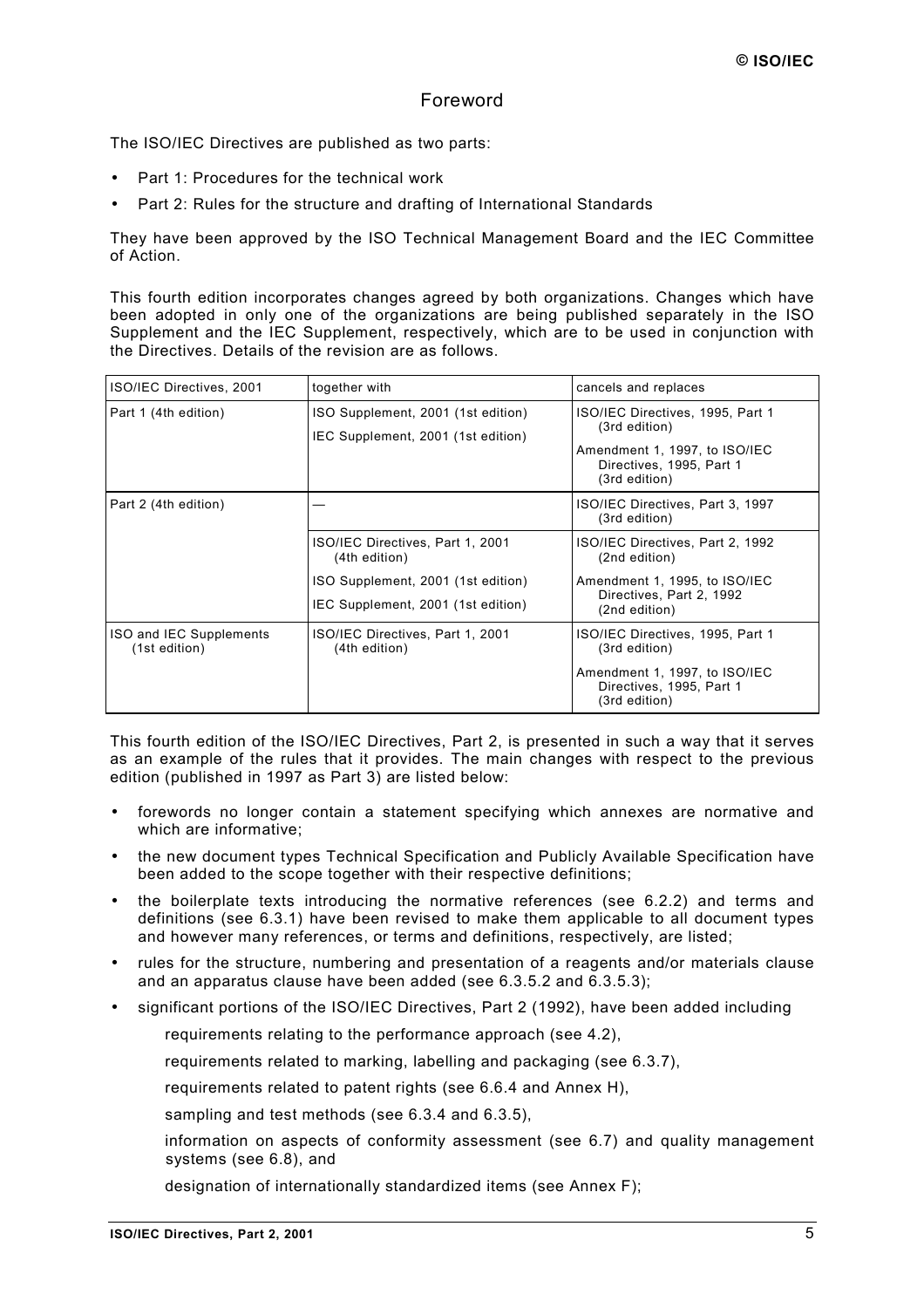- rules regarding the referencing of online documents in the bibliography have been added (see [6.4.2\)](#page-25-0);
- the example of a typescript (in the 3rd edition, Clause 7 and Annex G) has been replaced by a reference to the use of the ISO and IEC templates (see Clause [7\)](#page-41-0);
- rules for the continuation and subdivision of figures have been added (see [6.6.5.8](#page-30-0) and [6.6.5.11\)](#page-31-0) and, for ISO, reference to the additional rules drafted by the Information Technology Strategies Implementation Group (ITSIG) has been added (see [6.6.5.6\)](#page-29-0);
- the rule concerning the expression of numbers of items (in the 3rd edition, 6.6.7.5) has been deleted;
- the term "standard" has been replaced by "document" as the generic term to describe the document types covered by this part of the ISO/IEC Directives;
- Technical Reports may now contain normative references and normative annexes;
- the cross-references to numbered elements of text are now all written with a capital letter, e.g. Clause, Annex, Figure, Note, etc.

This fourth edition of the ISO/IEC Directives is applicable to all enquiry drafts registered after 2002-01-01 and to all final draft International Standards registered after 2002-07-01.

Both ISO and IEC have published guides on the use of templates and other tools for the preparation of documents prepared in accordance with the ISO/IEC Directives. These guides are available on the [ISO web site](http://www.iso.ch/) ([http://www.iso.ch\)](http://www.iso.ch/sdis) and [IEC web site](http://www.iec.ch/) ([http://www.iec.ch\).](http://www.iec.ch/contents.htm)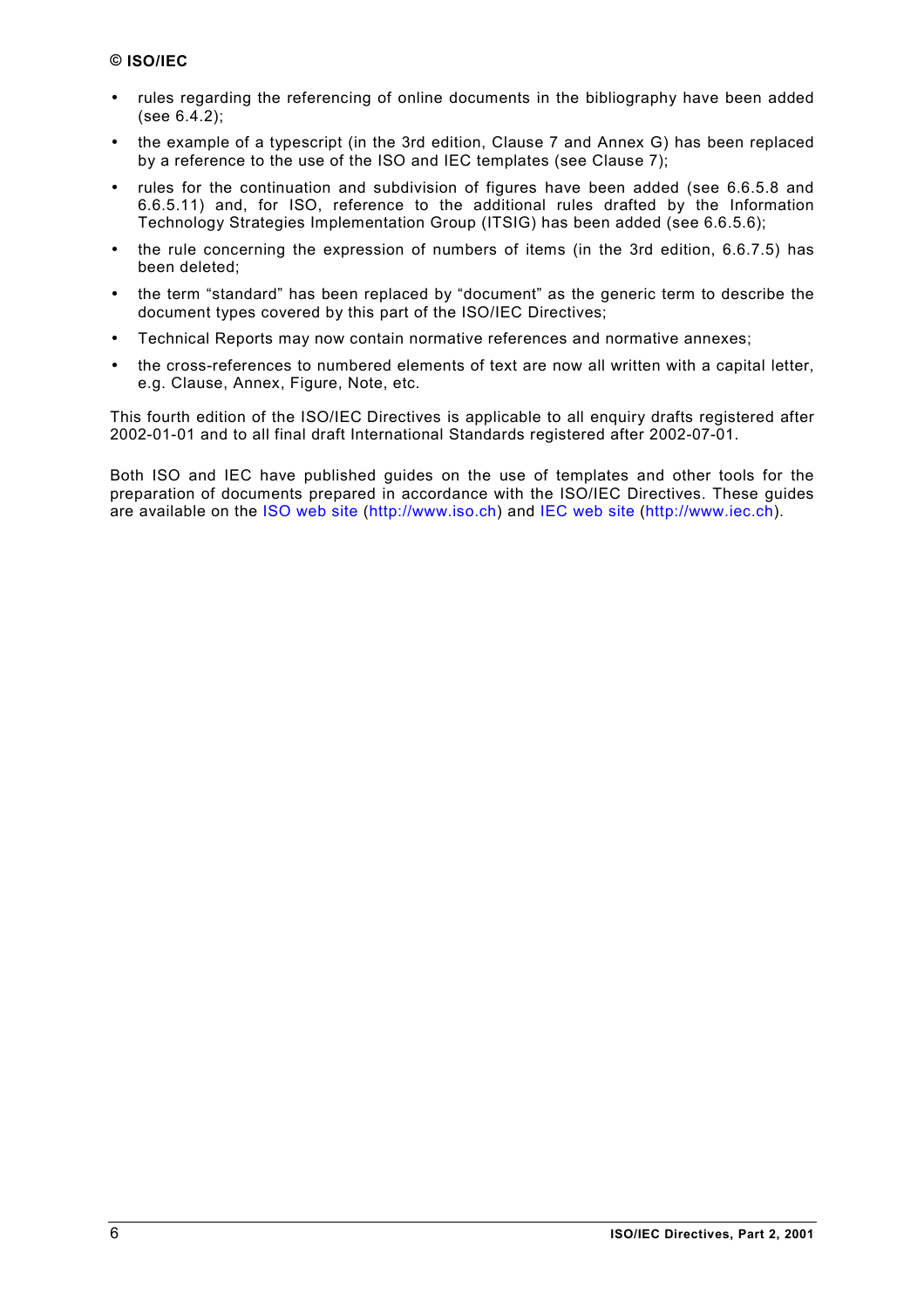## Introduction

<span id="page-6-0"></span>It is recognized that amongst standards writers many different tools are used for the drafting of documents, and that these tools will not necessarily permit the same options for the presentation of text elements. Therefore, wherever possible, optional presentations have been allowed for in these rules [e.g. it is permitted to precede the items in an unordered list by dashes or bullets (see [5.2.5\)](#page-16-0)]. However, for such cases it should be noted that the ISO Central Secretariat and the IEC Central Office reserve the right to apply only one presentation.

NOTE This English version of the ISO/IEC Directives, Part 2, was prepared using the IEC template. The French version was prepared using the ISO template.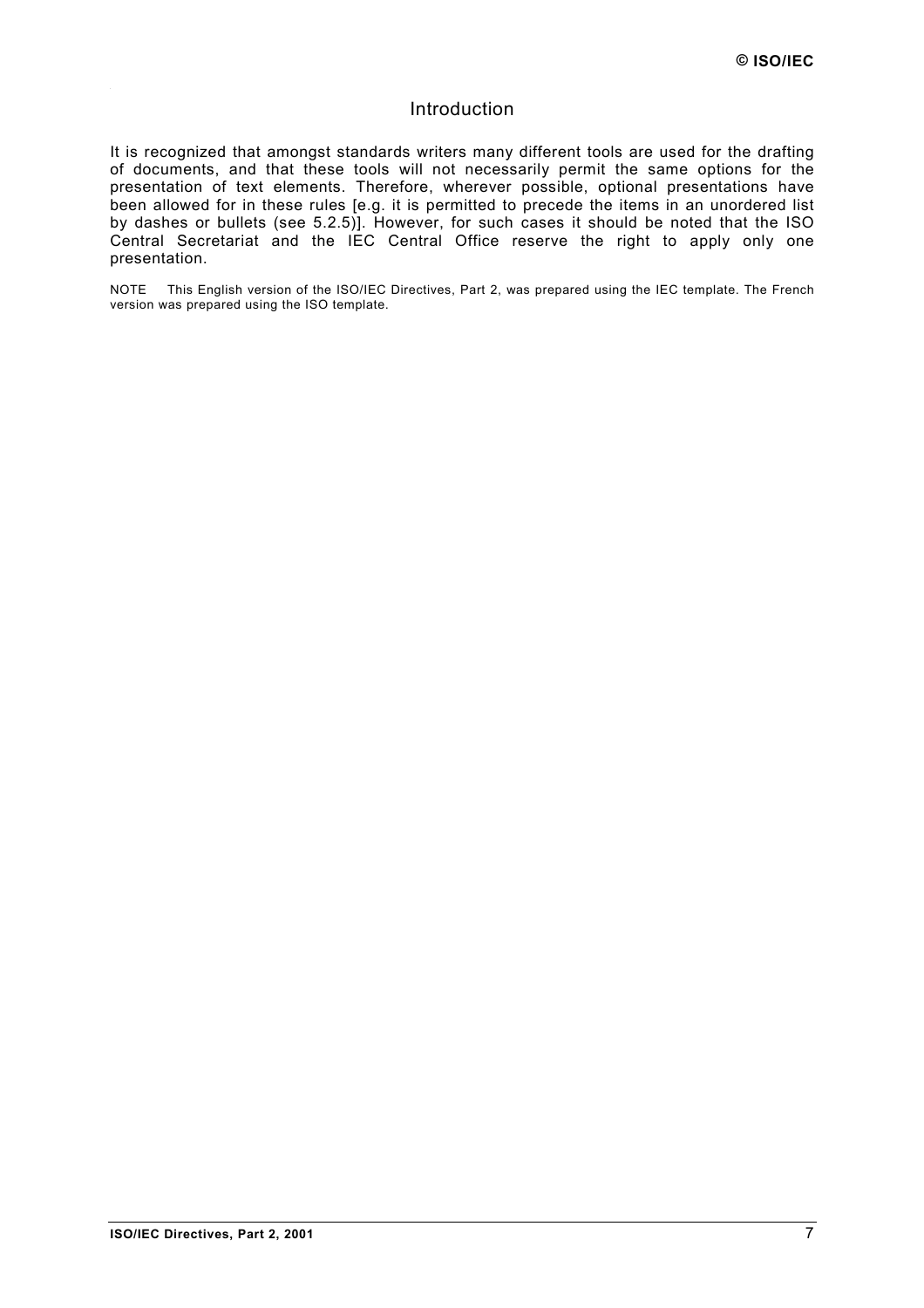## **ISO/IEC Directives — Part 2: Rules for the structure and drafting of International Standards**

## <span id="page-7-0"></span>**1 Scope**

This part of the ISO/IEC Directives specifies rules for the structure and drafting of documents intended to become International Standards, Technical Specifications or Publicly Available Specifications. As far as practicable, these rules also apply to documents intended to become Technical Reports or Guides. All these document types are referred to collectively hereinafter as *documents*, unless otherwise necessary.

The rules are intended to ensure that such documents, prepared by the committee secretariats of the International Organization for Standardization (ISO) and the International Electrotechnical Commission (IEC), are drafted in as uniform a manner as practicable, irrespective of the technical content.

It also gives some guidance with regard to presentation.

It does not specify the typography and layout of published documents, which are determined by the house style of the publishing organization.

## **2 Normative references**

<span id="page-7-1"></span>The following referenced documents are indispensable for the application of this document. For dated references, only the edition cited applies. For undated references, the latest edition of the referenced document (including any amendments) applies.

[ISO 31 \(](http://isotc.iso.ch/livelink/livelink?func=ll&objId=1012703&objAction=browse&sort=-modifydate/en)all parts), *Quantities and units* 1)

[ISO 78-2,](http://isotc.iso.ch/livelink/livelink?func=ll&objId=1012703&objAction=browse&sort=-modifydate/en) *Chemistry — Layouts for standards — Part 2: Methods of chemical analysis*

[ISO 128-30:](http://isotc.iso.ch/livelink/livelink?func=ll&objId=1012703&objAction=browse&sort=-modifydate/en)2001, *Technical drawings — General principles of presentation — Part 30: Basic conventions for views*

[ISO 128-34:](http://isotc.iso.ch/livelink/livelink?func=ll&objId=1012703&objAction=browse&sort=-modifydate/en)2001, *Technical drawings — General principles of presentation — Part 34: Views on mechanical engineering drawings*

[ISO 128-40:](http://isotc.iso.ch/livelink/livelink?func=ll&objId=1012703&objAction=browse&sort=-modifydate/en)2001, *Technical drawings — General principles of presentation — Part 40: Basic conventions for cuts and sections*

[ISO 128-44:2](http://isotc.iso.ch/livelink/livelink?func=ll&objId=1012703&objAction=browse&sort=-modifydate/en)001, *Technical drawings — General principles of presentation — Part 44: Sections on mechanical engineering drawings*

[ISO 639,](http://isotc.iso.ch/livelink/livelink?func=ll&objId=1012703&objAction=browse&sort=-modifydate/en) *Codes for the representation of names of languages*

[ISO 690 \(](http://isotc.iso.ch/livelink/livelink?func=ll&objId=1012703&objAction=browse&sort=-modifydate/en)all parts), *Documentation — Bibliographic references — Content, form and structure*

[ISO 704,](http://isotc.iso.ch/livelink/livelink?func=ll&objId=1012703&objAction=browse&sort=-modifydate/en) *Principles and methods of terminology*

[ISO 1000,](http://isotc.iso.ch/livelink/livelink?func=ll&objId=1012703&objAction=browse&sort=-modifydate/en) *SI units and recommendations for the use of their multiples and of certain other units* 1)

ISO [3098-2,](http://isotc.iso.ch/livelink/livelink?func=ll&objId=1012703&objAction=browse&sort=-modifydate/en) *Technical product documentation — Lettering — Part 2: Latin alphabet, numerals and marks*

[ISO 3166-1,](http://isotc.iso.ch/livelink/livelink?func=ll&objId=1012703&objAction=browse&sort=-modifydate/en) *Codes for the representation of names of countries and their subdivisions — Part 1: Country codes*

[ISO 6433,](http://isotc.iso.ch/livelink/livelink?func=ll&objId=1012703&objAction=browse&sort=-modifydate/en) *Technical drawings — Item references*

[ISO 7000,](http://isotc.iso.ch/livelink/livelink?func=ll&objId=1012703&objAction=browse&sort=-modifydate/en) *Graphical symbols for use on equipment — Index and synopsis*

[ISO 10241:1](http://isotc.iso.ch/livelink/livelink?func=ll&objId=1012703&objAction=browse&sort=-modifydate/en)992, *International terminology standards — Preparation and layout*

[ISO 14617 \(](http://isotc.iso.ch/livelink/livelink?func=ll&objId=1012703&objAction=browse&sort=-modifydate/en)all parts), *Graphical symbols for diagrams*

l

<sup>1)</sup> Published as a compilation in ISO Standards Handbook, *Quantities and units*.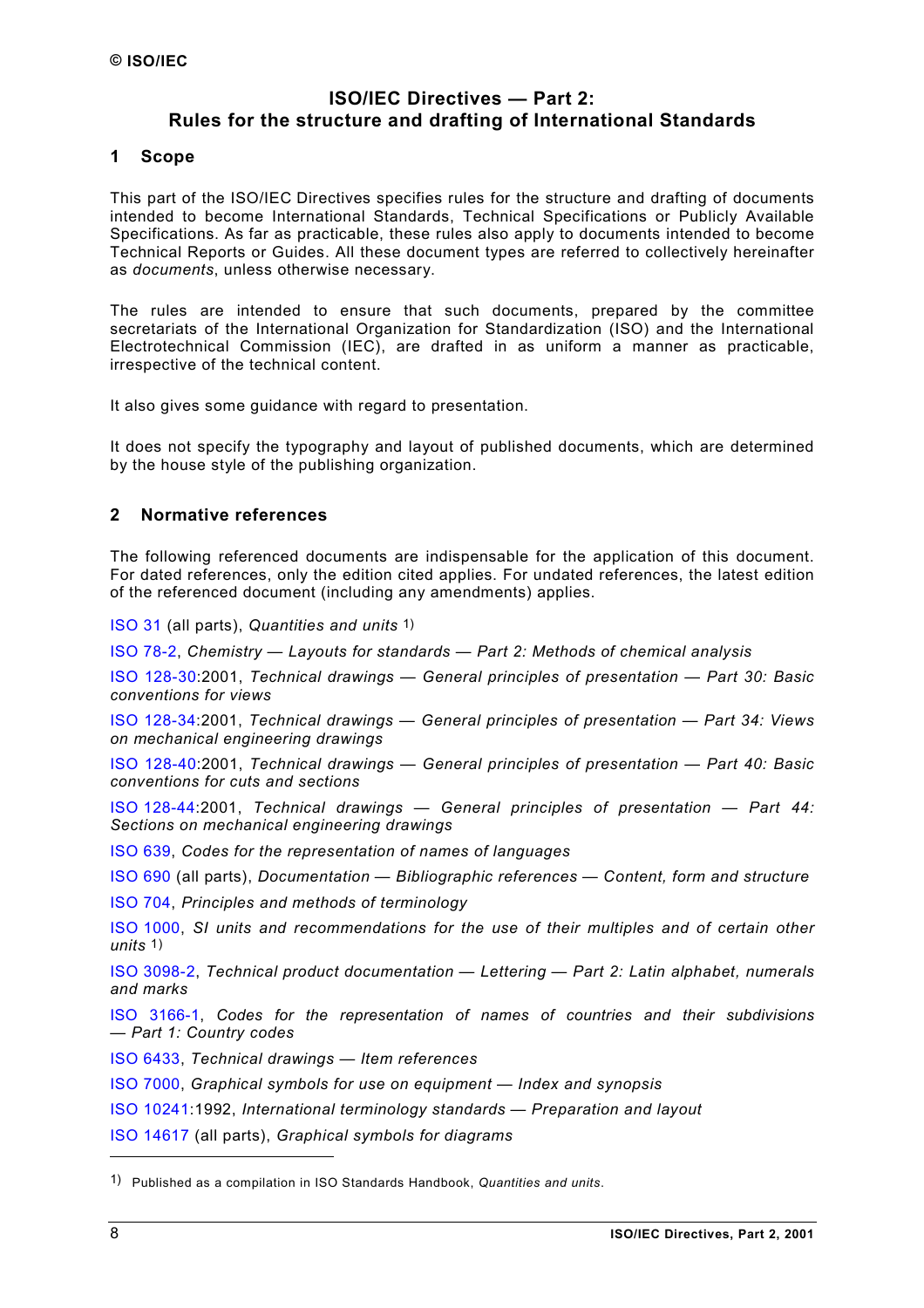<span id="page-8-0"></span>[IEC 60027 \(](http://www.iec.ch/cgi-bin/procgi.pl/www/iecwww.p?wwwlang=E&wwwprog=sea22.p&search=iecnumber&header=IEC&pubno=60027&part=&se=&number=&searchfor=&ics=)all parts), *Letter symbols to be used in electrical technology*

[IEC 60417 \(](http://www.iec.ch/cgi-bin/procgi.pl/www/iecwww.p?wwwlang=E&wwwprog=sea22.p&search=iecnumber&header=IEC&pubno=60417&part=&se=&number=&searchfor=&ics=)all parts), *Graphical symbols for use on equipment*

[IEC 60617 \(](http://www.iec.ch/cgi-bin/procgi.pl/www/iecwww.p?wwwlang=E&wwwprog=sea22.p&search=iecnumber&header=IEC&pubno=60617&part=&se=&number=&searchfor=&ics=)all parts), *Graphical symbols for diagrams*

[IEC 61082 \(](http://www.iec.ch/cgi-bin/procgi.pl/www/iecwww.p?wwwlang=E&wwwprog=sea22.p&search=iecnumber&header=IEC&pubno=61082&part=&se=&number=&searchfor=&ics=)all parts), *Preparation of documents used in electrotechnology*

[IEC 61175,](http://www.iec.ch/cgi-bin/procgi.pl/www/iecwww.p?wwwlang=E&wwwprog=sea22.p&search=iecnumber&header=IEC&pubno=61175&part=&se=&number=&searchfor=&ics=) *Designations for signals and connections*

[IEC 61346](http://www.iec.ch/cgi-bin/procgi.pl/www/iecwww.p?wwwlang=E&wwwprog=sea22.p&search=iecnumber&header=IEC&pubno=61346&part=&se=&number=&searchfor=&ics=) (all parts), *Industrial systems, installations and equipment and industrial products — Structuring principles and reference designations*

[IEC 61355,](http://www.iec.ch/cgi-bin/procgi.pl/www/iecwww.p?wwwlang=E&wwwprog=sea22.p&search=iecnumber&header=IEC&pubno=61355&part=&se=&number=&searchfor=&ics=) *Classification and designation of documents for plants, systems and equipment*

[ISO/IEC Guide 7:1994,](http://isotc.iso.ch/livelink/livelink?func=ll&objId=1012703&objAction=browse&sort=-modifydate/en) *Guidelines for drafting standards suitable for use for conformity assessment*

[ISO/IEC Directives, Part 1, 2001,](http://isotc.iso.ch/livelink/livelink?func=ll&objId=650757&objAction=browse&sort=-modifydate/en) *Procedures for the technical work*

*[IEC Supplement to the ISO/IEC Directives](http://www.iec.ch/pub/directives/Directives-IECSup-Ed1.pdf)*, 2001

*[ISO Supplement to the ISO/IEC Directives](http://isotc.iso.ch/livelink/livelink?func=ll&objId=639371&objAction=browse&sort=-modifydate/en)*

*Guide for the use of IT in the development and delivery of standards (ITSIG Guide)*, 3rd edition, ISO, available at <[http://www.iso.ch/itsig-guide>](http://www.iso.ch/itsig-guide)

*ISO Template*, ISO, available at <[http://www.iso.ch/sdis>](http://www.iso.ch/sdis)

*IECStd Template*, IEC, available at <[http://www.iec.ch/contents.htm>](http://www.iec.ch/contents.htm)

*Quality management systems — Guidance and criteria for the development of documents to meet needs of specific product and industry/economic sectors*, ISO/TC 176, available at <[http://www.iso.ch/sdis>](http://www.iso.ch/sdis)

## **3 Terms and definitions**

For the purposes of this document, the following terms and definitions apply.

#### **3.1**

#### **standard**

document, established by consensus and approved by a recognized body, that provides, for common and repeated use, rules, guidelines or characteristics for activities or their results, aimed at the achievement of the optimum degree of order in a given context

NOTE Standards should be based on the consolidated results of science, technology and experience, and aimed at the promotion of optimum community benefits.

[ISO/IEC Guide 2:1996, definition 3.2]

#### **3.1.1**

#### **international standard**

standard that is adopted by an international standardizing/standards organization and made available to the public

[ISO/IEC Guide 2:1996, definition 3.2.1.1]

#### **3.1.2**

#### **International Standard**

international standard where the international standards organization is ISO or IEC

#### **3.2 Technical Specification**

#### **TS**

document published by ISO or IEC for which there is the future possibility of agreement on an International Standard, but for which at present

- the required support for approval as an International Standard cannot be obtained,
- there is doubt on whether consensus has been achieved.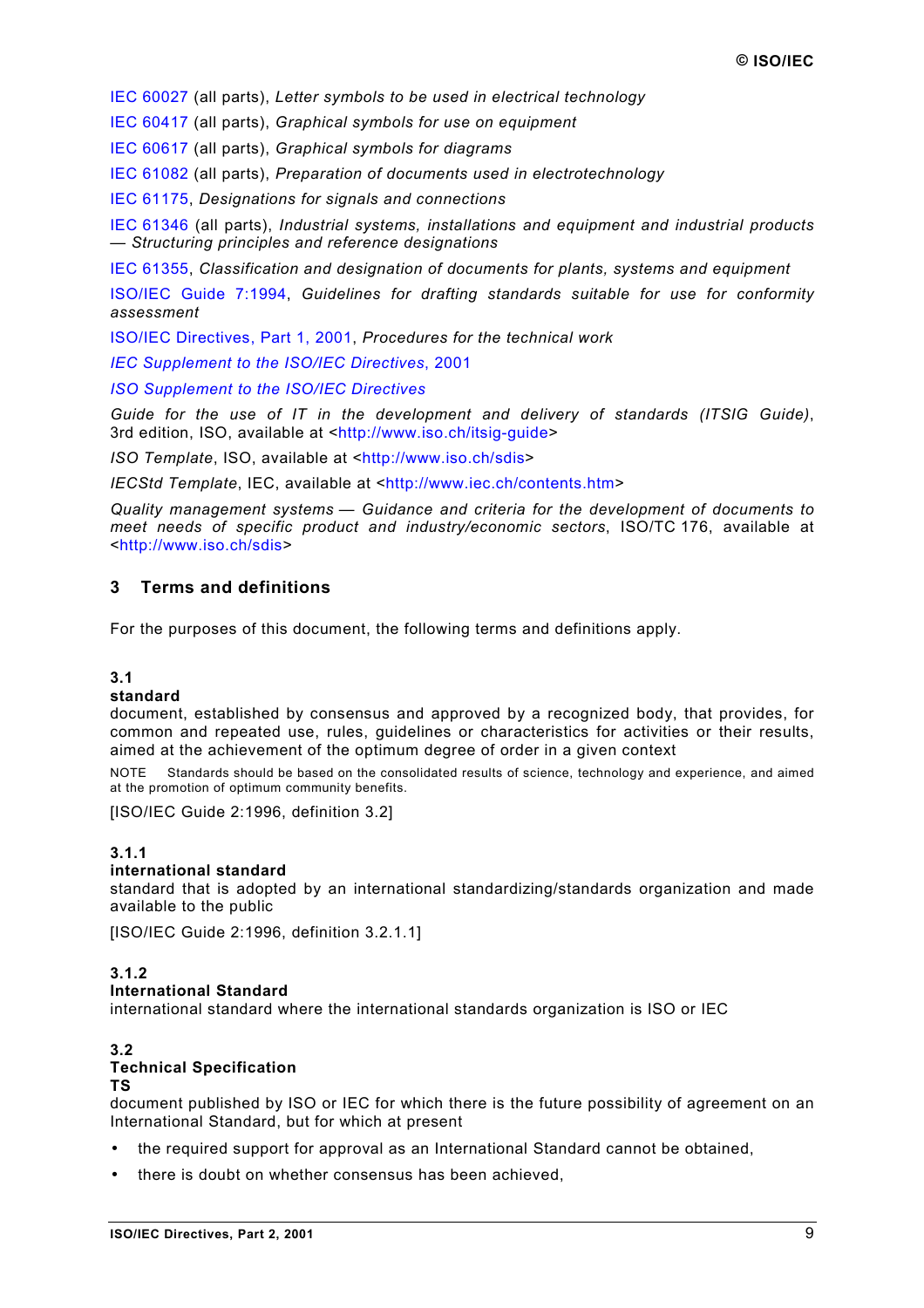- <span id="page-9-0"></span>• the subject matter is still under technical development, or
- there is another reason precluding immediate publication as an International Standard
- NOTE 1 The content of a Technical Specification, including its annexes, may include requirements.
- NOTE 2 A Technical Specification is not allowed to conflict with an existing International Standard.

NOTE 3 Competing Technical Specifications on the same subject are permitted.

NOTE 4 Prior to mid-1999, Technical Specifications were designated as Technical Reports of type 1 or 2.

#### **[3.](#page-8-0)3 Technical Report TR**

document published by ISO or IEC containing collected data of a different kind from that normally published as an International Standard or Technical Specification

NOTE 1 Such data may include, for example, data obtained from a survey carried out among the national bodies, data on work in other international organizations or data on the "state of the art" in relation to standards of national bodies on a particular subject.

NOTE 2 Prior to mid-1999, Technical Reports were designated as Technical Reports of type 3.

## **[3.](#page-8-0)4**

## **Guide**

document published by ISO or IEC giving orientation, advice or recommendations on nonnormative matters relating to international standardization

NOTE Guides may address issues of interest to all users of International Standards.

## **3.5**

#### **Publicly Available Specification PAS**

document published by ISO or IEC to respond to an urgent market need, representing either

a) a consensus in an organization external to ISO or IEC, or

b) a consensus of the experts within a working group

NOTE 1 A Publicly Available Specification is not allowed to conflict with an existing International Standard.

NOTE 2 Competing Publicly Available Specifications on the same subject are permitted.

## **[3.](#page-8-0)6**

#### **normative elements**

elements that describe the scope of the document, and which set out provisions

#### **[3.](#page-8-0)7 Informative elements**

#### **[3.](#page-8-0)7.1**

## **preliminary elements**

elements that identify the document, introduce its content and explain its background, its development and its relationship with other documents

#### **[3.](#page-8-0)7.2**

#### **supplementary elements**

elements that provide additional information intended to assist the understanding or use of the document

#### **[3.](#page-8-0)8**

## **required element**

element the presence of which in a document is obligatory

## **[3.](#page-8-0)9**

## **optional element**

element the presence of which in a document is dependent on the provisions of the particular document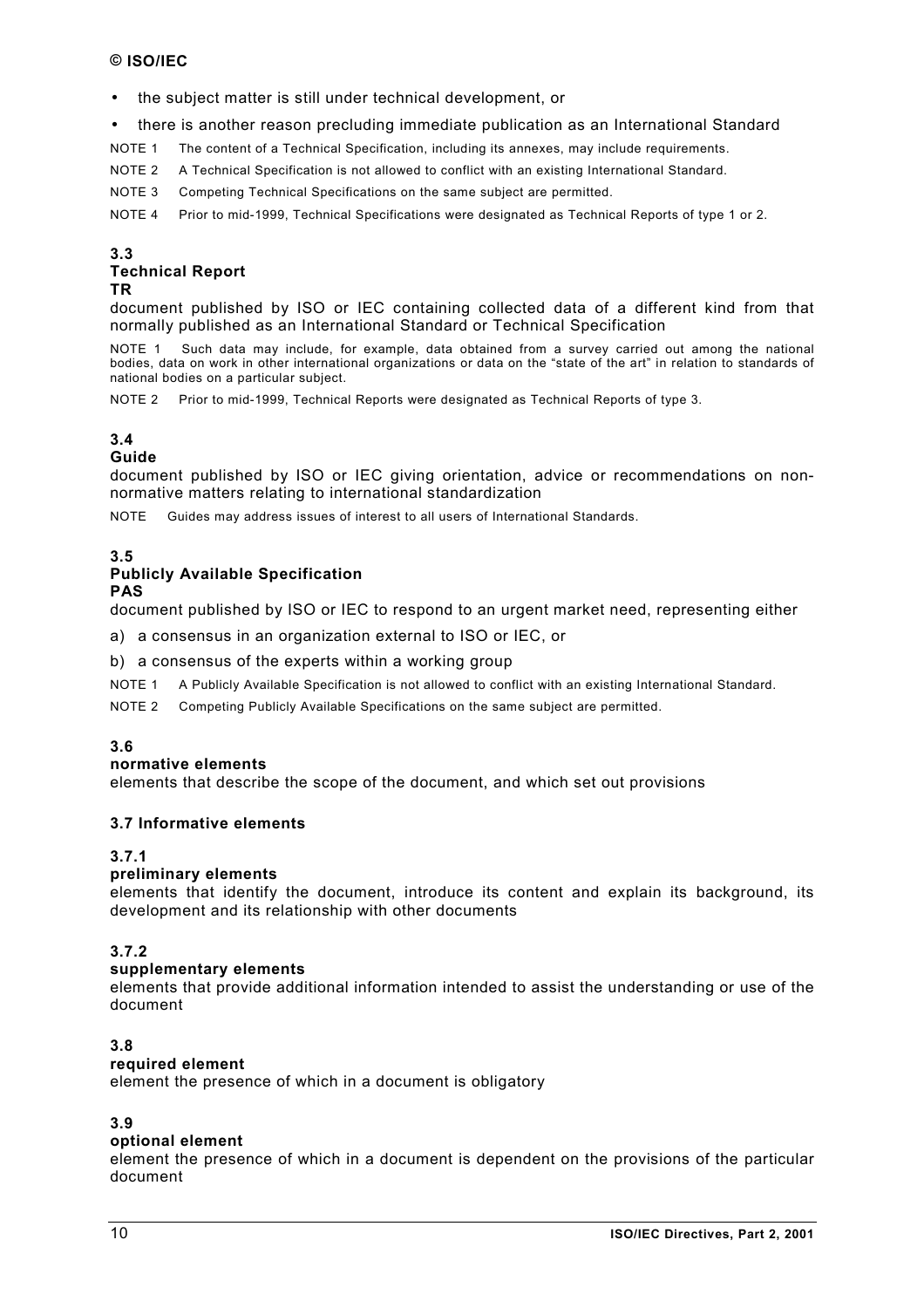## <span id="page-10-0"></span>**[3.](#page-8-0)10 Provisions**

## **[3.](#page-8-0)10.1**

#### **requirement**

expression in the content of a document conveying criteria to be fulfilled if compliance with the document is to be claimed and from which no deviation is permitted

NOTE [Table G.1 s](#page-60-0)pecifies the verbal forms for the expression of requirements.

## **[3.](#page-8-0)10.2**

#### **recommendation**

expression in the content of a document conveying that among several possibilities one is recommended as particularly suitable, without mentioning or excluding others, or that a certain course of action is preferred but not necessarily required, or that (in the negative form) a certain possibility or course of action is deprecated but not prohibited

NOTE [Table G.2 s](#page-60-0)pecifies the verbal forms for the expression of recommendations

## **[3.](#page-8-0)10.3**

## **statement**

expression in the content of a document conveying information

NOTE [Table G.3 s](#page-61-0)pecifies the verbal forms for indicating a course of action permissible within the limits of the document. [Table G.4 s](#page-61-0)pecifies the verbal forms to be used for statements of possibility and capability.

## **[3.](#page-8-0)11**

#### **state of the art**

developed stage of technical capability at a given time as regards products, processes and services, based on the relevant consolidated findings of science, technology and experience

[ISO/IEC Guide 2:1996, definition 1.4]

## **4 General principles**

#### **4.1 Objective**

The objective of documents published by ISO and IEC is to define clear and unambiguous provisions in order to facilitate international trade and communication. To achieve this objective, the document shall

- be as complete as necessary within the limits specified by its scope.
- be consistent, clear and accurate,
- take full account of the state of the art (see 3.11),
- provide a framework for future technological development, and
- be comprehensible to qualified persons who have not participated in its preparation.

#### **4.2 Performance approach**

Whenever possible, requirements shall be expressed in terms of performance rather than design or descriptive characteristics. This approach leaves maximum freedom to technical development. Primarily those characteristics shall be included that are suitable for worldwide (universal) acceptance. Where necessary, owing to differences in legislation, climate, environment, economies, social conditions, trade patterns, etc., several opinions may be indicated.

#### **4.3 Homogeneity**

Uniformity of structure, of style and of terminology shall be maintained not only within each document, but also within a series of associated documents. The structure of associated documents and the numbering of their clauses shall, as far as possible, be identical. Analogous wording shall be used to express analogous provisions; identical wording shall be used to express identical provisions.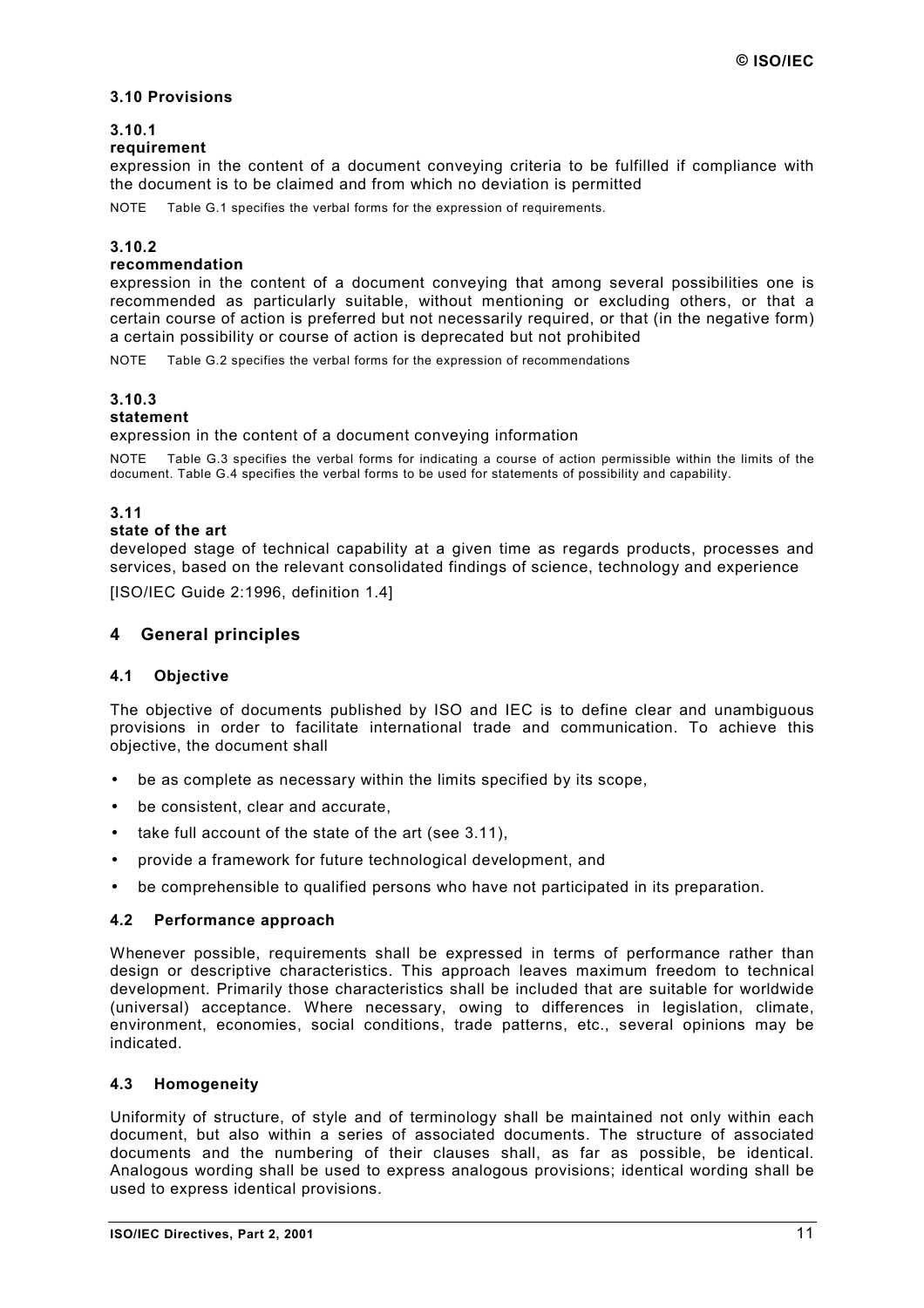<span id="page-11-0"></span>The same term shall be used throughout each document or series of associated documents to designate a given concept. The use of an alternative term (synonym) for a concept already defined shall be avoided. As far as possible, only one meaning shall be attributed to each term chosen.

These requirements are particularly important not only to ensure comprehension of the document, or of the series of associated documents, but also to derive the maximum benefit available through automated text processing techniques and computer-aided translation.

## **4.4 Consistency of documents**

In order to achieve the aim of consistency within the complete corpus of documents published by ISO and IEC, the text of every document shall be in accordance with the relevant provisions of existing basic documents published by ISO and IEC. This relates particularly to

- a) standardized terminology,
- b) principles and methods of terminology,
- c) quantities, units and their symbols,
- d) abbreviated terms,
- e) bibliographic references,
- f) technical drawings and diagrams,
- g) technical documentation, and
- h) graphical symbols.

In addition, specific technical aspects shall be drafted in accordance with the provisions of general documents published by ISO and IEC dealing with the following subjects:

- i) limits, fits and surface properties;
- j) tolerancing of dimensions and uncertainty of measurement;
- k) preferred numbers;
- l) statistical methods;
- m) environmental conditions and associated tests;
- n) safety;
- o) chemistry;
- p) electromagnetic compatibility;
- q) conformity and quality.

A list of basic reference works is given in [Annex A.](#page-42-0)

#### **4.5 Equivalence of official language versions**

The texts in the different official language versions shall be technically equivalent and structurally identical.

The use of bilingualism from the initial stage of drafting is of great assistance in the preparation of clear and unambiguous texts.

#### **4.6 Fitness for implementation as a regional or national standard**

The content of a document published by ISO and IEC shall be drawn up in such a way as to facilitate its direct application and its adoption without change as a regional or national standard.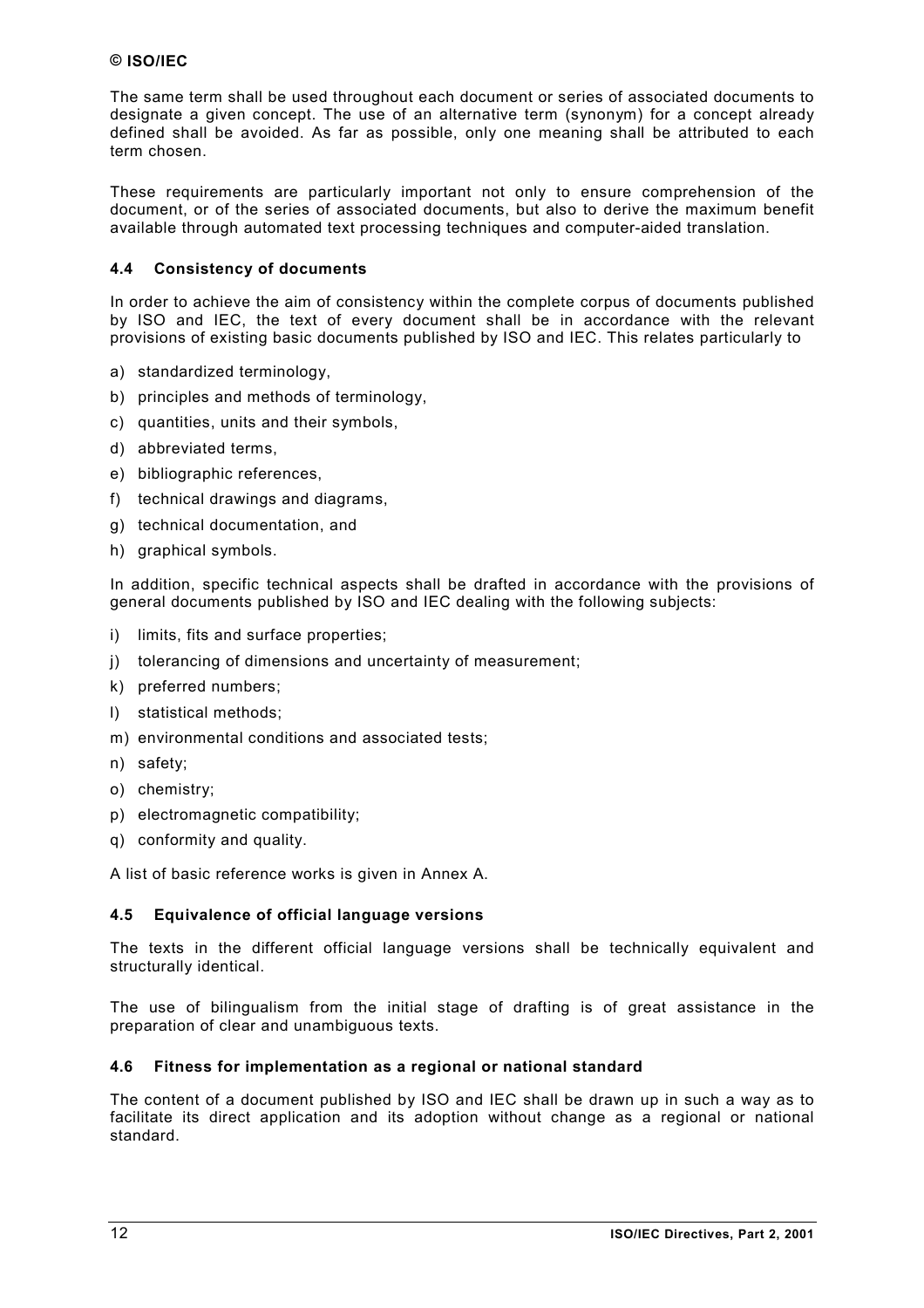## <span id="page-12-0"></span>**4.7 Planning**

Rules for the planning of new work items are given in the [ISO/IEC Directives, Part 1, 2001,](http://isotc.iso.ch/livelink/livelink?func=ll&objId=650757&objAction=browse&sort=-modifydate/en) [2.3.4.](#page-22-0) In order to ensure the timely publication of a document or of a series of associated documents, the intended structure and any interrelationships shall be established before detailed drafting begins. In particular, consideration shall be given to the subdivision of the subject matter (see 5.1). In the case of a multipart document, a list of the intended parts together with their titles in English and French shall be drawn up. The rules given in the ISO/IEC Directives and ISO and IEC Supplements shall be applied from the very beginning of the work and throughout all subsequent stages to avoid delay at any stage.

## **5 Structure**

#### **5.1 Subdivision of the subject matter**

#### **5.1.1 General**

Documents are so diverse that no universally acceptable rules can be established for the subdivision of the subject matter.

However, as a general rule, an individual document shall be prepared for each subject to be standardized, and published as a complete entity. In specific cases and for practical reasons, for example if

- a) the document is likely to become too voluminous,
- b) subsequent portions of the content are interlinked,
- c) portions of the document could be referred to in regulations, or
- d) portions of the document are intended to serve for certification purposes,

the document may be split into separate parts under the same number. This has the advantage that each part can be changed separately when the need arises.

In particular, the aspects of a product which will be of separate interest to different parties (e.g. manufacturers, certification bodies, legislative bodies) shall be clearly distinguished, preferably as parts of a document or as separate documents.

Such individual aspects are, for example,

- health and safety requirements,
- performance requirements,
- maintenance and service requirements,
- installation rules, and
- quality assessment.

The terms which shall be used to designate the divisions and subdivisions that a document may have are shown in [Table 1](#page-13-0) in English and in French. For an example of numbering, see also [Annex B.](#page-45-0)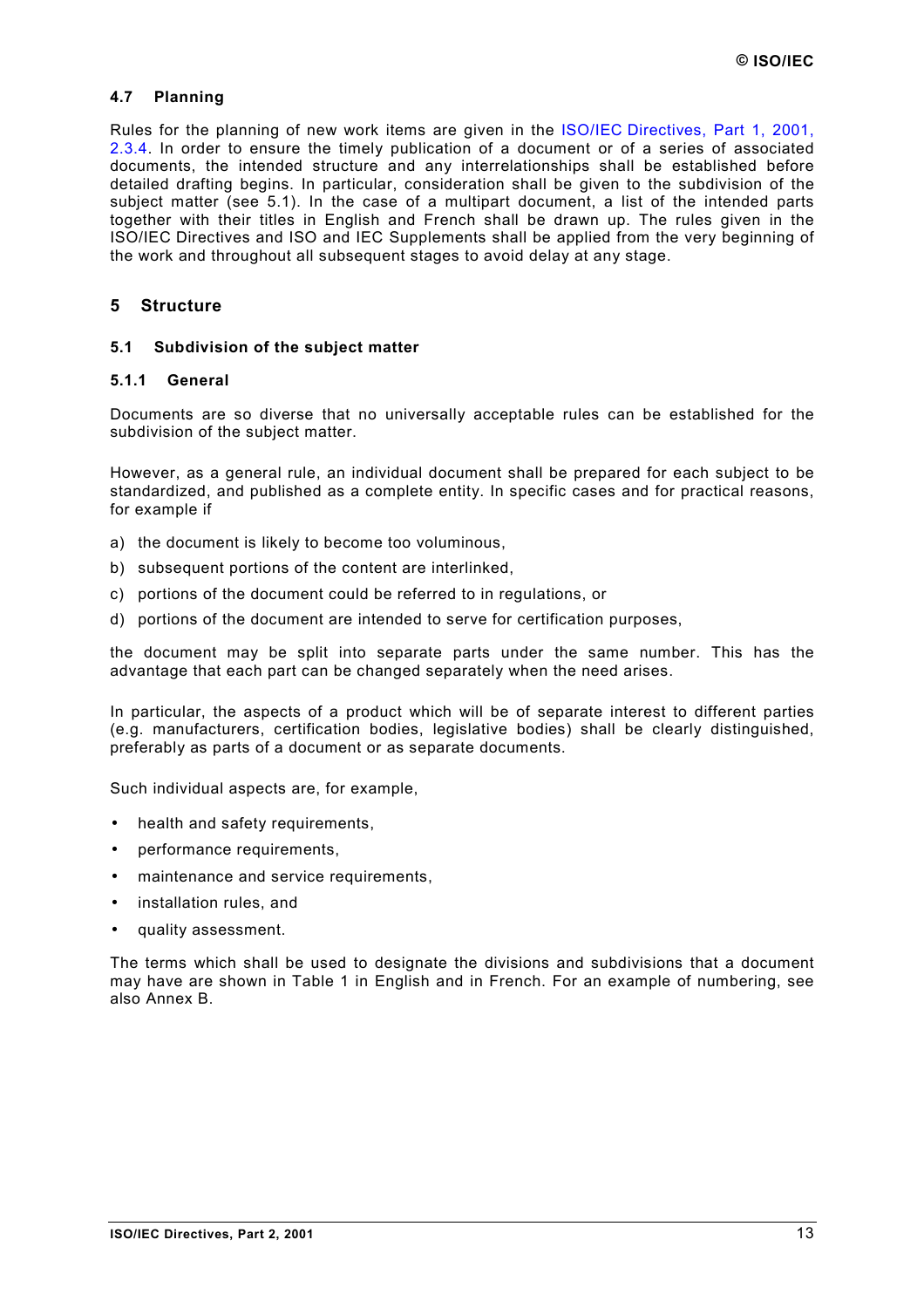| English term                                  | <b>French term</b>                            | <b>Example</b><br>of numbering |
|-----------------------------------------------|-----------------------------------------------|--------------------------------|
| Part                                          | Partie                                        | 9999-1                         |
| Clause<br>Subclause<br>Subclause<br>Paragraph | Article<br>Paragraphe<br>Paragraphe<br>Alinéa | 1.1<br>1.1.1<br>[no number]    |
| Annex                                         | Annexe                                        | А                              |

<span id="page-13-0"></span>**Table 1 — Names of divisions and subdivisions**

#### **5.1.2 Subdivision of the subject matter within a series of parts**

There are two ways of achieving this.

a) Each part deals with a specific aspect of the subject and can stand alone.

EXAMPLE 1 *Part 1: Vocabulary Part 2: Requirements Part 3: Test methods Part 4: …* EXAMPLE 2 *Part 1: Vocabulary Part 2: Harmonics Part 3: Electrostatic discharge Part 4: …*

- 
- b) There are both common and specific aspects to the subject. The common aspects shall be given in Part 1. Specific aspects (which may modify or supplement the common aspects and therefore cannot stand alone) shall be given in individual parts.
	- EXAMPLE 3 In ISO or IEC
	- *Part 1: General requirements*
	- *Part 2: Thermal requirements*
	- *Part 3: Air purity requirements*
	- *Part 4: Acoustical requirements*
	- EXAMPLE 4 In terms of numbering, non-consecutive numbering is permitted in IEC only

*Part 1: General requirements*

*Part 21: Particular requirements for electric irons*

- *Part 22: Particular requirements for spin extractors*
- *Part 23: Particular requirements for dishwashers*
- EXAMPLE 5 In terms of numbering, subdivision of part numbers is permitted in IEC only

*Part 1: General requirements*

*Part 2-1: Requirements for plasma displays*

*Part 2-2: Requirements for monitors*

*Part 2-3: Requirements for LCDs*

Where the system described in b) is used, care shall be taken that the references from one part to another are valid. There are two ways of achieving this.

- If reference is made to a particular element, the reference shall be dated (see [6.6.7.5.3\)](#page-35-0).
- Since the complete series of parts is normally under the control of the same committee, the use of undated references (see [6.6.7.5.2\)](#page-35-0) is permitted, provided that corresponding changes are implemented simultaneously in all parts. The use of undated references requires a high degree of discipline by the committee responsible for the document.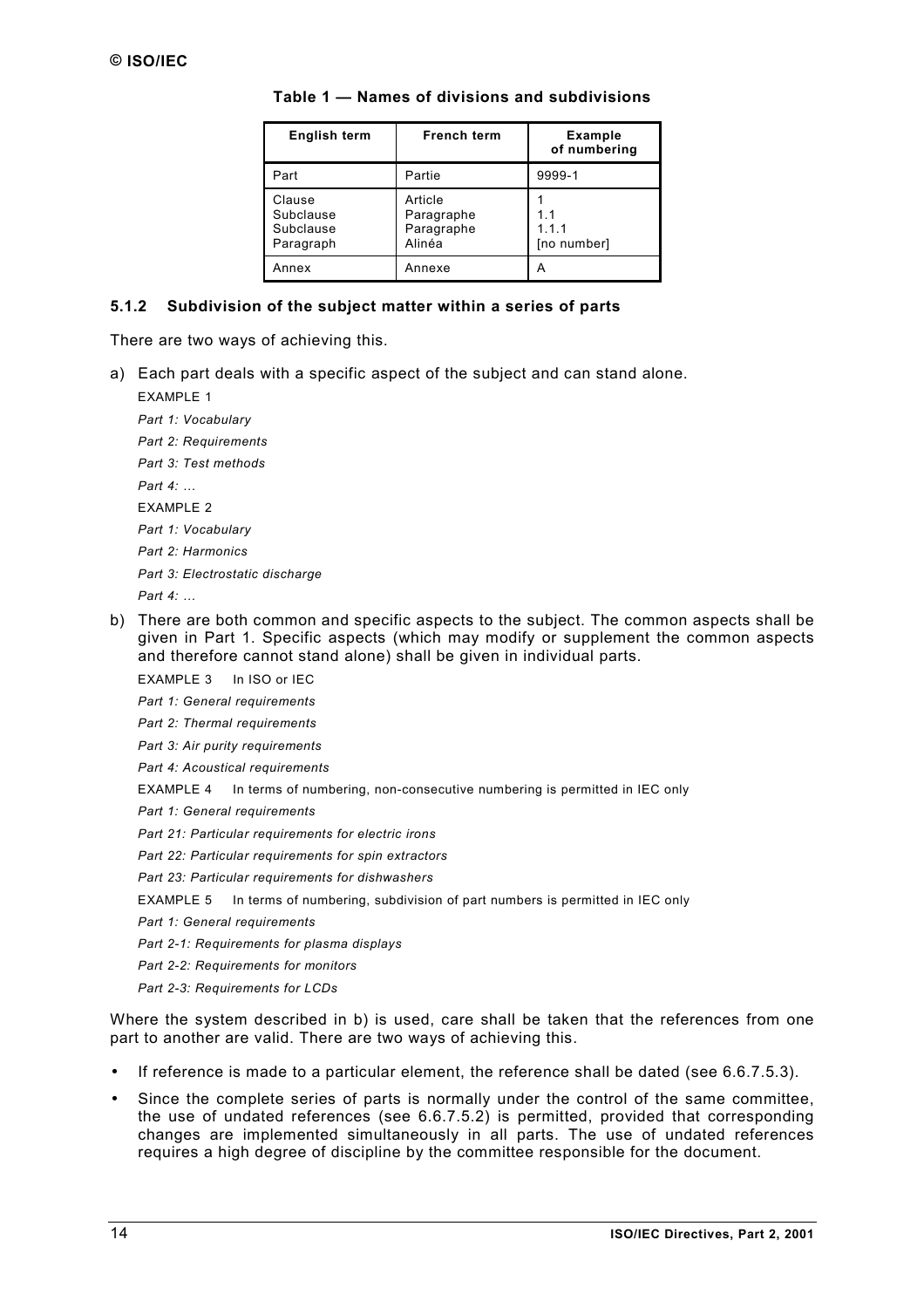<span id="page-14-0"></span>Each part of a multipart document shall be drafted in accordance with the rules for an individual document as specified in this part of the ISO/IEC Directives.

## **5.1.3 Subdivision of the subject matter within an individual document**

The elements that together form a document may be classified in two different ways:

- a) by their normative/informative nature and their position within the structure, i.e.
	- $-$  informative preliminary elements (see [3.7.1\)](#page-9-0),
	- normative general and technical elements (see [3.6\)](#page-9-0), and
	- informative supplementary elements (see [3.7.2\)](#page-9-0);
- b) by their required or optional presence (see [3.8](#page-9-0) and [3.9\).](#page-9-0)

An example of a typical arrangement is given in Table 2. Table 2 also lists the permitted content of each of the elements constituting the arrangement.

| <b>Type of element</b>    | Arrangement of elements <sup>a</sup> in<br>document                                                       | Permitted content <sup>a</sup> of<br>element(s) in document          |  |
|---------------------------|-----------------------------------------------------------------------------------------------------------|----------------------------------------------------------------------|--|
|                           | Title page                                                                                                | <b>Title</b>                                                         |  |
|                           | Table of contents                                                                                         | (generated content; see 6.1.2)                                       |  |
|                           | Foreword                                                                                                  | Text<br><b>Notes</b><br>Footnotes                                    |  |
| Informative preliminary   | Introduction                                                                                              | Text<br>Figures<br><b>Tables</b><br><b>Notes</b><br>Footnotes        |  |
|                           | <b>Title</b>                                                                                              | <b>Text</b>                                                          |  |
| Normative general         | Scope                                                                                                     | <b>Text</b><br><b>Figures</b><br>Tables<br><b>Notes</b><br>Footnotes |  |
|                           | Normative references                                                                                      | References<br>Footnotes                                              |  |
| Normative technical       | Terms and definitions<br>Symbols and abbreviated terms<br>Normative annex                                 | Text<br>Figures<br>Tables<br><b>Notes</b><br>Footnotes               |  |
| Informative supplementary | Informative annex                                                                                         | Text<br>Figures<br><b>Tables</b><br><b>Notes</b><br>Footnotes        |  |
| Normative technical       | Normative annex                                                                                           | Text<br>Figures<br>Tables<br><b>Notes</b><br>Footnotes               |  |
| Informative supplementary | Bibliography                                                                                              | References<br>Footnotes                                              |  |
|                           | Indexes                                                                                                   | (generated content; see 6.4.3)                                       |  |
| $\mathsf a$               | Bold type = required element; upright type = normative element; <i>italic type</i> = informative element. |                                                                      |  |

|  | Table 2 — Example of a typical arrangement of elements in a document |
|--|----------------------------------------------------------------------|
|--|----------------------------------------------------------------------|

A document need not contain all the normative technical elements shown and it may contain normative technical elements other than those shown. Both the nature of the normative technical elements and their sequence are determined by the nature of the document in question.

A document may also contain notes and footnotes to figures and tables (see [6.6.5.9,](#page-30-0) [6.6.5.10,](#page-31-0) [6.6.6.6](#page-33-0) and [6.6.6.7\)](#page-33-0).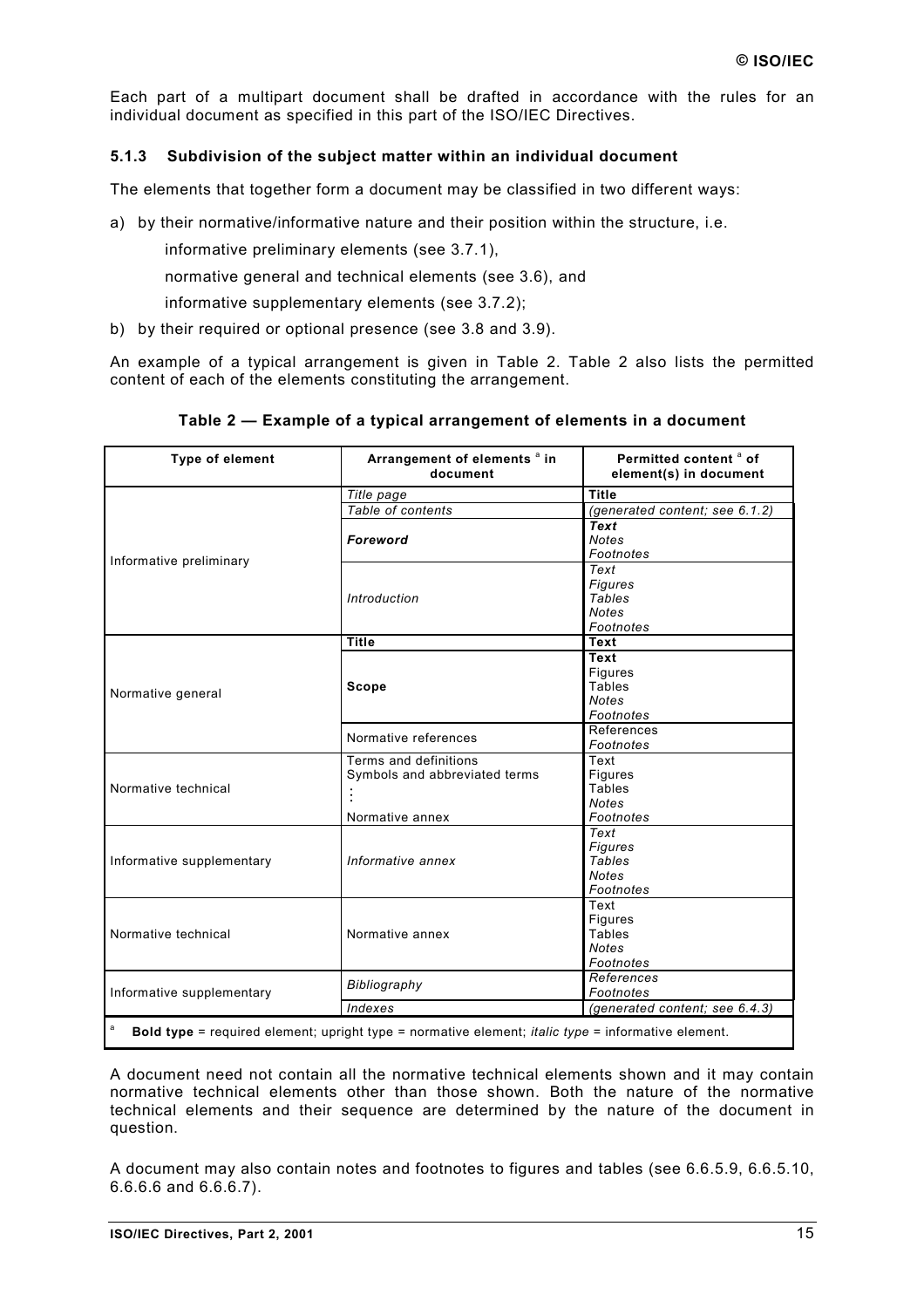<span id="page-15-0"></span>Terminology standards have additional requirements for the subdivision of content (see [Annex C\).](#page-46-0)

## **5.2 Description and numbering of divisions and subdivisions**

## **5.2.1 Part**

**5.2.1.1** The number of a part shall be indicated by Arabic numerals, beginning with 1, following the document number and preceded by a hyphen; for example,

9999-1, 9999-2, etc.

Parts shall not be further subdivided. See also the examples in [5.1.2.](#page-13-0)

**5.2.1.2** The title of a part shall be composed in the same way as that of a document as described in [6.1.1.](#page-17-0) All the individual titles in a series of parts shall contain the same introductory element (if present) and main element, while the complementary element shall be different in each case in order to distinguish the parts from one another. The complementary element shall be preceded in each case by the designation "Part …:".

**5.2.1.3** If a document is published in the form of a number of separate parts, the first part shall include in its foreword (see [6.1.3\)](#page-18-0) an explanation of the intended structure. In the foreword of each part belonging to the series, a reference shall be made to the titles of all other parts that have been or are planned to be published.

## **5.2.2 Clause**

A clause is the basic component in the subdivision of the content of a document.

The clauses in each document or part shall be numbered with Arabic numerals, beginning with 1 for the "Scope" clause. The numbering shall be continuous up to but excluding any annexes (see [5.2.6\)](#page-17-0).

Each clause shall have a title, placed immediately after its number, on a line separate from the text that follows it.

#### **5.2.3 Subclause**

A subclause is a numbered subdivision of a clause. A primary subclause (e.g. 5.1, 5.2, etc.) may be subdivided into secondary subclauses (e.g. 5.1.1, 5.1.2, etc.), and this process of subdivision may be continued as far as the fifth level (e.g. 5.1.1.1.1.1, 5.1.1.1.1.2, etc.).

Subclauses shall be numbered with Arabic numerals (see [Annex B f](#page-45-0)or an example).

A subclause shall not be created unless there is at least one further subclause at the same level. For example, text in clause 10 shall not be designated subclause "10.1" unless there is also a subclause "10.2".

Each primary subclause should preferably be given a title, which shall be placed immediately after its number, on a line separate from the text that follows it. Secondary subclauses may be treated in the same way. Within a clause or subclause, the use of titles shall be uniform for subclauses at the same level, e.g. if 10.1 has a title, 10.2 shall also have a title. In the absence of titles, key terms or phrases (composed in distinctive type) appearing at the beginning of the text of the subclause may be used to call attention to the subject matter dealt with. Such terms or phrases shall not be listed in the table of contents.

## **5.2.4 Paragraph**

A paragraph is an unnumbered subdivision of a clause or subclause.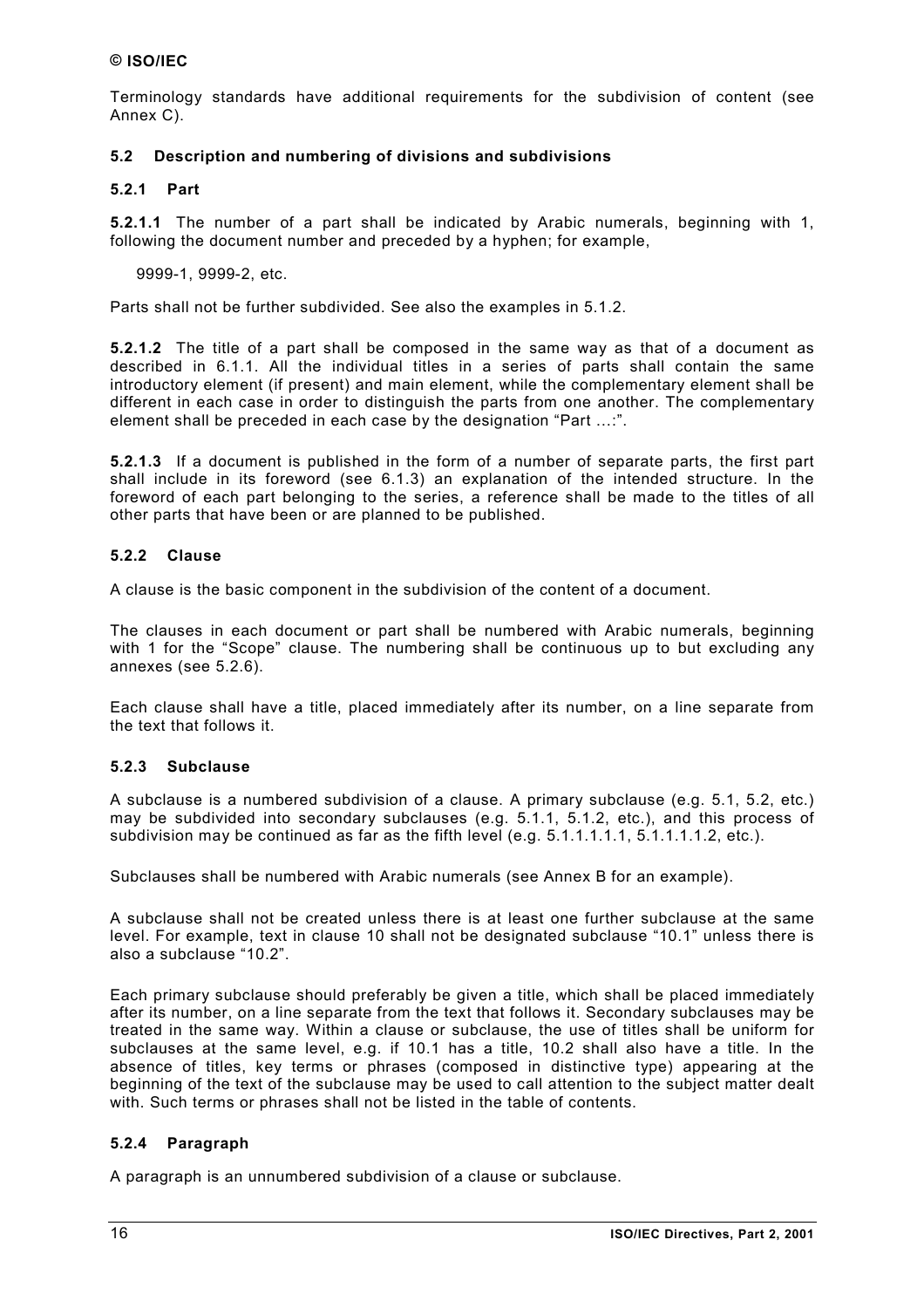<span id="page-16-0"></span>"Hanging paragraphs" such as those shown in the following example shall be avoided since reference to them is ambiguous.

EXAMPLE In the following example, the hanging paragraphs indicated cannot be uniquely identified as being in "Clause 5" since strictly speaking the paragraphs in 5.1 and 5.2 are also in Clause 5. To avoid this problem it is necessary to identify the unnumbered paragraphs as subclause "5.1 General" (or other suitable title) and to renumber the existing 5.1 and 5.2 accordingly (as shown), to move the hanging paragraphs elsewhere, or to delete them.

| Incorrect                                                                                                                                                        |                       |                                                                                          | Correct                                          |
|------------------------------------------------------------------------------------------------------------------------------------------------------------------|-----------------------|------------------------------------------------------------------------------------------|--------------------------------------------------|
| 5<br>Designation                                                                                                                                                 |                       | 5                                                                                        | <b>Designation</b>                               |
| The quick brown fox jumps over the lazy dog.                                                                                                                     |                       |                                                                                          | 5.1 General                                      |
| The quick brown fox jumps over the lazy dog.                                                                                                                     | hanging<br>paragraphs |                                                                                          | The quick brown fox jumps over the lazy dog.     |
| The quick brown fox jumps over the lazy dog.                                                                                                                     |                       |                                                                                          | The quick brown fox jumps over the lazy dog.     |
| Xxxxxxxxxxx<br>5.1                                                                                                                                               |                       | The quick brown fox jumps over the lazy dog.                                             |                                                  |
| The quick brown fox jumps over the lazy dog.                                                                                                                     |                       | 5.2 Xxxxxxxxxxx                                                                          |                                                  |
| 5.2 XXXXXXXXXX                                                                                                                                                   |                       |                                                                                          | The quick brown fox jumps over the lazy dog.     |
| The quick brown fox jumps over the lazy dog.                                                                                                                     |                       |                                                                                          | 5.3 Xxxxxxxxxxx                                  |
| The quick brown fox jumps over the lazy dog. The<br>quick brown fox jumps over the lazy dog. The quick<br>brown fox jumps over the lazy dog.<br>Test report<br>6 |                       |                                                                                          | The quick brown fox jumps over the lazy dog.     |
|                                                                                                                                                                  |                       |                                                                                          | The quick brown fox jumps over the lazy dog. The |
|                                                                                                                                                                  |                       | quick brown fox jumps over the lazy dog. The quick<br>brown fox jumps over the lazy dog. |                                                  |
|                                                                                                                                                                  |                       | 6                                                                                        | <b>Test report</b>                               |

## **5.2.5 Lists**

Lists may be introduced by a sentence (see Example 1), a complete grammatical proposition followed by a colon (see Example 2), or by the first part of a proposition (without a colon – see Example 3), completed by the items in the list.

Each item in a list shall be preceded by a dash or a bullet or, if necessary for identification, by a lower case letter followed by a parenthesis. If it is necessary to subdivide further an item in the latter type of list, Arabic numerals followed by a parenthesis shall be used (see Example 1).

EXAMPLE 1 The following basic principles shall apply to the drafting of definitions.

a) The definition shall have the same **grammatical form** as the term:

- 1) to define a verb, a verbal phrase shall be used;
- 2) to define a singular noun, the singular shall be used.
- b) The **preferred structure** of a definition is a basic part stating the class to which the concept belongs, and another part enumerating the characteristics that distinguish the concept from other members of the class.
- c) The **definition of a quantity** shall be formulated in accordance with the provisions of ISO 31-0:1992, 2.2. This means that a derived quantity may be defined by means of other quantities only. No unit shall be used in the definition of a quantity.

EXAMPLE 2 No switch is required for any of the following categories of apparatus:

- apparatus having a power consumption not exceeding 10 W under normal operating conditions;
- apparatus having a power consumption not exceeding 50 W, measured 2 min after the application of any of the fault conditions;
- apparatus intended for continuous operation.

EXAMPLE 3 Vibrations in the apparatus may be caused by

- unbalance in the rotating elements,
- slight deformations in the frame,
- the rolling bearings, and
- aerodynamic loads.

To aid comprehension, it may be preferable not to continue a sentence after the end of the type of list given in Example 3. Key terms or phrases may be composed in distinctive type to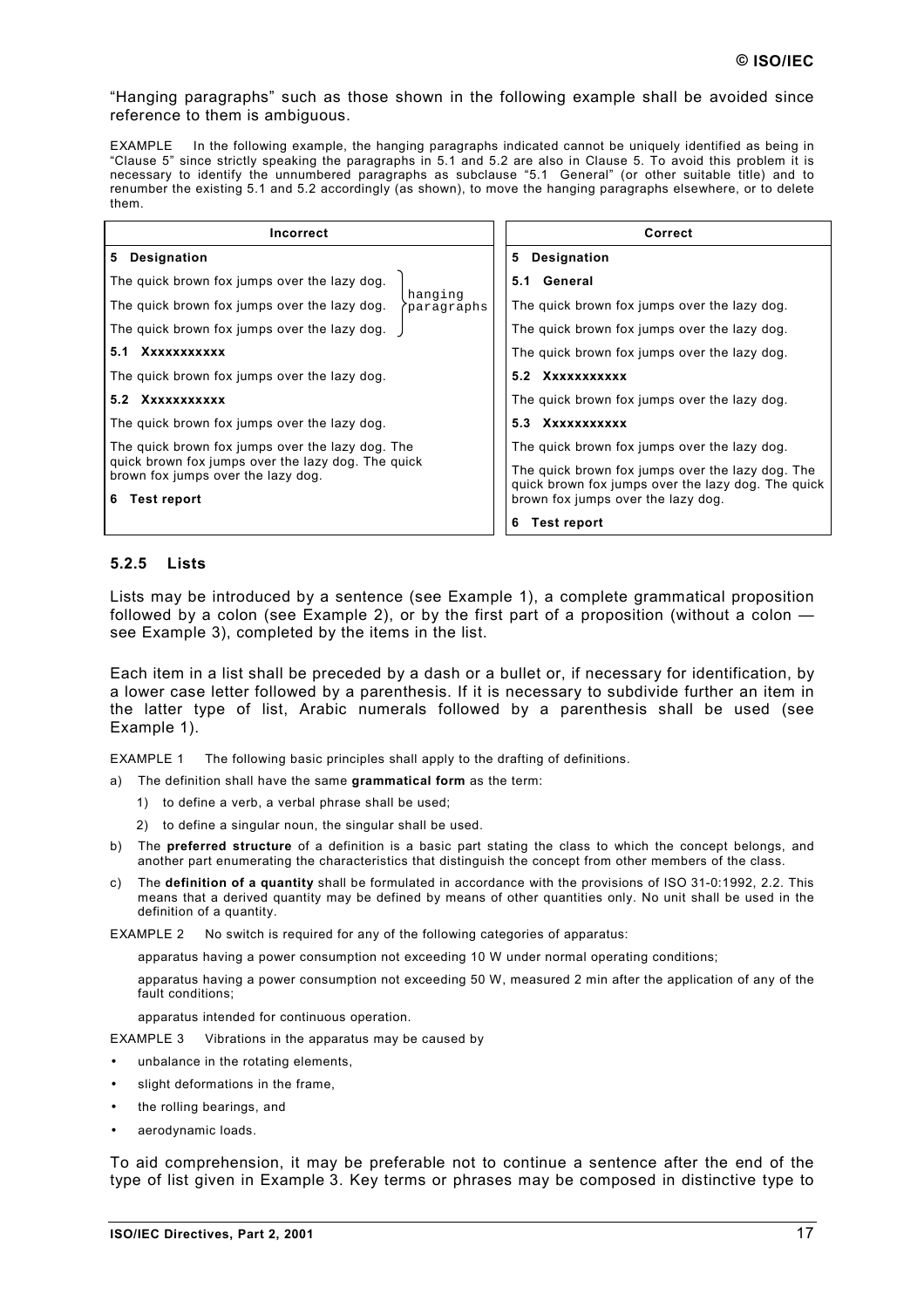<span id="page-17-0"></span>call attention to the subject matter dealt with in the various list items (see Example 1). Such terms or phrases shall not be listed in the table of contents; if it is necessary that they be included in the table of contents, they shall not be presented as list items but as subclause titles (see [5.2.3\)](#page-15-0).

## **5.2.6 Annex**

For the description of the two types of annex, see [6.3.8 a](#page-25-0)nd [6.4.1.](#page-25-0)

Annexes shall appear in the order in which they are cited in the text. Each annex shall be designated by a heading comprising the word "Annex" followed by a capital letter designating its serial order, beginning with "A", e.g. "Annex A". The annex heading shall be followed by the indication "(normative)" or "(informative)", and by the title, each on a separate line. Numbers given to the clauses, subclauses, tables, figures and mathematical formulae of an annex shall be preceded by the letter designating that annex followed by a full-stop. The numbering shall start afresh with each annex. A single annex shall be designated "Annex A".

EXAMPLE Clauses in Annex A are designated "A.1", "A.2", "A.3", etc.

#### **5.2.7 Bibliography**

A bibliography, if present, shall appear after the last annex. For the drafting rules, see [6.4.2.](#page-25-0)

#### **5.2.8 Indexes**

Indexes, if present, shall appear as the last element. For the drafting rules, see [6.4.3.](#page-25-0)

## **6 Drafting**

#### **6.1 Preliminary informative elements**

#### **6.1.1 Title page**

The title page shall contain the title of the document.

The wording of the title shall be established with the greatest care; while being as concise as possible, it shall indicate, without ambiguity, the subject matter of the document in such a way as to distinguish it from that of other documents, without going into unnecessary detail. Any necessary additional particulars shall be given in the scope.

The title shall be composed of separate elements, each as short as possible, proceeding from the general to the particular. In general, not more than the following three elements shall be used:

- a) an *introductory element* (optional) indicating the general field to which the document belongs (this can often be based on the title of the committee which prepared the document);
- b) a *main element* (obligatory) indicating the principal subject treated within that general field;
- c) a *complementary element* (optional) indicating the particular aspect of the principal subject or giving details that distinguish the document from other documents, or other parts of the same document.

Detailed rules for the drafting of titles are given in [Annex D.](#page-51-0)

NOTE The title pages of enquiry drafts, final drafts and final publications are prepared in a standard format by the Central Secretariat of ISO or by the Central Office of the IEC, as appropriate. In addition to the title itself, the cover pages and, in IEC, title pages are prepared to include the reference number of the document (which is allocated by the Central Secretariat of ISO or by the Central Office of the IEC), and bibliographic and (for final publications) pricing information.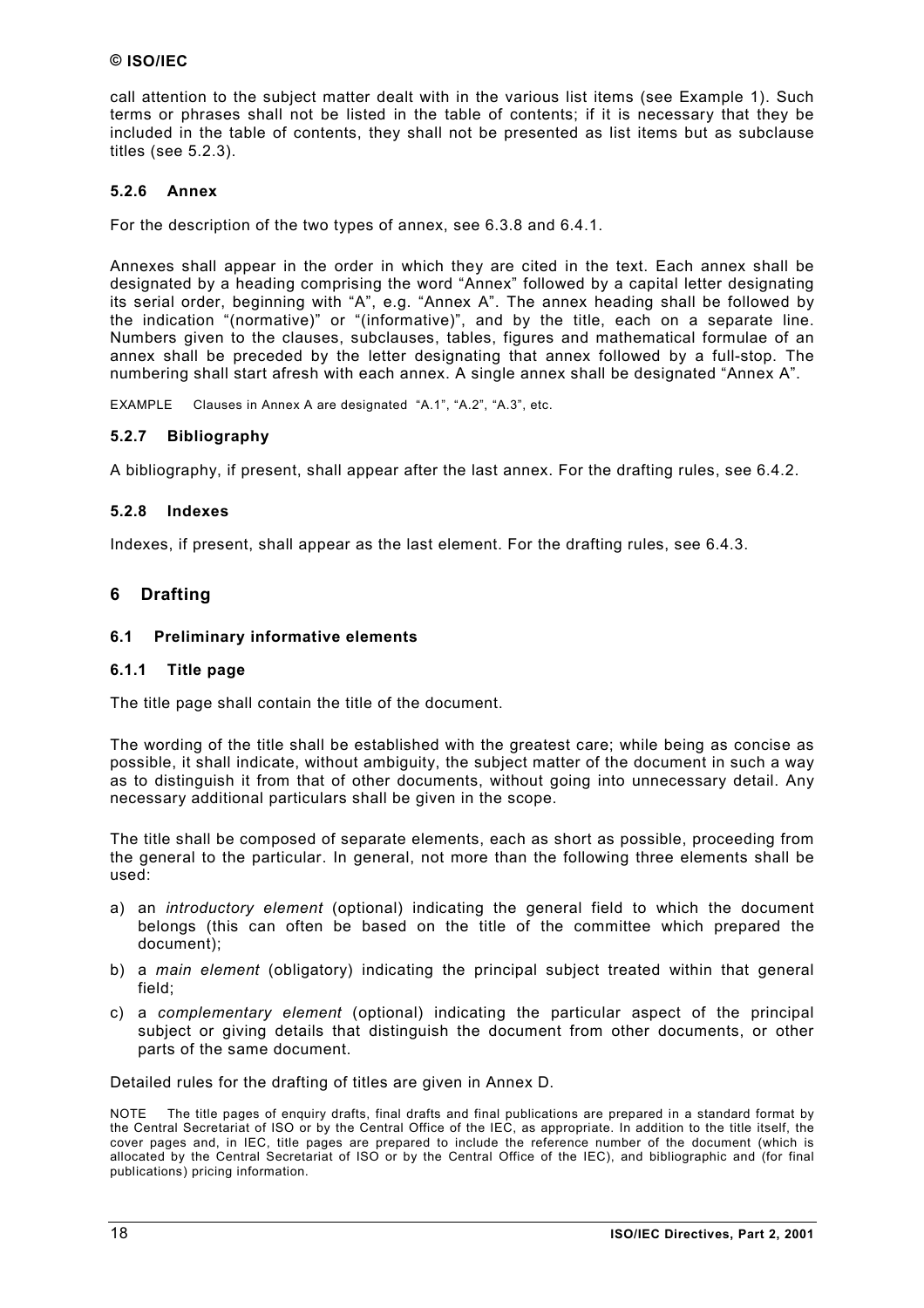#### <span id="page-18-0"></span>**6.1.2 Table of contents**

The table of contents is an optional preliminary element, but is necessary if it makes the document easier to consult. The table of contents shall be entitled "Contents" and shall list clauses and, if appropriate, subclauses with titles, annexes together with their status in parentheses, the bibliography, indexes, figures and tables. The order shall be as follows: clauses and subclauses with titles; annexes (including clauses and subclauses with titles if appropriate); the bibliography; indexes; figures; tables. All the elements listed shall be cited with their full titles. Terms in the "Terms and definitions" clause shall not be listed in the table of contents.

The table of contents shall be generated automatically and not composed manually.

#### **6.1.3 Foreword**

The foreword shall appear in each document. It shall not contain requirements, recommendations, figures or tables.

It consists of a general part and a specific part. The general part (supplied by the Central Secretariat of ISO or by the Central Office of the IEC, as appropriate) gives information relating to the organization responsible and to International Standards in general, i.e.

- a) the designation and name of the committee that prepared the document,
- b) information regarding the approval of the document, and
- c) information regarding the drafting conventions used, comprising a reference to this part of the ISO/IEC Directives.

The specific part (supplied by the committee secretariat) shall give a statement of significant technical changes from any previous edition of the document and as many of the following as are appropriate:

- d) an indication of any other international organization that has contributed to the preparation of the document;
- e) a statement that the document cancels and replaces other documents in whole or in part;
- f) the relationship of the document to other documents (see [5.2.1.](#page-15-0)3);
- g) in IEC, an indication of the next maintenance result date (see [ISO/IEC Directives,](http://www.iec.ch/pub/directives/Directives-IECSup-Ed1.pdf) [IEC Supplement, 2001, Clause 5\)](#page-7-1).

#### **6.1.4 Introduction**

The introduction is an optional preliminary element used, if required, to give specific information or commentary about the technical content of the document, and about the reasons prompting its preparation. It shall not contain requirements.

The introduction shall not be numbered unless there is a need to create numbered subdivisions. In this case, it shall be numbered 0, with subclauses being numbered 0.1, 0.2, etc. Any numbered figure, table, displayed formula or footnote shall be numbered normally beginning with 1.

## **6.2 General normative elements**

#### **6.2.1 Scope**

This element shall appear at the beginning of each document and define without ambiguity the subject of the document and the aspects covered, thereby indicating the limits of applicability of the document or particular parts of it. It shall not contain requirements.

In documents that are subdivided into parts, the scope of each part shall define the subject of that part of the document only.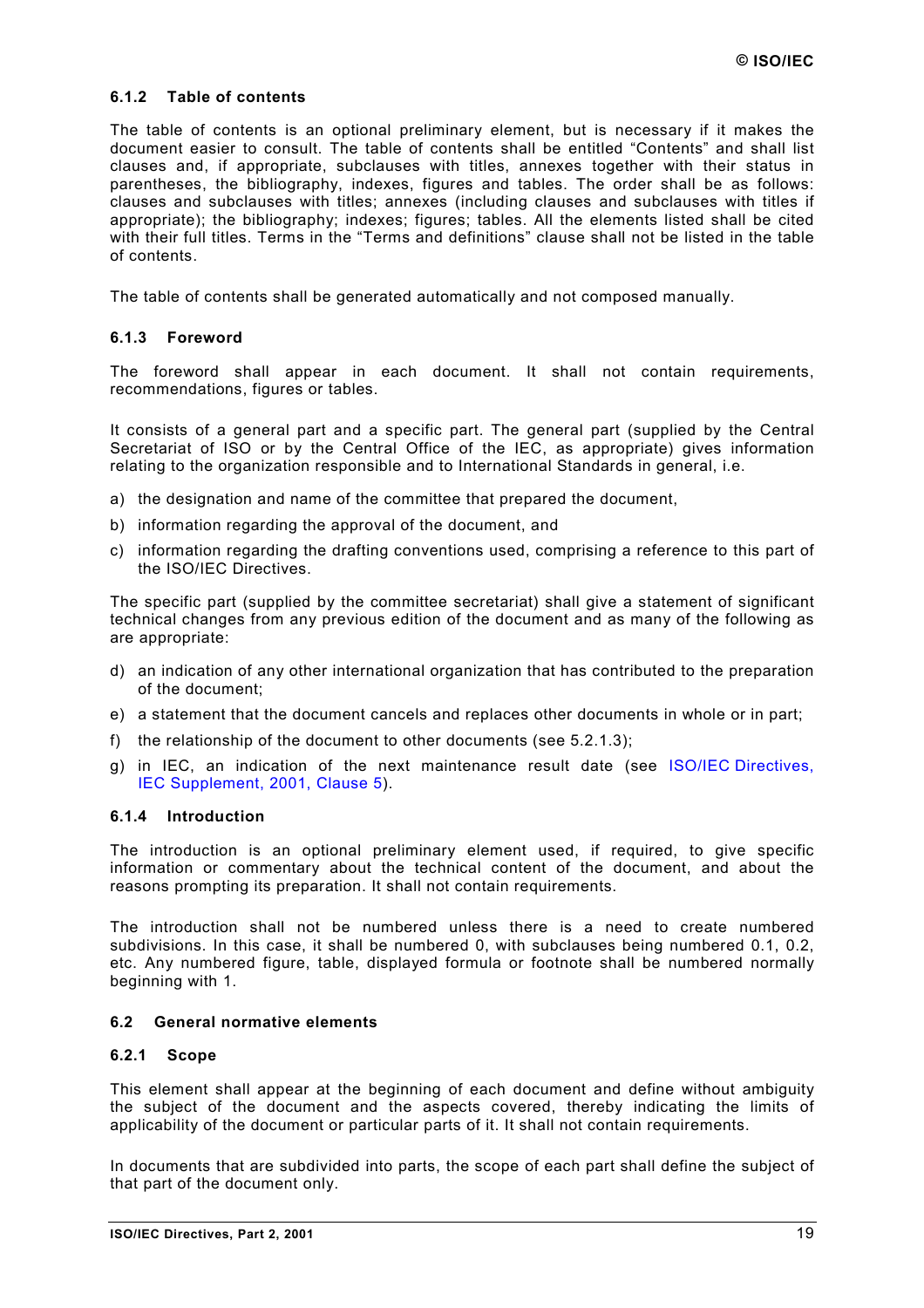<span id="page-19-0"></span>The scope shall be succinct so that it can be used as a summary for bibliographic purposes.

This element shall be worded as a series of statements of fact. Forms of expression such as the following shall be used:

"This International Standard

— specifies

the dimensions of …" a method of …" the characteristics of …"  $-$  establishes  $\int$  a system for ..."

- general principles for …"
- gives guidelines for …"
- defines terms …"

Statements of applicability of the document shall be introduced by the wording such as:

"This International Standard is applicable to …"

The wording shall be altered as a function of the document type concerned, i.e. International Standard, Technical Specification, Publicly Available Specification, Technical Report or Guide.

## **6.2.2 Normative references**

This optional element shall give a list of the referenced documents cited (see [6.6.7.5\)](#page-35-0) in the document in such a way as to make them indispensable for the application of the document. For dated references, each shall be given with its year of publication, or, in the case of enquiry or final drafts, with a dash together with a footnote "To be published.", and full title. The year of publication or dash shall not be given for undated references. When an undated reference is to all parts of a document, the publication number shall be followed by the indication "(all parts)" and the general title of the series of parts (i.e. the introductory and main elements, see [Annex D\).](#page-51-0)

In principle, the referenced documents shall be documents published by ISO and/or IEC. Documents published by other bodies may be referred to in a normative manner provided that

- a) the referenced document is recognized by the ISO and/or IEC committee concerned as having wide acceptance and authoritative status as well as being publicly available,
- b) the ISO and/or IEC committee concerned has obtained the agreement of the authors or publishers (where known) of the referenced document to its inclusion and to its being made available as required — the authors or publishers will be expected to make available such documents on request,
- c) the authors or publishers (where known) have also agreed to inform the ISO and/or IEC committee concerned of their intention to revise the referenced document and of the points the revision will concern, and
- d) the ISO and/or IEC committee concerned undertakes to review the situation in the light of any changes in the referenced document.

The list shall be introduced by the following wording:

"The following referenced documents are indispensable for the application of this document. For dated references, only the edition cited applies. For undated references, the latest edition of the referenced document (including any amendments) applies."

The above wording is also applicable to a part of a multipart document.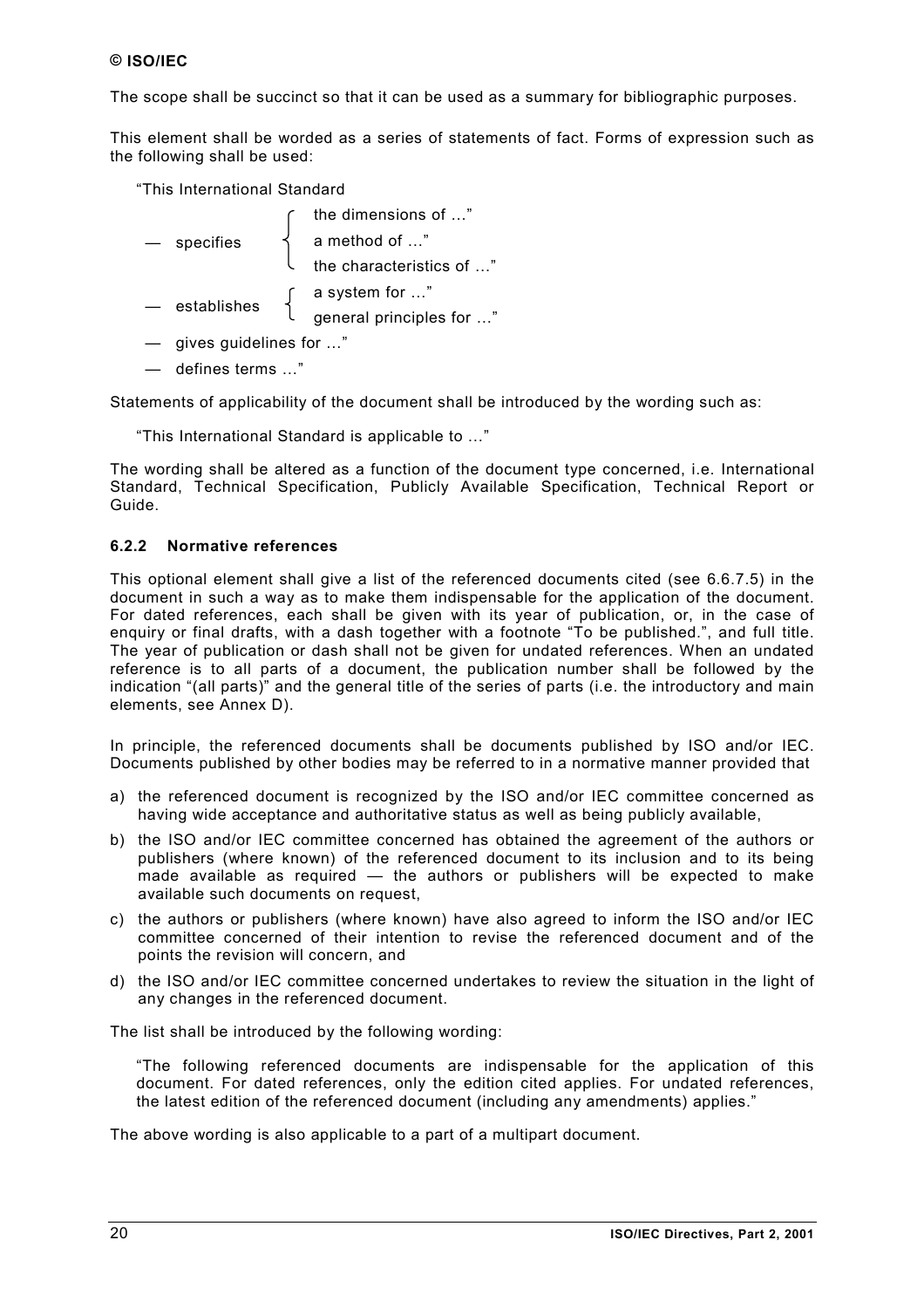<span id="page-20-0"></span>The list shall not include the following:

- referenced documents which are not publicly available;
- referenced documents which are only cited in an informative manner;
- referenced documents which have merely served as bibliographic or background material in the preparation of the document.

Such referenced documents may be listed in a bibliography (see [6.4.2\)](#page-25-0).

## **6.3 Technical normative elements**

#### **6.3.1 Terms and definitions**

This is an optional element giving definitions necessary for the understanding of certain terms used in the document. The following introductory wording shall be used where all terms and definitions are given in the document itself:

"For the purposes of this document, the following terms and definitions apply."

In the case where terms defined in one or more other documents also apply (for example, in the case of a series of associated documents where Part 1 specifies the terms and definitions for several or all of the parts), the following introductory wording shall be used, altered as necessary:

"For the purposes of this document, the terms and definitions given in … and the following apply."

Rules for the drafting and presentation of terms and definitions are given in [Annex C,](#page-46-0) together with special rules for terminology standards, such as vocabularies, nomenclatures or lists of equivalent terms in different languages.

Note that the introductory text is not a hanging paragraph, as described in [5.2.4,](#page-15-0) as the terms and definitions are a definitions list and not a series of subclauses.

#### **6.3.2 Symbols and abbreviated terms**

This is an optional element giving a list of the symbols and abbreviated terms necessary for the understanding of the document.

Unless there is a need to list symbols in a specific order to reflect technical criteria, all symbols should be listed in alphabetical order in the following sequence:

- upper case Latin letter followed by lower case Latin letter (*A*, *a*, *B*, *b*, etc.);
- letters without indices preceding letters with indices, and with letter indices preceding numerical ones  $(B, b, C, C_m, C_2, c, d, d_{ext}, d_{int}, d_1, etc.);$
- Greek letters following Latin letters (*Z*, *z*, <sup>Α</sup>, α, Β, β, …, <sup>Λ</sup>, λ, etc.);
- any other special symbols.

For convenience, this element may be combined with element 6.3.1 in order to bring together terms and their definitions, symbols, abbreviated terms and perhaps units under an appropriate composite title, for example "Terms, definitions, symbols, units and abbreviated terms".

#### **6.3.3 Requirements**

This element is optional. If present, it shall contain the following:

a) all characteristics relevant to the aspects of the products, processes or services covered by the document, either explicitly or by reference;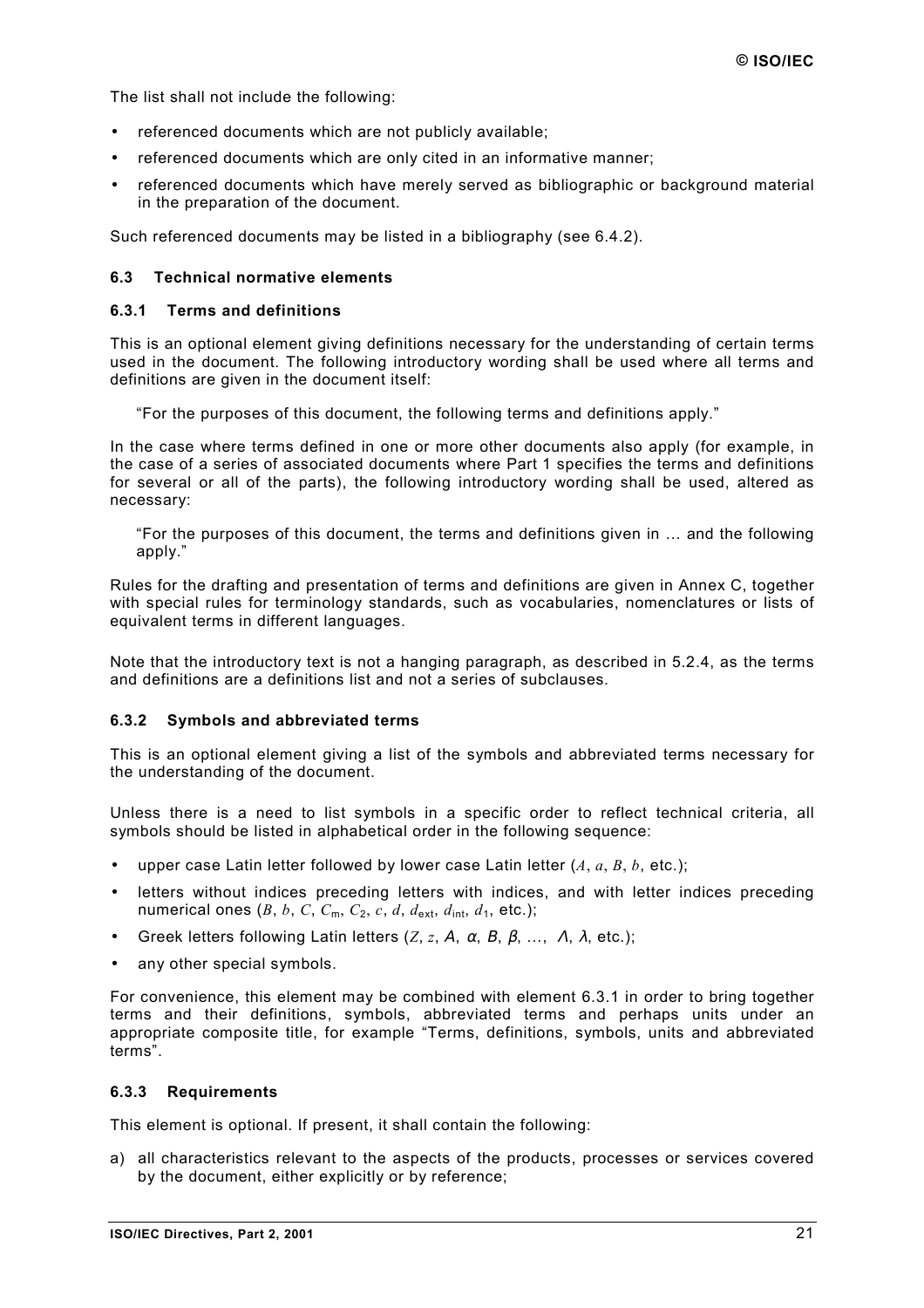- <span id="page-21-0"></span>b) the required limiting values of quantifiable characteristics;
- c) for each requirement, either a reference to the test method for determining or verifying the values of the characteristic, or the test method itself (see 6.3.5).

A clear distinction shall be made between requirements, statements and recommendations.

Contractual requirements (concerning claims, guarantees, covering of expenses, etc.) and legal or statutory requirements shall not be included.

In some product standards, it may be necessary to specify that the product shall be accompanied by warning notices or by instructions to the installer or user, and to specify their nature. On the other hand, requirements concerning installation or use as such shall be included in a separate part or a separate document, since they are not requirements applicable to the product itself.

Documents listing characteristics for which suppliers are required to state values not specified by the document itself shall specify how such values are to be measured and stated.

The policy to be adopted for accommodating more than one product size is given in [Annex E.](#page-53-0)

## **6.3.4 Sampling**

This optional element specifies the conditions and methods of sampling, as well as the method for the preservation of the samples. This element may appear at the beginning of element 6.3.5.

## **6.3.5 Test methods**

## **6.3.5.1 General**

This optional element gives all the provisions concerning the procedure for determining the values of characteristics or checking conformity to stated requirements, and for ensuring the reproducibility of the results. If appropriate, tests shall be identified to indicate whether they are type tests, routine tests, sampling tests and so on. In addition, the document shall specify the sequence of testing if the sequence can influence the results.

Test methods may be subdivided in the following order (where appropriate):

- a) principle;
- b) reagents and/or materials (see [6.3.5.2\);](#page-22-0)
- c) apparatus (see [6.3.5.3\)](#page-23-0);
- d) preparation and preservation of test samples and test pieces;
- e) procedure;
- f) expression of results, including method of calculation and precision of the test method, and, in ISO, the measurement uncertainty;
- g) test report.

Test methods may be presented as separate clauses, or be incorporated in the requirements (see [6.3.3\)](#page-20-0), or be presented as annexes (see [6.3.8\)](#page-25-0) or as separate parts (see [5.2.1\)](#page-15-0). A test method shall be prepared as a separate document if it is likely to be referred to in a number of other documents.

Requirements, sampling and test methods are interrelated elements of product standardization and shall be considered together even though the different elements may appear in separate clauses in a document, or in separate documents.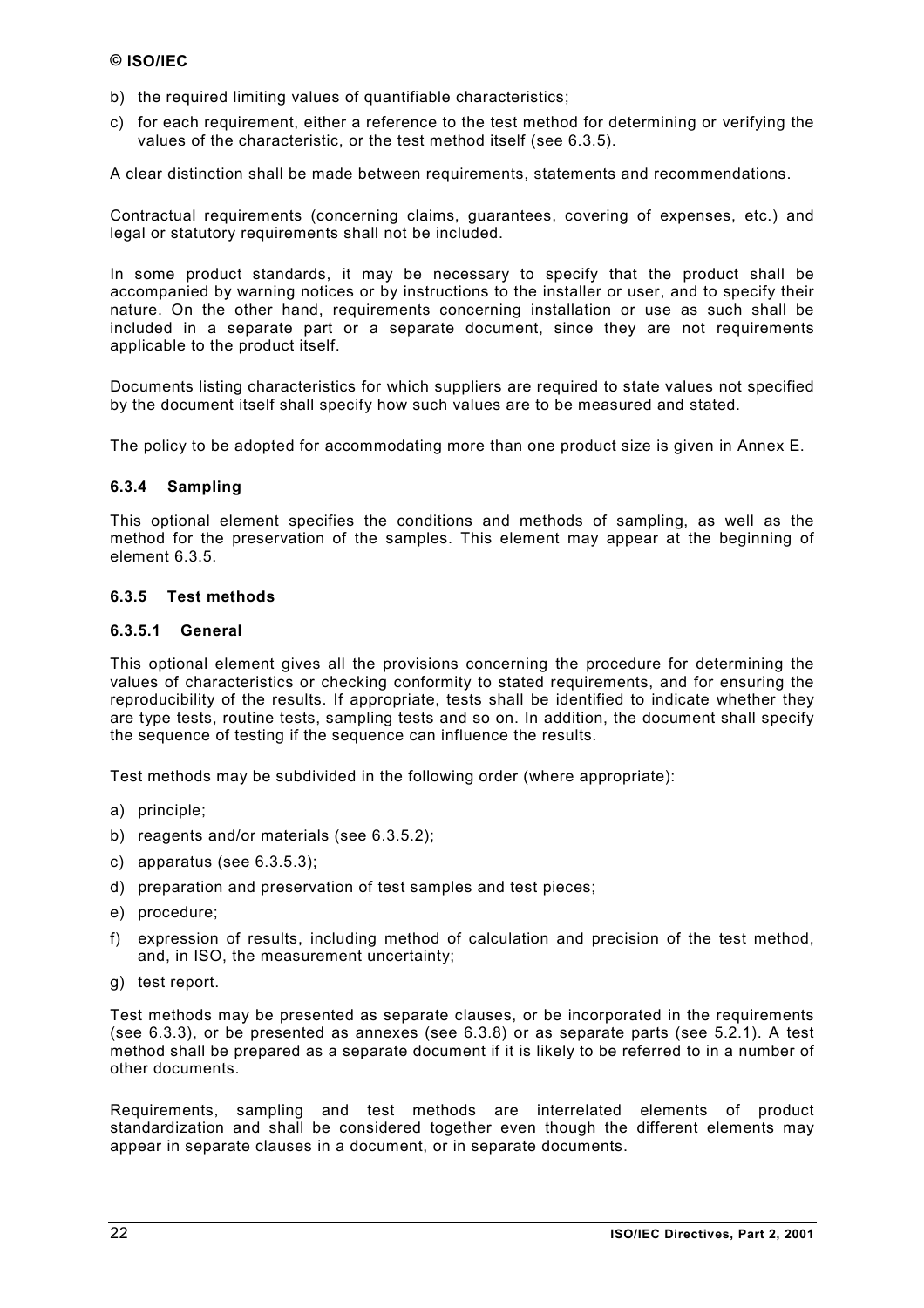<span id="page-22-0"></span>When drafting test methods, account shall be taken of documents for general test methods and of related tests for similar characteristics in other documents. Non-destructive test methods shall be chosen whenever they can replace, within the same level of confidence, destructive test methods.

For the drafting of methods of chemical analysis, see [ISO 78-2.](http://isotc.iso.ch/livelink/livelink?func=ll&objId=1012703&objAction=browse&sort=-modifydate/en) Much of [ISO 78-2](http://www.iso.ch/isob/switch-engine-cate.pl?searchtype=refnumber&KEYWORDS=78) is also applicable to test methods for products other than chemical products.

Documents specifying test methods involving the use of hazardous products, apparatus or processes shall include a general warning and appropriate specific warnings. For recommended wording, see [ISO/IEC Guide 51 \(](http://www.iso.ch/iso/en/StandardsQueryFormHandler.StandardsQueryFormHandler?keyword=&lastSearch=false&isoNumber=51&isoPartNumber=&ICS=&stageCode=&stageDate=&committee=ALL&subcommittee=&scope=CATALOGUE&sortOrder=ISO)see [A.15\).](#page-44-0)

A document which specifies test methods shall not imply any obligation to carry out any kind of test. It shall merely state the method by which the assessment, if required and referred to (for example in the same or another document, in a regulation, or in contracts), is to be carried out.

If a statistical method for the assessment of the conformity of a product, process or service is specified in the document, any statements of compliance with the document only relate to the conformity of the population or the lot.

If it is specified in the document that every single item is to be tested in accordance with the document, any statements concerning the conformity of the product to the document mean that every single item has been tested and that each has fulfilled the corresponding requirements.

If test methods are in use which differ from that most acceptable for general application, this shall not be a reason for not specifying the most acceptable in a document.

#### **6.3.5.2 Reagents and/or materials**

This is an optional element giving a list of the reagents and/or materials used in the document.

The content of a reagents and/or materials clause will usually comprise an optional introductory text together with a list detailing one or more reagents and/or materials.

The introductory text shall be used only to specify general provisions to which cross-reference is not made. Any item to which it is necessary to cross-refer shall not be included in this text but shall be listed as a distinct entry as described below.

Note that the introductory text explaining the general provisions is not a hanging paragraph as described in [5.2.4](#page-15-0) since the list detailing the reagents and/or materials is not a series of subclauses but a list. It would be unreasonable to expect every document to include at least two reagents and/or materials whereas it is not permissible to have a single subclause within a clause (see [5.2.3\)](#page-15-0).

Each reagent and/or material entry shall be numbered for purposes of cross-referencing, even if there is only one.

The following example shows the presentation style used (for further examples of drafting, see [ISO 78-2:1999,](http://isotc.iso.ch/livelink/livelink?func=ll&objId=1012703&objAction=browse&sort=-modifydate/en) A.10.1). Note that the typographic presentation is different from that of clauses and subclauses: the title of a clause or subclause shall appear on the same line as the clause or subclause number, but "on a line separate from the text that follows it"; a reagent and/or material in a reagents and/or materials list is followed optionally by a description of the reagent and/or material, which appears on the same line, with any further description being given in a separate paragraph.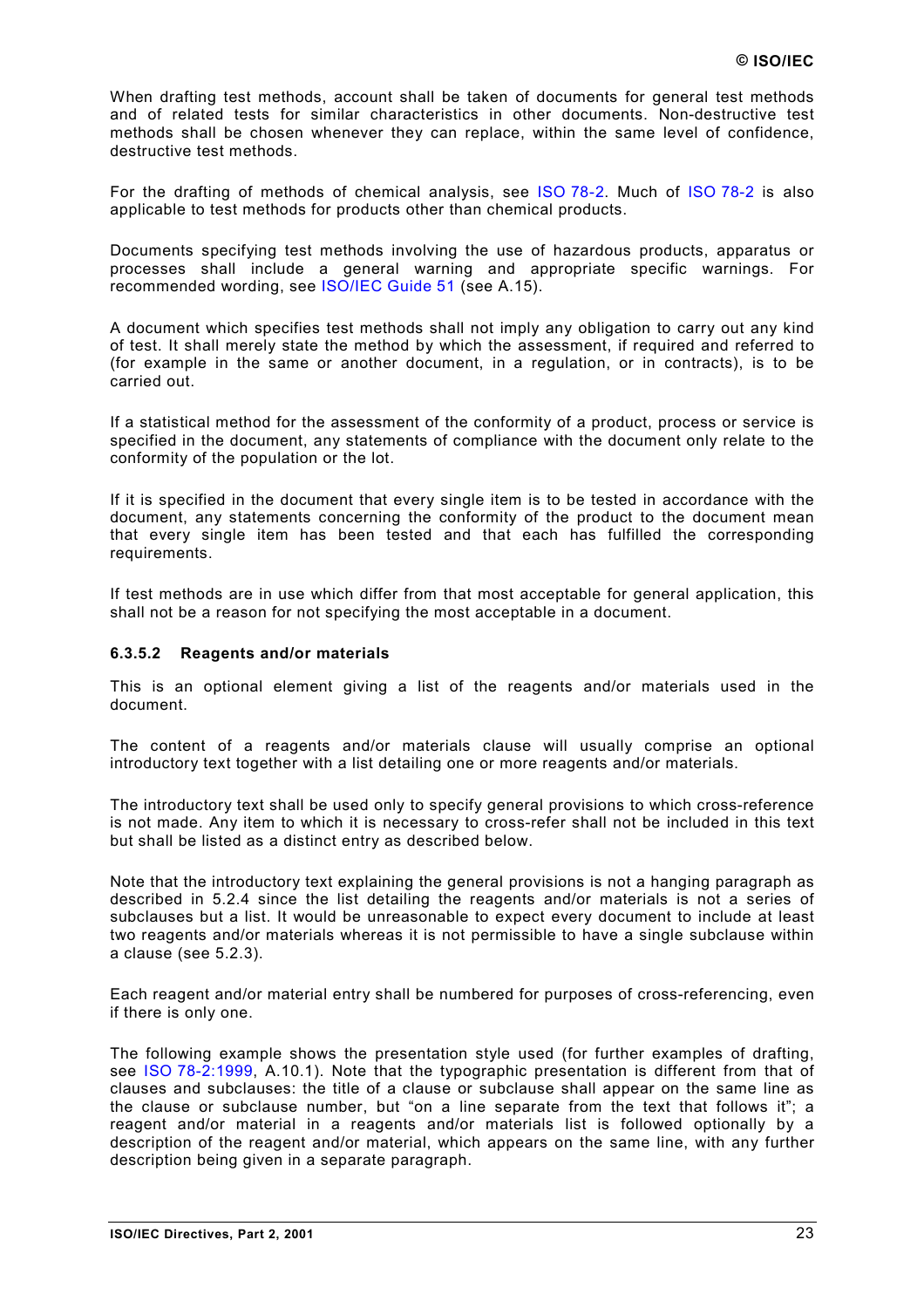<span id="page-23-0"></span>EXAMPLE

#### **3 Reagents**

- Use only reagents of recognized analytical grade and only distilled water or water of equivalent purity.
- **3.1 Cleaning medium**, for example methanol or water containing a few drops of liquid detergent.

## **6.3.5.3 Apparatus**

This is an optional element giving a list of the apparatus used in the document. The rules for the structure, numbering and presentation of the "Apparatus" clause are identical to those for the "Reagents and/or materials" clause (see [6.3.5.2\)](#page-22-0). Wherever possible, equipment produced by a single manufacturer should not be specified. Where such equipment is not readily available, this clause shall include such specifications for the equipment as to ensure that comparable testing can be conducted by all parties. See also [6.6.3](#page-27-0) regarding the use of trade names.

## **6.3.5.4 Alternative test methods**

If more than one adequate test method exists for a characteristic, only one shall in principle be the subject of a document. If, for any reason, more than one test method is to be standardized, the referee (often called "reference") method shall be identified in the document to resolve doubts or dispute.

## **6.3.5.5 Choice of test methods according to accuracy**

**6.3.5.5.1** The accuracy of the chosen test method shall be such as to allow unambiguous determination of whether the value of the characteristic to be assessed lies within the specified tolerance.

**6.3.5.5.2** When it is considered technically necessary, each test method shall incorporate a statement as to its limit of accuracy.

#### **6.3.5.6 Avoidance of duplication and unnecessary deviations**

Avoidance of duplication is a general principle in the methodology of standardization but the greatest danger of duplication appears in the field of test methods because a test method is often applicable to more than one product, or type of product, with little or no difference. Before standardizing any test method, it shall therefore be determined whether an applicable test method already exists.

If a test method is, or is likely to be, applicable to two or more types of product, a document shall be prepared on the method itself, and each document dealing with a given product shall refer to it (indicating any modifications that may be necessary). This will help to prevent unnecessary deviations.

If, in preparing a document related to a product, it is necessary to standardize some kind of testing equipment that is likely to be used for testing other products also, it shall be dealt with in a separate document, prepared in consultation with the committee dealing with such equipment.

#### **6.3.6 Classification, designation and coding**

This optional element may establish a system of classification, designation (see [Annex F\)](#page-54-0) and/or coding of products, processes or services that conform to stated requirements. For convenience, this element may be combined with element [6.3.3.](#page-20-0) It is left to the relevant committee to decide whether requirements concerning designation are to be included in a given document. If they are included, the requirements shall conform to [Annex F.](#page-54-0) This element may be supplemented by an informative annex, giving an example of ordering information.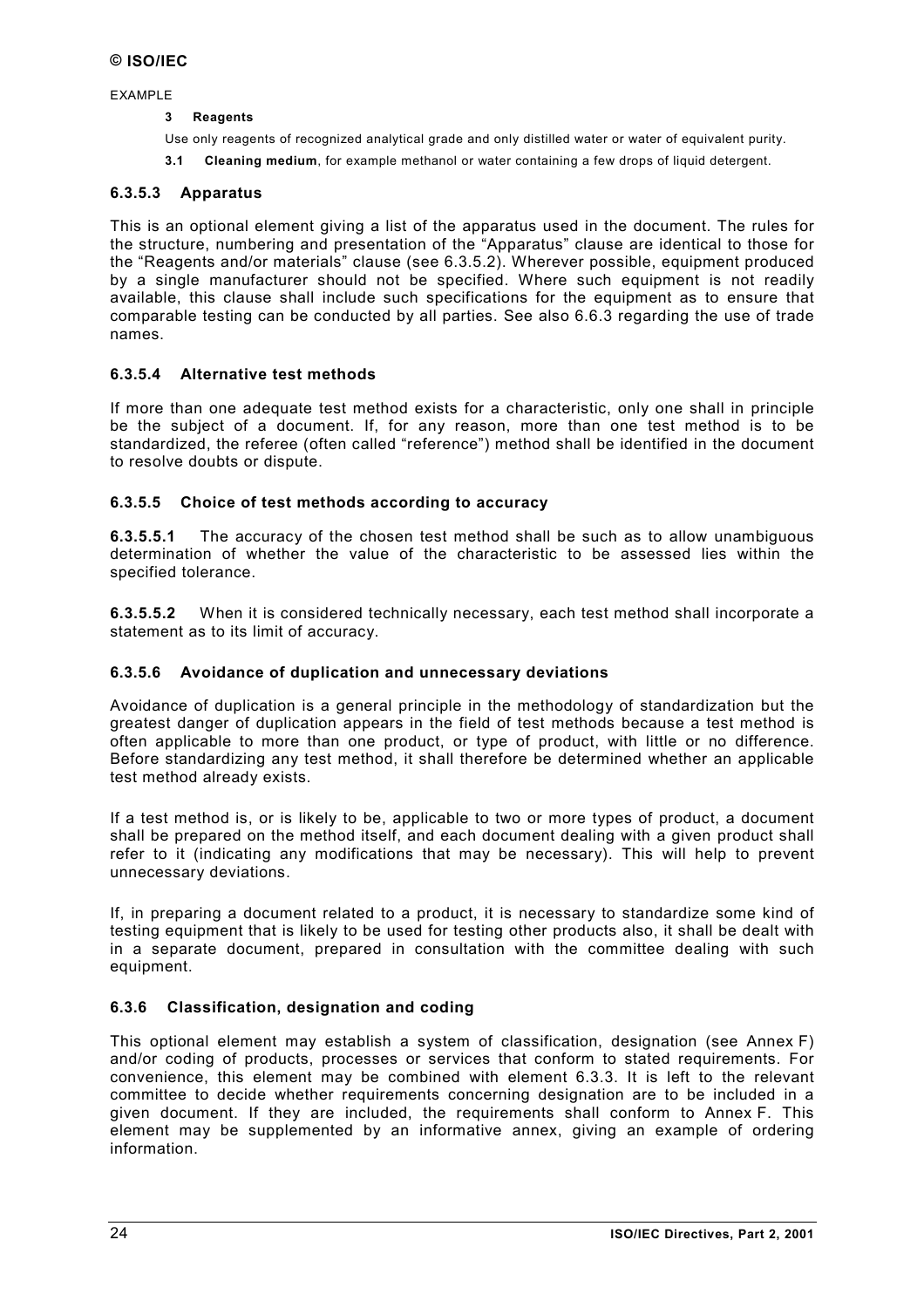## <span id="page-24-0"></span>**6.3.7 Marking, labelling and packaging**

#### **6.3.7.1 General**

Marking, labelling and packaging are complementary aspects that shall be included wherever relevant, particularly for product standards concerning consumer goods.

If necessary, the means of marking shall also be specified or recommended.

This element shall not deal with marks of conformity. Such marks are ordinarily to be applied under the rules of a certification system - see [ISO/IEC Guide 23.](http://www.iso.ch/iso/en/StandardsQueryFormHandler.StandardsQueryFormHandler?keyword=&lastSearch=false&isoNumber=23&isoPartNumber=&ICS=&stageCode=&stageDate=&committee=ALL&subcommittee=&scope=CATALOGUE&sortOrder=ISO) The marking of products with reference to a standards body or its documents is discussed in [ISO/IEC Guide 22.](http://www.iso.ch/iso/en/StandardsQueryFormHandler.StandardsQueryFormHandler?keyword=&lastSearch=false&isoNumber=22&isoPartNumber=&ICS=&stageCode=&stageDate=&committee=ALL&subcommittee=&scope=CATALOGUE&sortOrder=ISO)

Provisions concerning safety standards and aspects related to safety are given in [ISO/IEC Guide 51.](http://www.iso.ch/iso/en/StandardsQueryFormHandler.StandardsQueryFormHandler?keyword=&lastSearch=false&isoNumber=51&isoPartNumber=&ICS=&stageCode=&stageDate=&committee=ALL&subcommittee=&scope=CATALOGUE&sortOrder=ISO)

This element may be supplemented by an informative annex giving an example of ordering information.

#### **6.3.7.2 Requirements concerning marking, labelling and packaging of products**

Documents containing a reference to the marking of the product shall specify, where applicable, the following:

- the content of any marking that is used to identify the product including, where applicable, the manufacturer (name and address) or responsible vendor (trade name, trade mark or identification mark), or the marking of a product itself [e.g. manufacturer's or vendor's trade mark, model or type number, designation (see [Annex F\)](#page-54-0)], or the identification of different sizes, categories, types and grades;
- requirements for the labelling and/or packaging of the product (e.g. handling instructions, hazard warnings, date of manufacture);
- the means of presentation of such marking, for example by the use of plates (sometimes called "name-plates"), labels, stamps, colours, threads (in cables) as appropriate;
- the location on the product, or in some cases on the packaging, where such marking is to appear;
- other information as may be required.

If the application of a label is required by the document, the document shall also specify the nature of the labelling and how it is to be attached, affixed or applied to the product or its packaging.

Symbols specified for marking shall conform to relevant documents published by ISO and IEC.

Documents listing characteristics for which suppliers are required to state values that are not specified shall specify how the values are to be stated.

#### **6.3.7.3 Requirements concerning documentation accompanying the product**

Documents may require that the product be accompanied by some kind of documentation (for example, test report, handling instructions, other information appearing in the product packaging). Rules for the classification and designation of such documentation for plants, systems and equipment are provided in [IEC 61355;](http://www.iec.ch/cgi-bin/procgi.pl/www/iecwww.p?wwwlang=E&wwwprog=sea22.p&search=iecnumber&header=IEC&pubno=61355&part=&se=&number=&searchfor=&ics=) rules for such documentation in administration, commerce and industry are found under the ICS classification [01.140.30.](http://www.iso.ch/cate/0114030.html) When relevant, the content of such documentation shall be specified.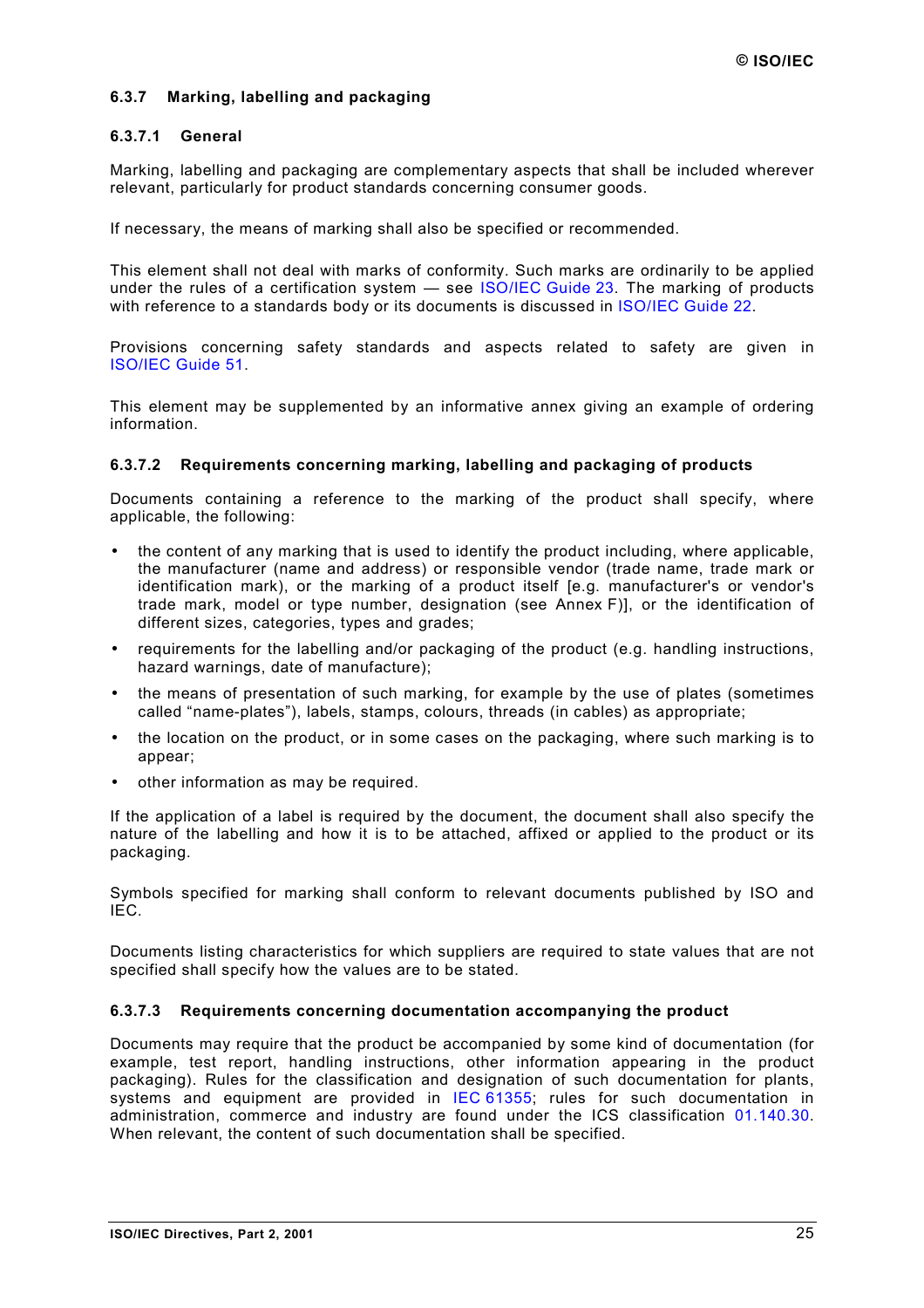## <span id="page-25-0"></span>**6.3.8 Normative annexes**

Normative annexes give provisions additional to those in the body of the document. Their presence is optional. An annex's normative status (as opposed to informative — see 6.4.1) shall be made clear by the way in which it is referred to in the text, by an indication in the table of contents and under the heading of the annex.

## **6.4 Supplementary informative elements**

## **6.4.1 Informative annexes**

**6.4.1.1** Informative annexes give additional information intended to assist the understanding or use of the document. They shall not contain requirements, except as described in 6.4.1.2. Their presence is optional. An annex's informative status (as opposed to normative — see 6.3.8) shall be made clear by the way in which it is referred to in the text, by an indication in the table of contents and under the heading of the annex.

**6.4.1.2** Informative annexes may contain optional requirements. For example, a test method that is optional may contain requirements but there is no need to comply with these requirements to claim compliance with the document.

## **6.4.2 Bibliography**

The relevant rules set out in [ISO 690 s](http://isotc.iso.ch/livelink/livelink?func=ll&objId=1012703&objAction=browse&sort=-modifydate/en)hall be followed.

For online referenced documents, information sufficient to identify and locate the source shall be provided. Preferably, the primary source of the referenced document should be cited, in order to ensure traceability. Furthermore, the reference should, as far as possible, remain valid for the expected life of the document. The reference shall include the method of access to the referenced document and the full network address, with the same punctuation and use of upper case and lower case letters as given in the source (see [ISO 690-2\).](http://isotc.iso.ch/livelink/livelink?func=ll&objId=1012703&objAction=browse&sort=-modifydate/en)

EXAMPLE Available at <http://www.abc.def/directory/filename\_new.htm>

#### **6.4.3 Indexes**

Authors of non-terminology standards wanting to introduce indexes are invited to contact the ISO Central Secretariat or the IEC Central Office to discuss the best means of achieving their automated generation.

#### **6.5 Other informative elements**

#### **6.5.1 Notes and examples integrated in the text**

Notes and examples integrated in the text of a document shall only be used for giving additional information intended to assist the understanding or use of the document. These elements shall not contain requirements or any information considered indispensable for the use of the document.

EXAMPLE The following note is incorrectly drafted as a note since it contains a requirement (highlighted in italics and explained in parentheses after the example) and clearly does not constitute "additional information".

NOTE Alternatively, *test* at a load of … (an instruction, expressed here using the imperative, is a requirement; see [3.10.1\)](#page-10-0)

Notes and examples should preferably be placed at the end of the clause or subclause, or after the paragraph, to which they refer.

A single note in a clause or subclause shall be preceded by "NOTE", placed at the beginning of the first line of the text of the note. When several notes occur within the same clause or subclause, they shall be designated "NOTE 1", "NOTE 2", "NOTE 3", etc.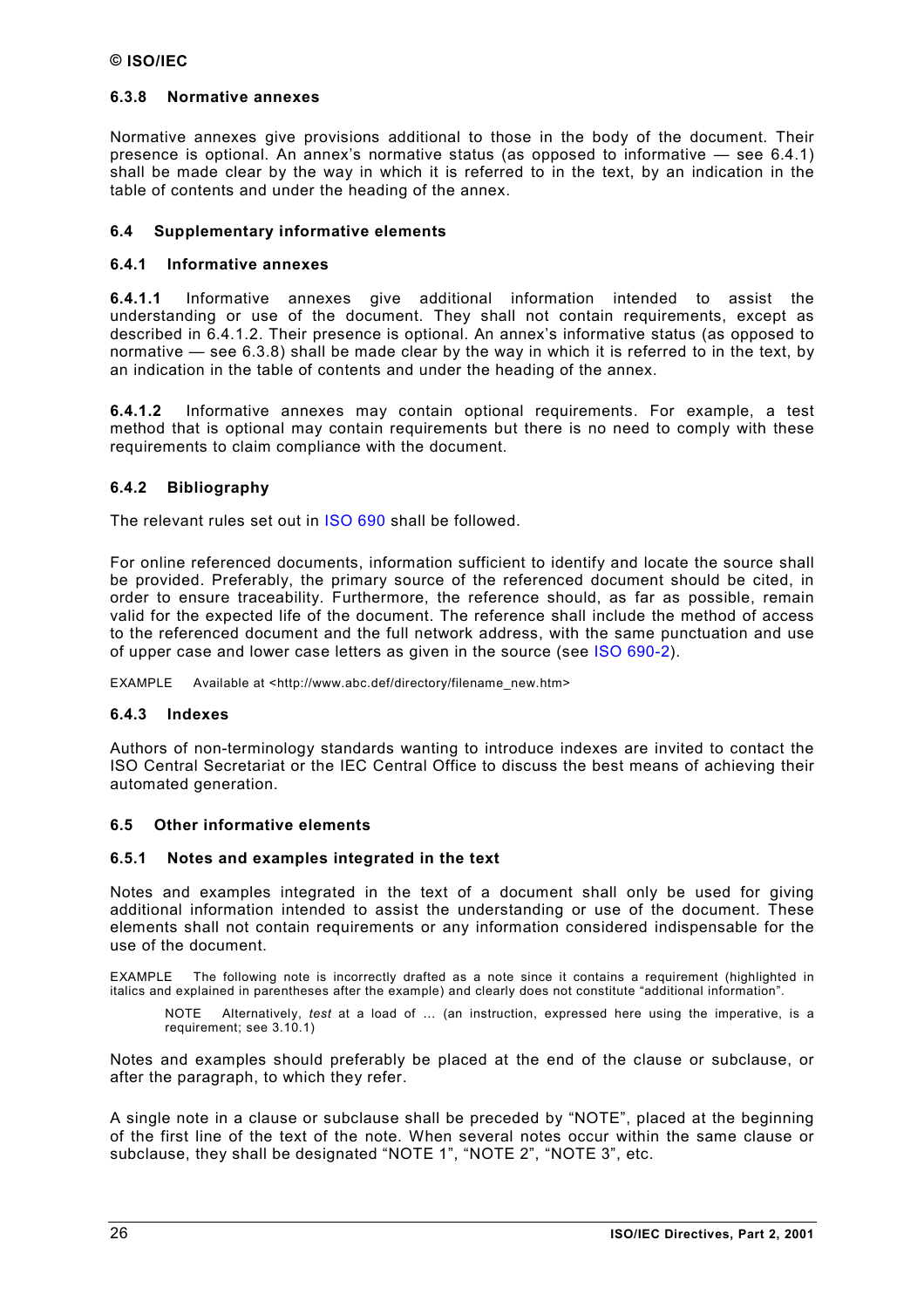<span id="page-26-0"></span>A single example in a clause or subclause shall be preceded by "EXAMPLE", placed at the beginning of the first line of the text of the example. When several examples occur within the same clause or subclause, they shall be designated "EXAMPLE 1", "EXAMPLE 2", "EXAMPLE 3", etc.

In drafts, all lines of a note or example shall be inset from the margin or shall be set in smaller type, so that its extent can be determined.

## **6.5.2 Footnotes to the text**

Footnotes to the text give additional information; their use shall be kept to a minimum. A footnote shall not contain requirements or any information considered indispensable for the use of the document.

Footnotes to figures and tables follow different rules (see [6.6.5.10](#page-31-0) and [6.6.6.7\)](#page-33-0).

Footnotes to the text shall be placed at the foot of the relevant page and be separated from the text by a short thin horizontal line on the left of the page.

Footnotes to the text shall normally be distinguished by Arabic numerals, beginning with 1, followed by one parenthesis and forming a continuous numerical sequence throughout the document: 1), 2), 3), etc. The footnotes shall be referred to in the text by inserting the same numerals, as superscripts, after the word or sentence in question:  $(1)$  2) 3) etc.

In certain cases, for example in order to avoid confusion with superscript numbers, one or more asterisks or other appropriate symbols may be used instead: \*, \*\*, \*\*\*, etc.; †, ‡, etc.

#### **6.6 Common rules and elements**

#### **6.6.1 Verbal forms for the expression of provisions**

**6.6.1.1** A document does not in itself impose any obligation upon anyone to follow it. However, such an obligation may be imposed, for example, by legislation or by a contract. In order to be able to claim compliance with a document, the user needs to be able to identify the requirements he/she is obliged to satisfy. The user also needs to be able to distinguish these requirements from other provisions where there is a certain freedom of choice.

**6.6.1.2** Clear rules for the use of verbal forms (including modal auxiliaries) are therefore essential.

**6.6.1.3** [Annex G g](#page-60-0)ives, in the first column of each table, the verbal form that shall be used to express each kind of provision. The equivalent expressions given in the second column shall be used only in exceptional cases when the form given in the first column cannot be used for linguistic reasons.

#### **6.6.2 Spelling and abbreviation of names of organizations, style, reference works and abbreviated terms**

The spelling of the names of organizations, and their abbreviations, shall be as used by those organizations, in English, French or Russian.

To facilitate understanding by all readers, the style shall be as simple and concise as possible. This is particularly important for those readers whose mother tongue is not one of the official languages of ISO and IEC.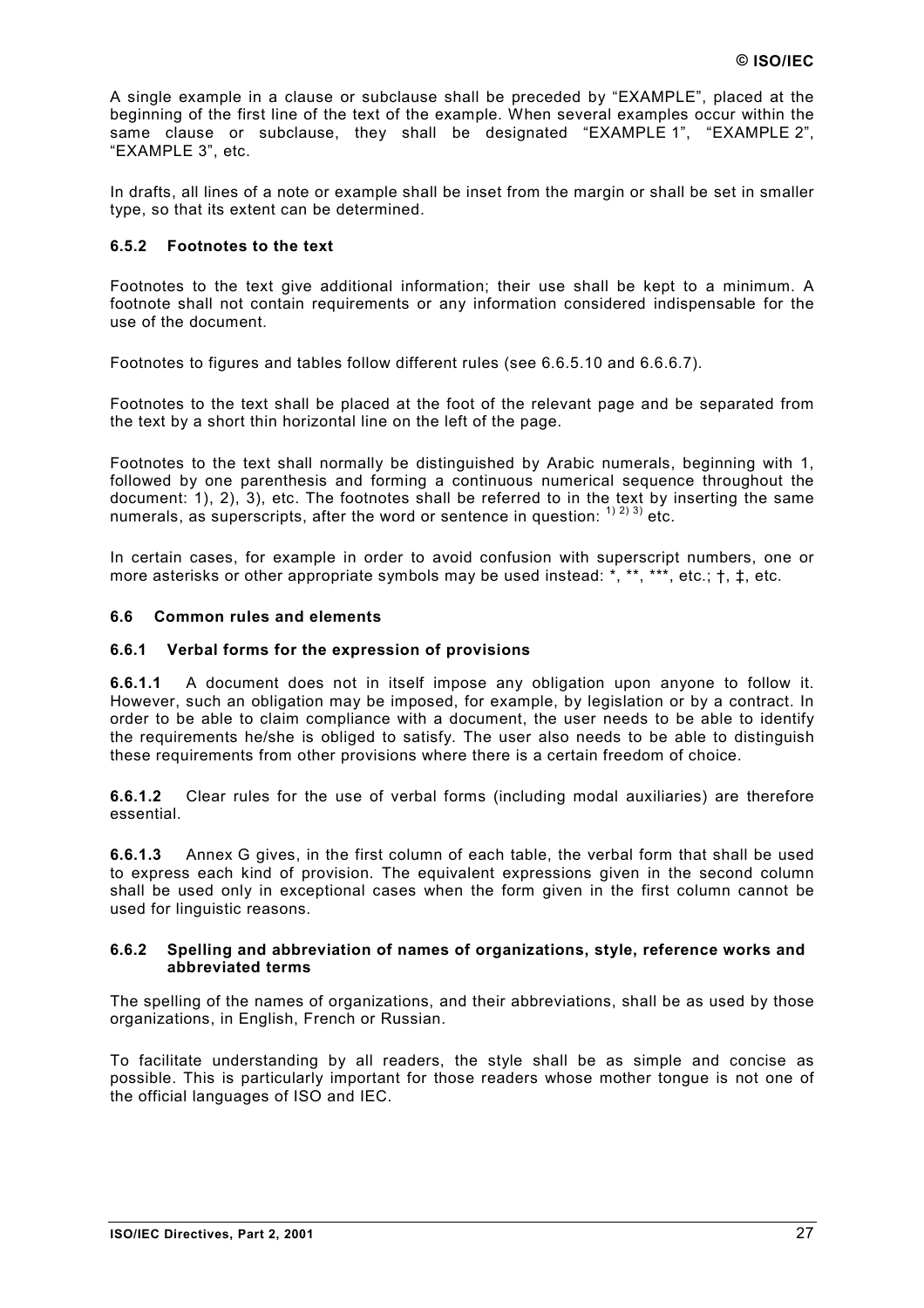<span id="page-27-0"></span>The following reference works for language are suggested:

- for English, *The Shorter Oxford English Dictionary*, *The Concise Oxford Dictionary, The Collins Concise English Dictionary, Webster's New World College Dictionary* or *Chambers Concise Dictionary*;
- for French, *Dictionnaire Robert*, *Dictionnaire Larousse* and *Dictionnaire des difficultés de la langue française* (V. Thomas, Larousse).

Abbreviated terms shall be used with care, and their use shall be limited to those cases where it is not likely to cause confusion.

If a list of abbreviated terms is not given in the document (see [6.3.2\)](#page-20-0), then the first time that an abbreviated term is used, the full term shall be given with the abbreviated term following in parentheses.

An abbreviated term shall be specified only if used subsequently in the document.

The general rule is that an abbreviated term comprises capital letters, without a full-stop after each letter. Exceptionally, abbreviated terms consisting of the initial letters of words printed in lower case letters with a full-stop placed after each letter are used (for example, "a.c." for "alternating current"). However, technical specifications regarding marking may impose other requirements (for example, IEC 61293 specifies marking in the form "AC 230 V").

When a sentence begins with an abbreviated term, which, within the sentence, would consist of several lower case letters, all the letters of the abbreviated term shall be capital letters, for example "A.C.".

#### **6.6.3 Use of trade names**

A correct designation or description of a product shall be given rather than a trade name (brand name).

Proprietary trade names (i.e. trade marks) for a particular product should as far as possible be avoided, even if they are in common use.

If, exceptionally, trade names cannot be avoided, their nature shall be indicated, e.g. by the symbol  $\otimes$  for a registered trade mark (see Example 1).

EXAMPLE 1 Instead of "Teflon®", write "polytetrafluoroethylene (PTFE)".

If it is known that only one product is currently available that is suitable for the successful application of the document, the trade name of the product may be given in the text of the document but shall be associated with a footnote as shown in Example 2.

EXAMPLE 2 "1) … [trade name of product] … is the trade name of a product supplied by … [supplier] …. This information is given for the convenience of users of this International Standard and does not constitute an endorsement by … [ISO or IEC] … of the product named. Equivalent products may be used if they can be shown to lead to the same results."

The wording shall be altered as a function of the document type concerned, i.e. International Standard, Technical Specification, Publicly Available Specification, Technical Report or Guide.

If it is considered essential to give an example (or examples) of commercially available products suitable for successful application of the document because the product characteristics are difficult to describe in detail, trade names may be given in a footnote as shown in Example 3.

EXAMPLE 3 "1) … [trade name(s) of product(s)] … is (are) an example(s) of a suitable product(s) available commercially. This information is given for the convenience of users of this International Standard and does not constitute an endorsement by ... [ISO or IEC] ... of this (these) product(s)."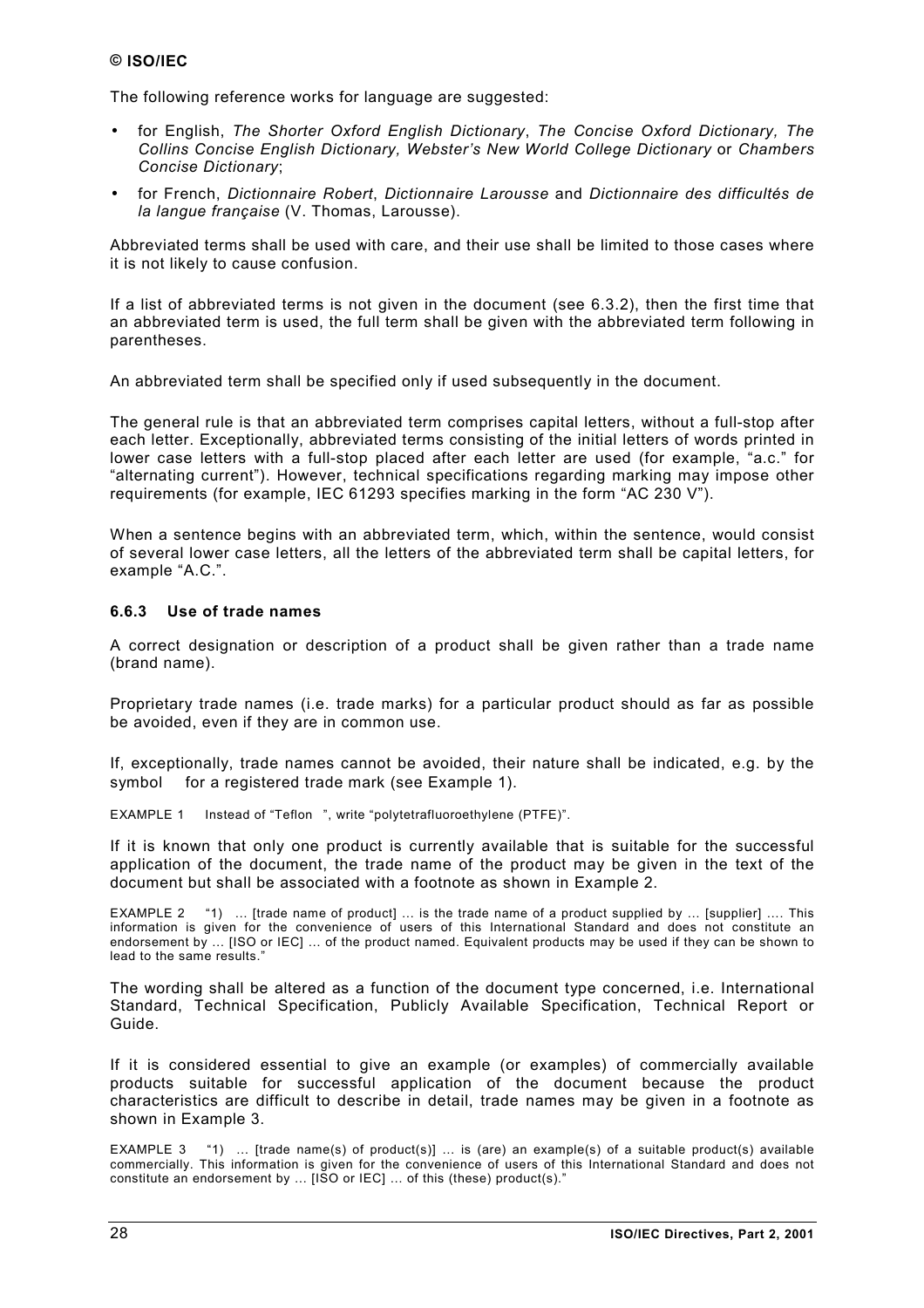<span id="page-28-0"></span>The wording shall be altered as a function of the document type concerned, i.e. International Standard, Technical Specification, Publicly Available Specification, Technical Report or Guide.

## **6.6.4 Patent rights**

For patented items, the rules given in [Annex H](#page-62-0) shall be followed (see also the [ISO/IEC Directives, Part 1, 2001, 2.14\).](http://isotc.iso.ch/livelink/livelink?func=ll&objId=650757&objAction=browse&sort=-modifydate/en)

## **6.6.5 Figures**

#### **6.6.5.1 Usage**

Figures should be used when they are the most efficient means of presenting information in an easily comprehensible form. It shall be possible to refer to each figure explicitly within the text.

#### **6.6.5.2 Form**

Figures shall be in the form of line drawings. Photographs may be used only if it is not possible to convert them into line drawings. Photocopies are not usable.

It is preferable to supply computer-generated artwork in accordance with the requirements for provision of graphics of the ISO Central Secretariat and IEC Central Office [available in *[Guide](http://www.iso.ch/itsig-guide) [for the use of IT in the development and delivery of standards \(ITSIG Guide\)](http://www.iso.ch/itsig-guide)* and *[IT Tools](http://www.iec.ch/contents.htm) [Guide — Guide on the use of information technology tools in the IEC](http://www.iec.ch/contents.htm)*].

#### **6.6.5.3 Designation**

Figures shall be designated "Figure" and numbered with Arabic numerals, beginning with 1. This numbering shall be independent of the numbering of the clauses and of any tables. A single figure shall be designated "Figure 1".

For the numbering of figures in annexes, see [5.2.6.](#page-17-0) For the numbering of subfigures, see [6.6.5.11.](#page-31-0)

#### **6.6.5.4 Layout of figure designation and title**

The figure designation and title (if present) shall be centred horizontally below the figure and laid out as in the following example:

#### **Figure # — Details of apparatus**

The figure designation and title shall be separated by a dash.

#### **6.6.5.5 Choice of letter symbols, style of lettering, and labelling**

Letter symbols used in figures to represent general cases of angular or linear quantities shall be in accordance with [ISO 31-1,](http://isotc.iso.ch/livelink/livelink?func=ll&objId=1012703&objAction=browse&sort=-modifydate/en) subscripts being used where necessary to distinguish between different applications of a given symbol.

For a series of symbols indicating various lengths on a drawing use  $l_1$ ,  $l_2$ ,  $l_3$ , etc. and not, for instance, *A*, *B*, *C*, etc. or *a*, *b*, *c*, etc.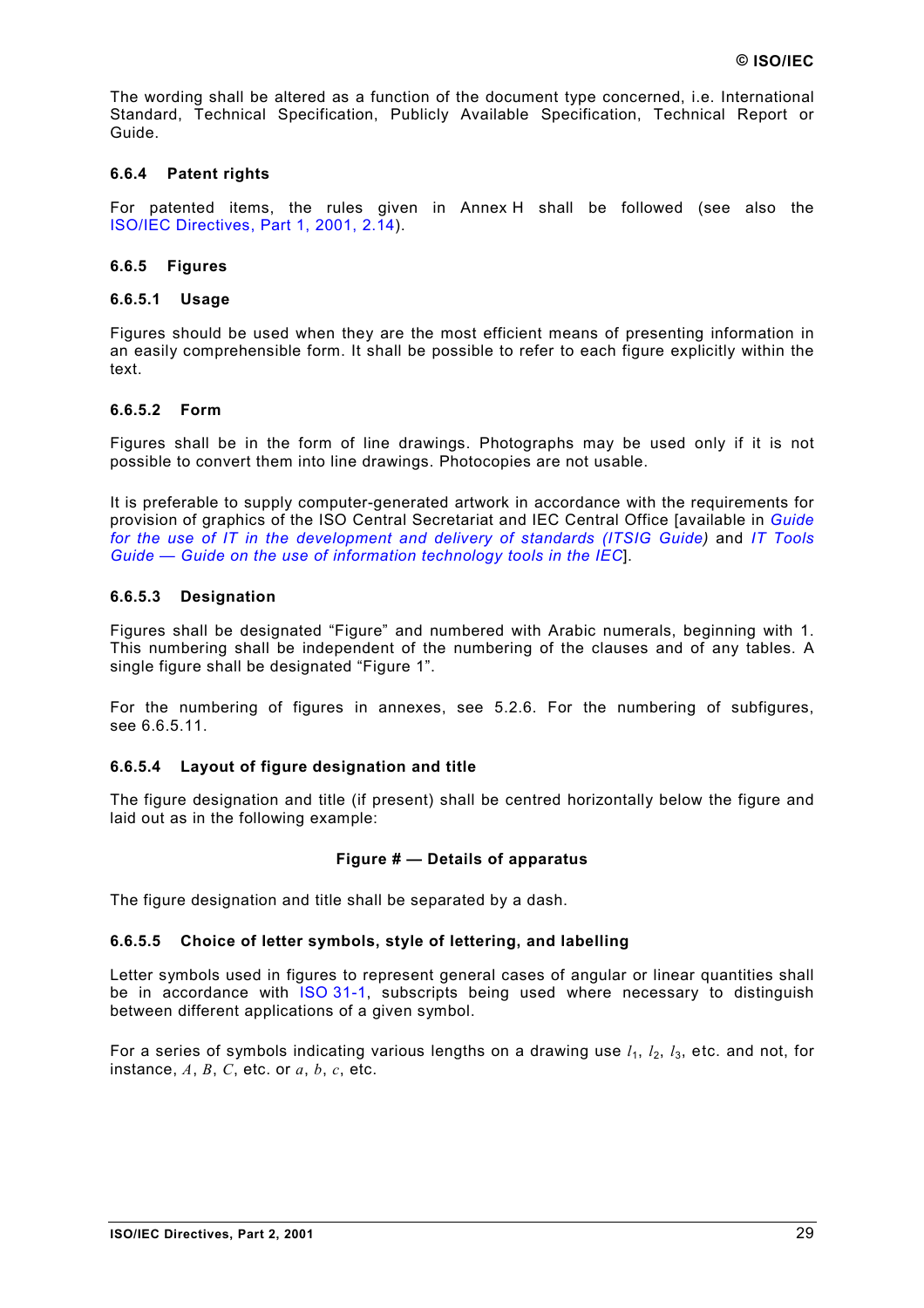<span id="page-29-0"></span>Lettering on drawings shall be in accordance with [ISO 3098-2.](http://isotc.iso.ch/livelink/livelink?func=ll&objId=1012703&objAction=browse&sort=-modifydate/en) Inclined (italic) letters shall be used for

- symbols for quantities,
- subscripts representing symbols for quantities, and
- symbols representing numbers.

The vertical (upright) style shall be used for all other lettering.

In artwork, textual descriptions shall be replaced by item references (see [ISO 6433\)](http://isotc.iso.ch/livelink/livelink?func=ll&objId=1012703&objAction=browse&sort=-modifydate/en) the meaning of which are explained in a key, or figure footnote (see [6.6.5.10\)](#page-31-0) depending on their content. In graphs, labelling on the axes shall not be replaced by item references to avoid any possible confusion between the number representing an item reference and a number representing a value on the axis. Labelling of curves, lines, etc. on the graph shall be replaced by item references, however many curves, lines, etc. there are.

When all units for a quantity are the same, a suitable statement (for example, "Dimensions in millimetres") shall be placed above the right-hand corner of the figure.

#### EXAMPLE

Dimensions in millimetres



#### **Key**

- 1 mandrel shank
- 2 blind rivet head

The mandrel shall be designed such that the blind rivet end deforms during installation, and the shank may expand.

NOTE This figure illustrates a type A rivet head.

- <sup>a</sup> The break area shall be milled.
- $b$  The mandrel head is commonly chromium plated.

#### **Figure # — Blind rivet**

#### **6.6.5.6 Technical drawings**

Technical drawings shall be prepared in accordance with relevant ISO standards (see [A.8\)](#page-43-0). In ISO, the additional rules specified in the ITSIG Guide, *[Guide for the use of IT in the](http://www.iso.ch/itsig-guide) [development and delivery of standards](http://www.iso.ch/itsig-guide)*, 3rd edition, Annex E, shall be followed.

Graphical symbols for use on equipment shall be in accordance with [IEC 60417](http://www.iec.ch/cgi-bin/procgi.pl/www/iecwww.p?wwwlang=E&wwwprog=sea22.p&search=iecnumber&header=IEC&pubno=60417&part=&se=&number=&searchfor=&ics=) and [ISO 7000.](http://isotc.iso.ch/livelink/livelink?func=ll&objId=1012703&objAction=browse&sort=-modifydate/en)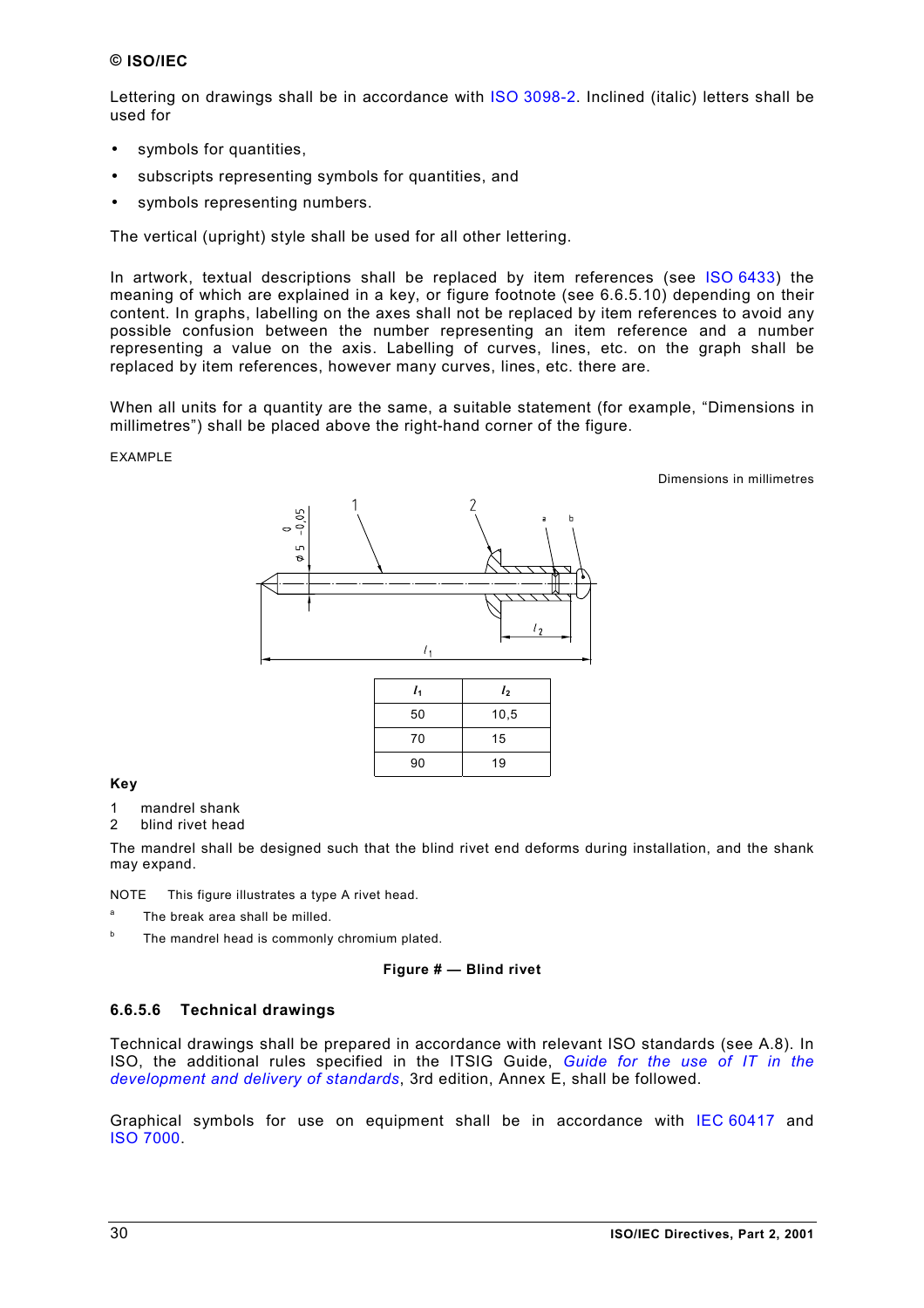#### <span id="page-30-0"></span>**6.6.5.7 Diagrams**

Diagrams, such as circuit diagrams and connection diagrams, for example for test circuits, shall be prepared in accordance with [IEC 61082.](http://www.iec.ch/cgi-bin/procgi.pl/www/iecwww.p?wwwlang=E&wwwprog=sea22.p&search=iecnumber&header=IEC&pubno=61082&part=&se=&number=&searchfor=&ics=) Graphical symbols used in schematic diagrams shall be in accordance with [IEC 60617](http://www.iec.ch/cgi-bin/procgi.pl/www/iecwww.p?wwwlang=E&wwwprog=sea22.p&search=iecnumber&header=IEC&pubno=60617&part=&se=&number=&searchfor=&ics=) and [ISO 14617.](http://isotc.iso.ch/livelink/livelink?func=ll&objId=1012703&objAction=browse&sort=-modifydate/en) Reference designations and signal designations shall be in accordance with [IEC 61346](http://www.iec.ch/cgi-bin/procgi.pl/www/iecwww.p?wwwlang=E&wwwprog=sea22.p&search=iecnumber&header=IEC&pubno=61346&part=&se=&number=&searchfor=&ics=) and [IEC 61175](http://www.iec.ch/cgi-bin/procgi.pl/www/iecwww.p?wwwlang=E&wwwprog=sea22.p&search=iecnumber&header=IEC&pubno=61175&part=&se=&number=&searchfor=&ics=) respectively. In IEC, the additional rules specified in the [ISO/IEC Directives, IEC Supplement, 2001, Annex K,](http://www.iec.ch/pub/directives/Directives-IECSup-Ed1.pdf) shall be followed.

#### EXAMPLE



- 
- R2 resistor  $R = 2,5$   $\Omega$ <br>R3 resistor  $R = 25$  O
- R3 resistor  $R = 25 Ω$ <br>S1 manual control sy manual control switch
- Z1 filter
- <sup>a</sup> Connection to be made if the tested object has a terminal for PE.

**Figure # — Example of test circuit for the verification of resistance to unwanted tripping**

#### **6.6.5.8 Continuation of figures**

When a figure is continued over several pages, it may be useful to repeat the figure designation, followed by the title (optional) and by "(*continued*)", as in the following example:

#### **Figure #** (*continued*)

Any statements concerning units shall be repeated on all pages after the first, where applicable.

#### **6.6.5.9 Notes to figures**

Notes to figures shall be treated independently from notes integrated in the text (see [6.5.1\)](#page-25-0). They shall be located above the designation of the relevant figure and shall precede figure footnotes. A single note in a figure shall be preceded by "NOTE", placed at the beginning of the first line of the text of the note. When several notes occur in the same figure, they shall be designated "NOTE 1", "NOTE 2", "NOTE 3", etc. A separate numbering sequence shall be used for each figure. See the Example in [6.6.5.5.](#page-28-0)

Notes to figures shall not contain requirements or any information considered indispensable for the use of the document. Any requirements relating to the content of a figure shall be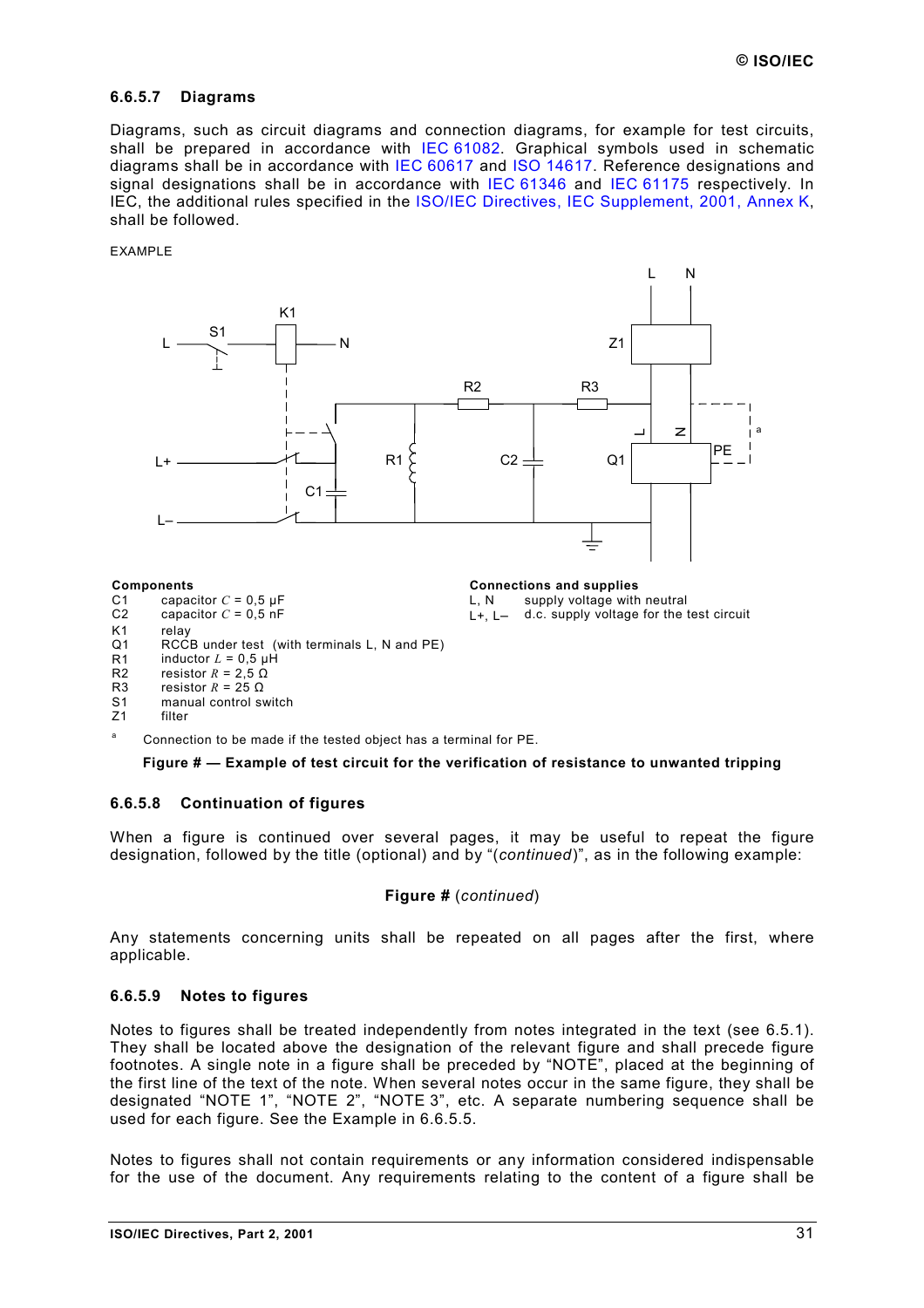<span id="page-31-0"></span>given in the text, in a footnote to the figure or as a paragraph between the figure and its title. It is not necessary that notes to figures be referred to.

### **6.6.5.10 Footnotes to figures**

Footnotes to figures shall be treated independently from footnotes to the text (see [6.5.2\)](#page-26-0). They shall be located immediately above the designation of the relevant figure.

Footnotes to figures shall be distinguished by superscript lower case letters, beginning with "a". The footnotes shall be referred to in the figure by inserting the same superscript lower case letter. See the Example in [6.6.5.5.](#page-28-0)

Footnotes to figures may contain requirements. As a consequence, it is particularly important when drafting the text of the figure footnote to distinguish clearly between different types of provision by using the appropriate verbal forms (see [Annex G\)](#page-60-0).

## **6.6.5.11 Subfigures**

#### **6.6.5.11.1 Usage**

In general, the use of subfigures should be avoided whenever possible since it complicates document layout and management.

Subfigures shall only be used when it is essential for comprehension of the subject matter.

Different views, details and sections of a component or multicomponent object shall not be presented as subfigures but in conformity with [ISO 128-30,](http://isotc.iso.ch/livelink/livelink?func=ll&objId=1012703&objAction=browse&sort=-modifydate/en) [ISO 128-34,](http://isotc.iso.ch/livelink/livelink?func=ll&objId=1012703&objAction=browse&sort=-modifydate/en) [ISO 128-40](http://isotc.iso.ch/livelink/livelink?func=ll&objId=1012703&objAction=browse&sort=-modifydate/en) and [ISO 128-44.](http://isotc.iso.ch/livelink/livelink?func=ll&objId=1012703&objAction=browse&sort=-modifydate/en)

## **6.6.5.11.2 Designation and layout**

Only one level of subdivision of a figure is permitted. Subfigures shall be identified by a lower case letter [e.g. Figure 1 may comprise subfigures a), b), c), etc.]. Other forms of identification of the subfigures such as 1.1, 1.2, ..., 1-1, 1-2, ..., etc. shall not be used.

The following example illustrates the layout of elements in a subdivided figure; it does not illustrate the typographic presentation. Frames are employed in the example only to illustrate the logical grouping of elements; frames shall not be used around figures or their constituent elements.

EXAMPLE



| Paragraphs (containing requirements) and notes to the figure |  |
|--------------------------------------------------------------|--|
|                                                              |  |

Footnotes to the figure

**Figure # — Title**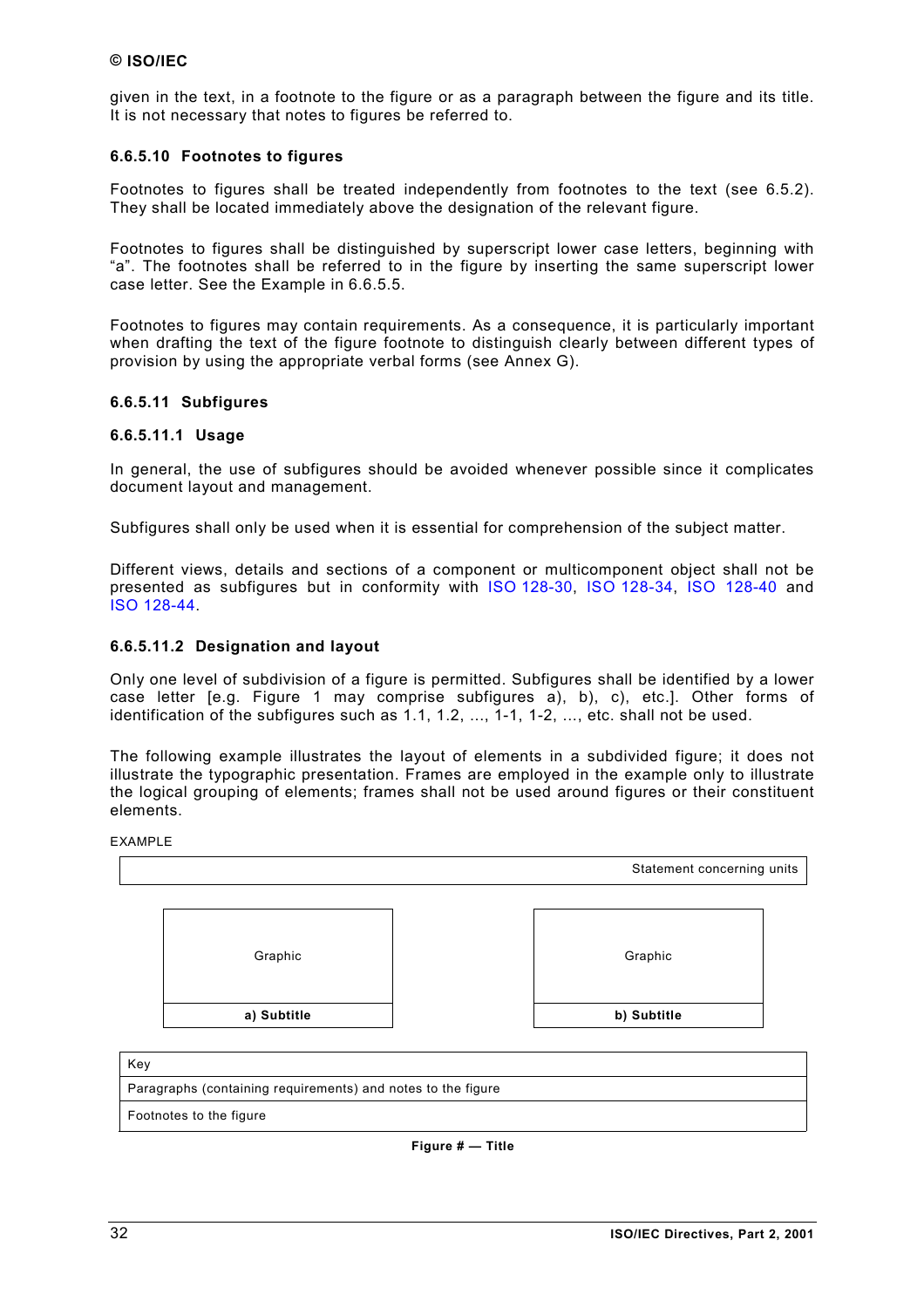Where each of the subfigures contains a key, notes and footnotes (this case is not illustrated in the Example), an independent numbering sequence shall be applied per subfigure.

### **6.6.6 Tables**

## **6.6.6.1 Usage**

Tables should be used when they are the most efficient means of presenting information in an easily comprehensible form. It shall be possible to refer to each table explicitly within the text.

A table within a table is not permitted. Subdivision of a table into subsidiary tables is not permitted.

#### **6.6.6.2 Designation**

Tables shall be designated "Table" and numbered with Arabic numerals, beginning with 1. This numbering shall be independent of the numbering of the clauses and of any figures. A single table shall be designated "Table 1".

For the numbering of tables in annexes, see [5.2.6.](#page-17-0)

#### **6.6.6.3 Layout of table designation and title**

The table designation and title (if present) shall be centred horizontally above the table and laid out as in the following example:

#### **Table # — Mechanical properties**

The table designation and title shall be separated by a dash.

#### **6.6.6.4 Headings**

The first word in the heading of each column or row shall begin with a capital letter. The units used in a given column shall generally be indicated under the column heading. (See also [6.6.10.1.](#page-36-0)2.)

EXAMPLE 1

| Type | Linear density<br>kg/m | <b>Inside</b><br>diameter<br>mm | Outside<br>diameter<br>mm |
|------|------------------------|---------------------------------|---------------------------|
|      |                        |                                 |                           |

As an exception to this rule, when all units are the same, a suitable statement (for example, "Dimensions in millimetres") shall instead be placed above the right-hand corner of the table.

EXAMPLE 2

Dimensions in millimetres

| Type | Length | Inside diameter | Outside diameter |
|------|--------|-----------------|------------------|
|      |        |                 |                  |

The presentation shown in Example 3 is not permitted and shall be altered as shown in Example 4.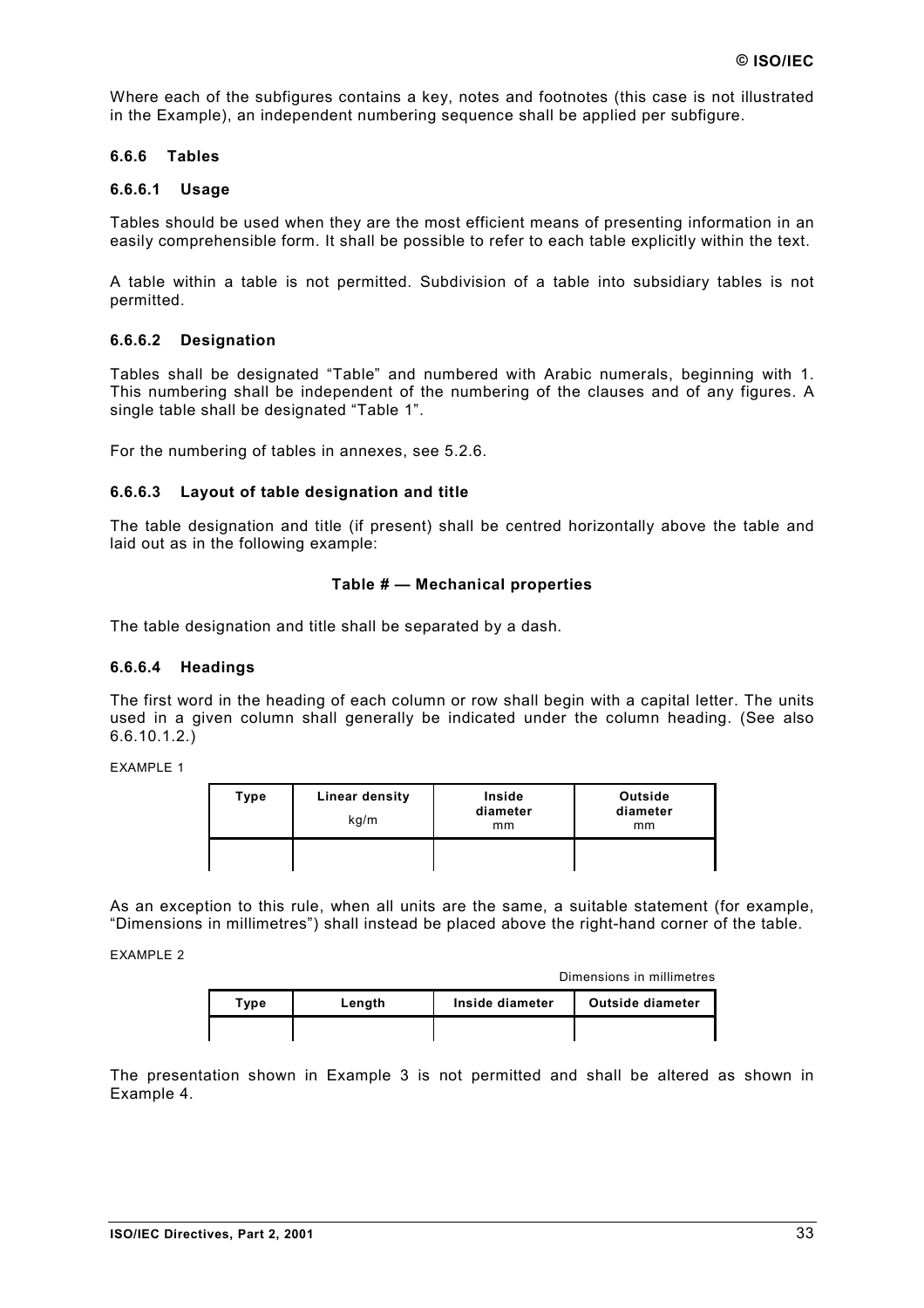<span id="page-33-0"></span>EXAMPLE 3

| Type             |  |  |
|------------------|--|--|
|                  |  |  |
| <b>Dimension</b> |  |  |

EXAMPLE 4

| <b>Dimension</b> | Type |  |  |  |
|------------------|------|--|--|--|
|                  |      |  |  |  |

#### **6.6.6.5 Continuation of tables**

When a table is continued over several pages, it may be useful to repeat the table designation, followed by the title (optional) and by "(*continued*)", as in the following example:

#### **Table #** (*continued*)

The column headings together with any statement concerning units shall be repeated on all pages after the first.

#### **6.6.6.6 Notes to tables**

Notes to tables shall be treated independently from notes integrated in the text (see [6.5.1\)](#page-25-0). They shall be located within the frame of the relevant table and shall precede table footnotes (see the following Example). A single note in a table shall be preceded by "NOTE", placed at the beginning of the first line of the text of the note. When several notes occur in the same table, they shall be designated "NOTE 1", "NOTE 2", "NOTE 3", etc. A separate numbering sequence shall be used for each table.

Notes to tables shall not contain requirements or any information considered indispensable for the use of the document. Any requirements relating to the content of a table shall be given in the text, in a footnote to the table or as a paragraph within the table. It is not necessary that notes to tables are referred to.

EXAMPLE

Dimensions in millimetres

| <b>Type</b>                                                               | Length             | Inside diameter | <b>Outside diameter</b> |  |
|---------------------------------------------------------------------------|--------------------|-----------------|-------------------------|--|
|                                                                           | $l_1$ <sup>a</sup> | d <sub>1</sub>  |                         |  |
|                                                                           | l <sub>2</sub>     | $d_2$ b c       |                         |  |
| A paragraph containing a requirement.<br>NOTE <sub>1</sub><br>Table note. |                    |                 |                         |  |
| NOTE 2                                                                    | Table note.        |                 |                         |  |
| a<br>Table footnote.<br>b<br>Table footnote.<br>c<br>Table footnote.      |                    |                 |                         |  |

#### **6.6.6.7 Footnotes to tables**

Footnotes to tables shall be treated independently from footnotes to the text (see [6.5.2\)](#page-26-0). They shall be located within the frame of the relevant table, and shall appear at the foot of the table (see the Example in 6.6.6.6).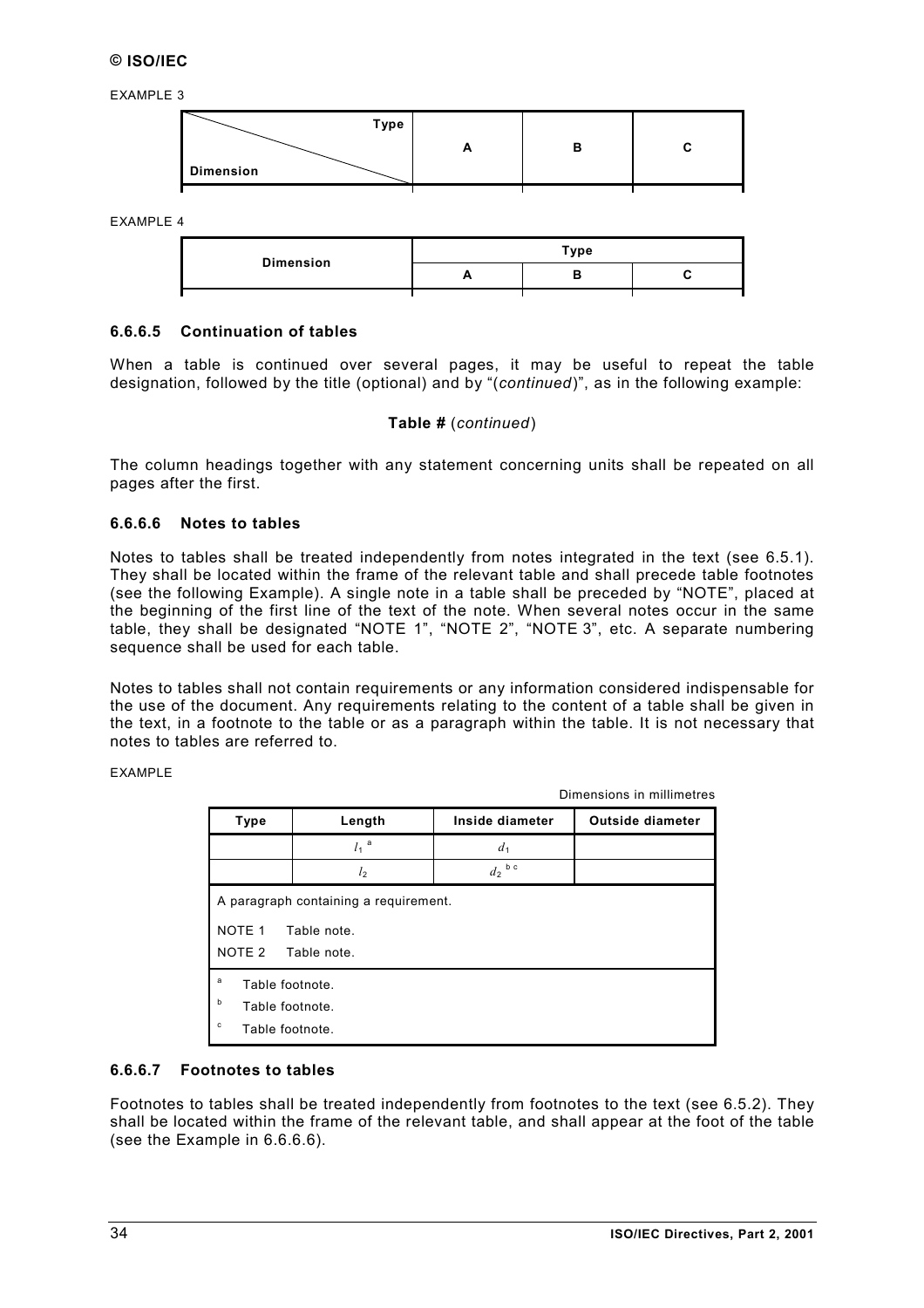<span id="page-34-0"></span>Footnotes to tables shall be distinguished by superscript lower case letters, beginning with "a". The footnotes shall be referred to in the table by inserting the same superscript lower case letter.

Footnotes to tables may contain requirements. As a consequence, it is particularly important when drafting the text of the table footnote to distinguish clearly between different types of provision by using the appropriate verbal forms (see [Annex G\)](#page-60-0).

## **6.6.7 References**

#### **6.6.7.1 General**

As a general rule, references to particular pieces of text shall be used instead of repetition of the original source material, since such repetition involves the risk of error or inconsistency and increases the length of the document. However, if it is considered necessary to repeat such material, its source shall be identified precisely.

References shall be made in the forms indicated in 6.6.7.2 to [6.6.7.5](#page-35-0) and shall not be made to page numbers.

#### **6.6.7.2 References to the document as a whole in its own text**

For an individual document the form "this International Standard" shall be used, except in the introductory texts for the "Normative references" (see [6.2.2\)](#page-19-0) and the "Terms and definitions" (see [6.3.1\)](#page-20-0) clauses, and in any patent notice (see [H.3\)](#page-62-0).

The wording shall be altered as a function of the document type concerned, i.e. International Standard, Technical Specification, Publicly Available Specification, Technical Report or Guide.

For a document published in separate parts, the following forms shall be used:

- "this part of ISO/IEC 2382" (reference to a part only);
- "IEC 60335" (reference to a whole series of parts).

Such references are understood to include all amendments and revisions to the document, since they are undated (see [6.6.7.5.2\)](#page-35-0).

#### **6.6.7.3 References to elements of text**

**6.6.7.3.1** Use, for example, the following forms:

- "in accordance with Clause 3":
- "according to 3.1";
- "as specified in 3.1 b)";
- "details as given in 3.1.1";
- "see Annex B";
- "the requirements given in B.2";
- "see the Note in Table 2";
- "see 6.6.3, Example 2";
- "see  $3.1$ , Equation  $(3)$ ".

It is unnecessary to use the term "subclause".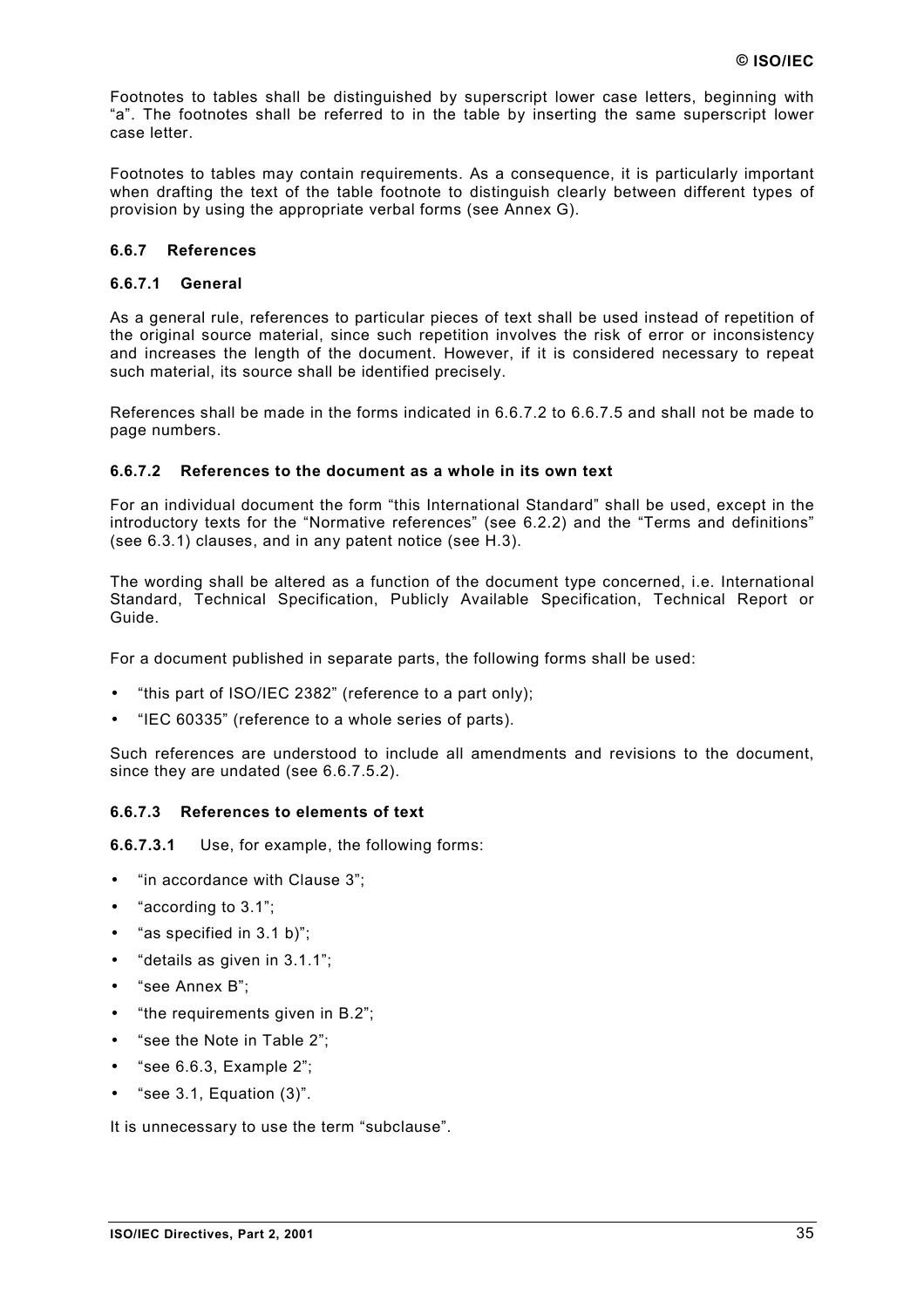<span id="page-35-0"></span>**[6.6.7.3.](#page-34-0)2** If there is a need to refer to an unordered list item in another document, the following formulation shall be used:

"as specified in ISO/IEC 15888:1996, 3.1, second list item".

#### **6.6.7.4 References to figures and tables**

Every figure and table included in the document shall normally be referred to in the text.

Use, for example, the following forms:

- "shown in Figure A.6";
- "(see Figure 3)";
- "given in Table 2";
- "(see Table B.2)".

## **6.6.7.5 References to other documents**

#### **6.6.7.5.1 General**

References to other documents may be undated or dated. All normative references, undated and dated, shall be given in the "Normative references" clause (see [6.2.2\)](#page-19-0).

#### **6.6.7.5.2 Undated references**

Undated references may be made only to a complete document or a part thereof and only in the following cases:

- a) if it is accepted that it will be possible to use all future changes of the referenced document for the purposes of the referring document;
- b) for informative references.

Undated references shall be understood to include all amendments to and revisions of the referenced document.

Use the following forms:

- " … as specified in ISO 128-20 and ISO 31 … ";
- " … see IEC 60027 … ".

## **6.6.7.5.3 Dated references**

Dated references are references to

- a) a specific edition, indicated by the year of publication, or
- b) a specific enquiry or final draft, indicated by a dash.

Subsequent amendments to, or revisions of, dated references will need to be incorporated by amendment of the document referring to them.

NOTE In this context a part is regarded as a separate document.

References to specific divisions or subdivisions, tables and figures of another document shall always be dated.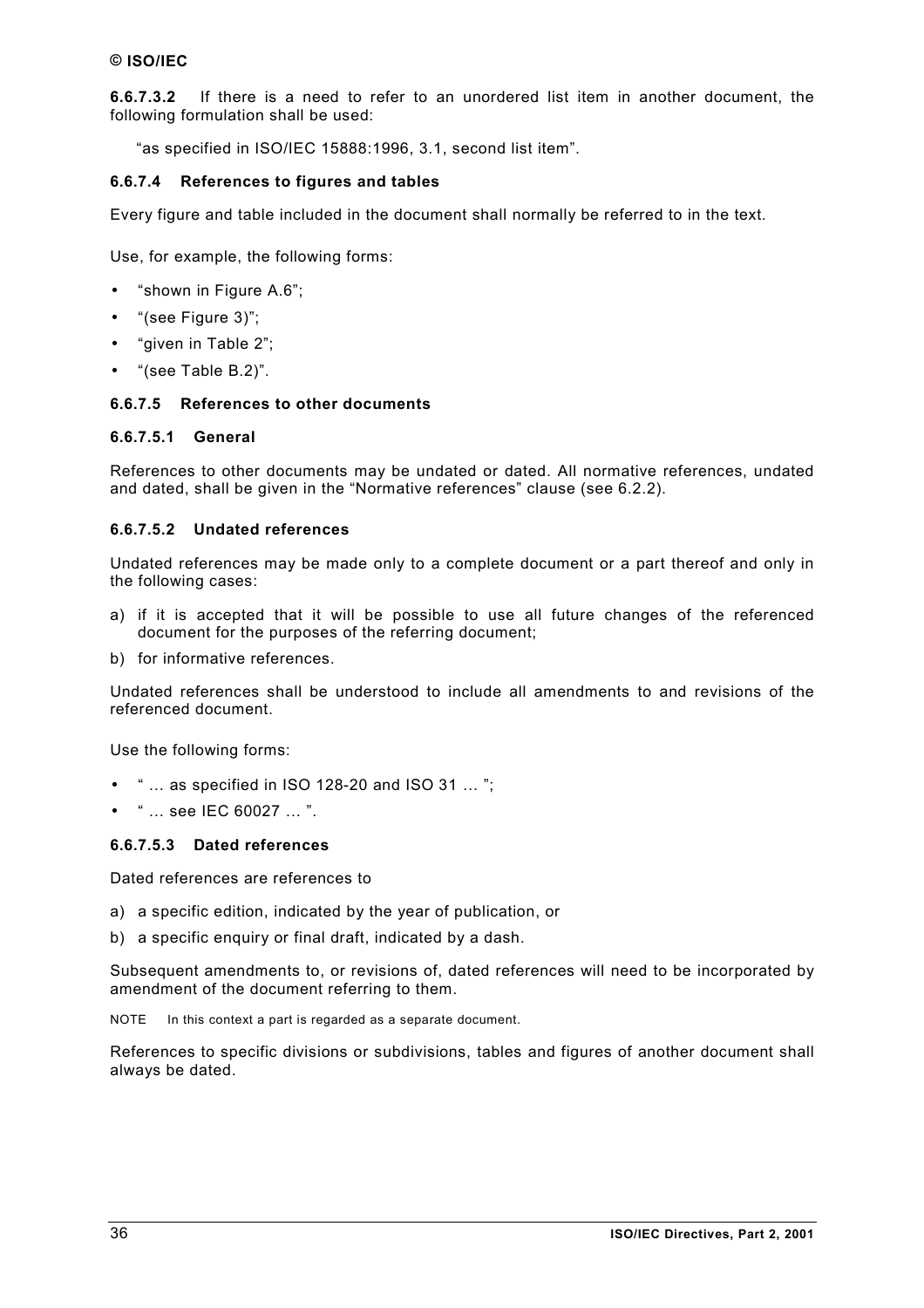<span id="page-36-0"></span>Use the following forms:

- " … carry out the tests given in IEC 60068-1:1988 … " (dated reference to a published document);
- $\degree$  ... in accordance with ISO 1234:—, Clause 3, ... " (dated reference to an enquiry or final draft);
- " … as specified in IEC 64321-4:1996, Table 1, … " (dated reference to a specific table in another published document).

See also [6.6.7.3.](#page-34-0)2.

#### **6.6.8 Representation of numbers and numerical values**

**6.6.8.1** The decimal sign shall be a comma on the line in all language versions.

**6.6.8.2** If a value less than 1 is written in decimal form, the decimal sign shall be preceded by a zero.

EXAMPLE 0,001

**6.6.8.3** Each group of three digits reading to the left or to the right of a decimal sign shall be separated by a space from preceding digits or following digits respectively, except for fourdigit numbers designating years.

EXAMPLE 23 456 2 345 2,345 2,345 6 2,345 67 but the year 1997

**6.6.8.4** For clarity, the symbol  $\times$  rather than a point shall be used to indicate multiplication of numbers and numerical values.

EXAMPLE Write 1,8  $\times$  10<sup>-3</sup> (not 1,8 . 10<sup>-3</sup> or 1,8  $\cdot$  10<sup>-3</sup>)

**6.6.8.5** To express values of physical quantities, Arabic numerals followed by the international symbol for the unit (see [ISO 31,](http://isotc.iso.ch/livelink/livelink?func=ll&objId=1012703&objAction=browse&sort=-modifydate/en) I[SO 1000 a](http://isotc.iso.ch/livelink/livelink?func=ll&objId=1012703&objAction=browse&sort=-modifydate/en)nd [IEC 60027\)](http://www.iec.ch/cgi-bin/procgi.pl/www/iecwww.p?wwwlang=E&wwwprog=sea22.p&search=iecnumber&header=IEC&pubno=60027&part=&se=&number=&searchfor=&ics=) shall be used.

#### **6.6.9 Quantities, units, symbols and signs**

The International System of units (SI) as set out in [ISO 31](http://isotc.iso.ch/livelink/livelink?func=ll&objId=1012703&objAction=browse&sort=-modifydate/en) shall be used. Symbols for quantities shall be chosen, wherever possible, from the various parts of [ISO 31](http://www.iso.ch/isob/switch-engine-cate.pl?searchtype=refnumber&KEYWORDS=31) and [IEC 60027.](http://www.iec.ch/cgi-bin/procgi.pl/www/iecwww.p?wwwlang=E&wwwprog=sea22.p&search=iecnumber&header=IEC&pubno=60027&part=&se=&number=&searchfor=&ics=) For further guidance on application, see [ISO 1000.](http://www.iso.ch/isob/switch-engine-cate.pl?searchtype=refnumber&KEYWORDS=1000)

The units in which any values are expressed shall be indicated.

The unit symbols for degree, minute and second (for plane angle) shall follow immediately the numerical value; all other unit symbols shall be preceded by a space. (See [Annex I.\)](#page-63-0)

Mathematical signs and symbols shall be in accordance with [ISO 31-11.](http://isotc.iso.ch/livelink/livelink?func=ll&objId=1012703&objAction=browse&sort=-modifydate/en)

A list concerning quantities and units to be used is given for information in [Annex I.](#page-63-0)

#### **6.6.10 Mathematical formulae**

#### **6.6.10.1 Types of equation**

**6.6.10.1.1** Equations between quantities are preferred to equations between numerical values. Equations shall be expressed in mathematically correct form, the variables being represented by letter symbols the meanings of which are explained in connection with the equations, unless they appear in a "Symbols and abbreviated terms" clause (see [6.3.2\)](#page-20-0).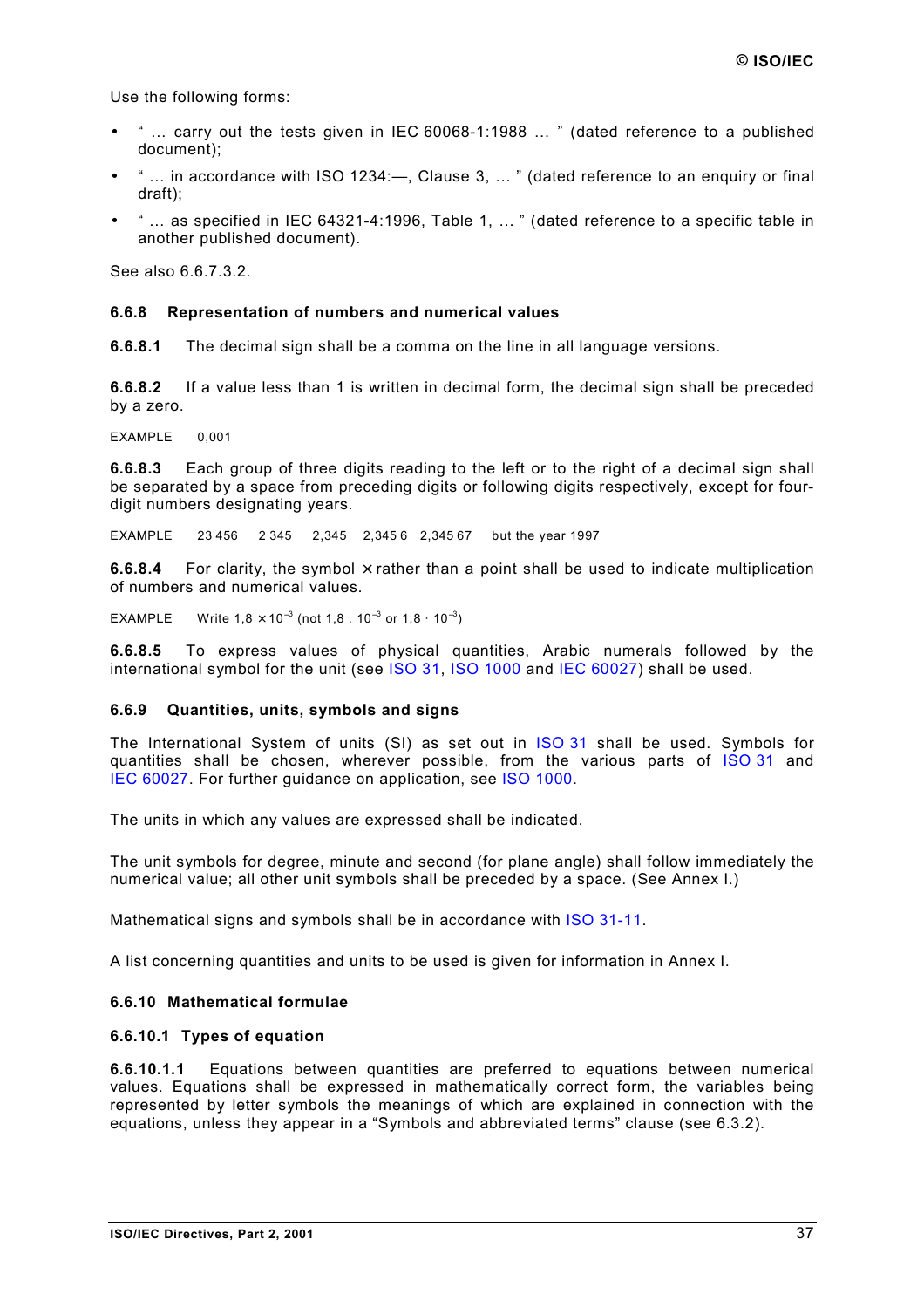The style shown in Example 1 shall be followed.

EXAMPLE 1

 $V = \frac{l}{t}$ 

where

- $V$  is the speed of a point in uniform motion;
- *l* is the distance travelled;
- *t* is the duration.

If, exceptionally, an equation between numerical values is used, the style shown in Example 2 shall be followed.

EXAMPLE 2

$$
V = 3.6 \times \frac{l}{t}
$$

where

- $V$  is the numerical value of the speed, expressed in kilometres per hour ( $km/h$ ), of a point in uniform motion;
- *l* is the numerical value of the distance travelled, expressed in metres (m);
- *t* is the numerical value of the duration, expressed in seconds (s).

However, the same symbol shall never be used within a document both for a quantity and for its corresponding numerical value. For example, use of the equation in Example 1 and of the equation in Example 2 in the same context would imply that  $1 = 3.6$  which obviously is not true.

Descriptive terms or names of quantities shall not be arranged in the form of an equation. Names of quantities or multiletter abbreviated terms, for example presented in italics or with subscripts, shall not be used in the place of symbols.

EXAMPLE 3 Write

$$
\rho = \frac{m}{V}
$$

and not

*volume*  $density = \frac{mass}{1}$ 

EXAMPLE 4 Write

 $dim(E) = dim(F) \times dim(l)$ 

where

- *E* is energy;
- *F* is force;
- *l* is length.

and not

 $dim(energy) = dim(force) \times dim(length)$ 

or

dim(*energy* ) = dim(*force*) × dim(*length*)

EXAMPLE 5 Write

$$
t_i = \sqrt{\frac{S_{\text{ME},i}}{S_{\text{MR},i}}}
$$

where

 $t_i$  is the statistical value for the system *i*;

 $S_{MF i}$  is the residual mean square for the system *i*;

 $S_{MR,i}$  is the mean square due to regression for the system *i*.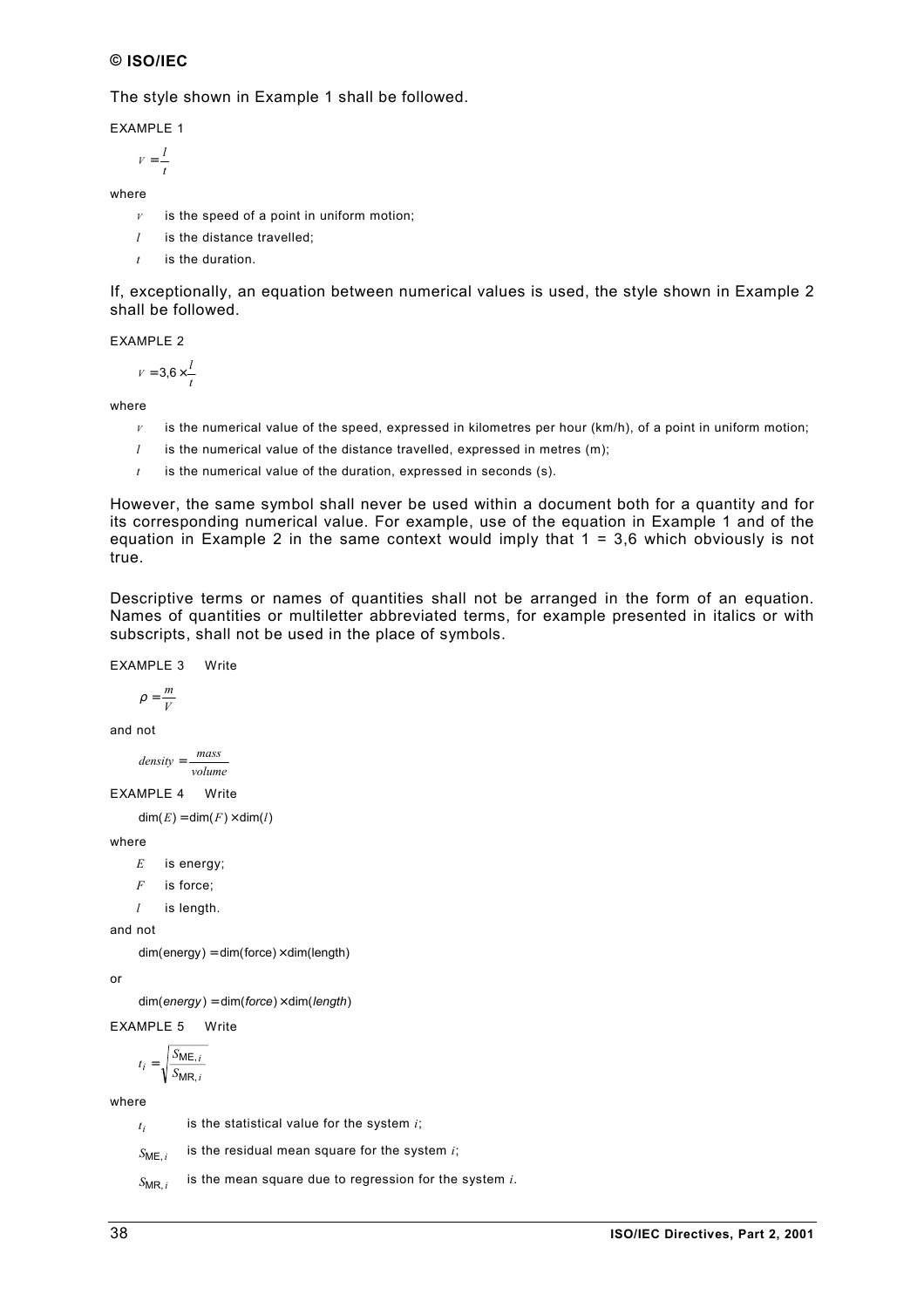and not

$$
t_i = \sqrt{\frac{MSE_i}{MSR_i}}
$$

where

 $t_i$  is the statistical value for the system *i*;

 $MSE_i$  is the residual mean square for the system *i*;

*MSRi* is the mean square due to regression for the system *i*.

**[6.6.10.1.](#page-36-0)2** Notations such as

$$
\frac{V}{km/h}, \frac{l}{m}
$$
 and 
$$
\frac{t}{s}
$$
 or 
$$
V/(km/h), l/m, \text{ and } t/s
$$

for numerical values may be used; they are particularly useful on the axes of graphs and in the headings of columns in tables.

#### **6.6.10.2 Presentation**

Guidance on the presentation of formulae is given in the ISO *[Guide for the use of IT in the](http://www.iso.ch/itsig-guide) [development and delivery of standards](http://www.iso.ch/itsig-guide)* (ITSIG Guide) and the IEC *[IT Tools Guide — Guide on](http://www.iec.ch/contents.htm) [the use of information technology tools in the IEC](http://www.iec.ch/contents.htm)*. As far as possible, symbols having more than one level of subscript or superscript (see Example 1) shall be avoided, as shall any symbols and formulae that would involve printing more than two lines of type (see Example 3).

EXAMPLE 1  $D_{1, \text{max}}$  is preferable to  $D_{1_{\text{max}}}$ .

EXAMPLE 2 In the text,  $a/b$  is preferable to  $\frac{a}{b}$ *b* .

EXAMPLE 3 In a displayed formula, use

$$
\frac{\sin[(N+1)\varphi/2]\sin(N\varphi/2)}{\sin(\varphi/2)}
$$

rather than

$$
\frac{\sin\left[\frac{(N+1)}{2}\varphi\right]\sin\left(\frac{N}{2}\varphi\right)}{\sin\frac{\varphi}{2}}
$$

Further examples of the presentation of mathematical formulae are given in Examples 4 to 6.

EXAMPLE 4

$$
-\frac{\partial W}{\partial x} + \frac{\mathbf{d}}{\mathbf{d}t} \frac{\partial W}{\partial \dot{x}} = Q \bigg[ \bigg( -\mathbf{grad}\, V - \frac{\partial \mathbf{A}}{\partial t} \bigg)_{x} + (\mathbf{v} \times \mathbf{rot}\, \mathbf{A})_{x} \bigg]
$$

where

- *W* is the dynamic potential;
- *x* is the *x*-coordinate;
- *t* is time;
- *x* is the time derivative of  $x^2$
- *Q* is the electric charge;
- *V* is the electric potential;
- **A** is the magnetic vector potential;
- **<sup>v</sup>** is the velocity.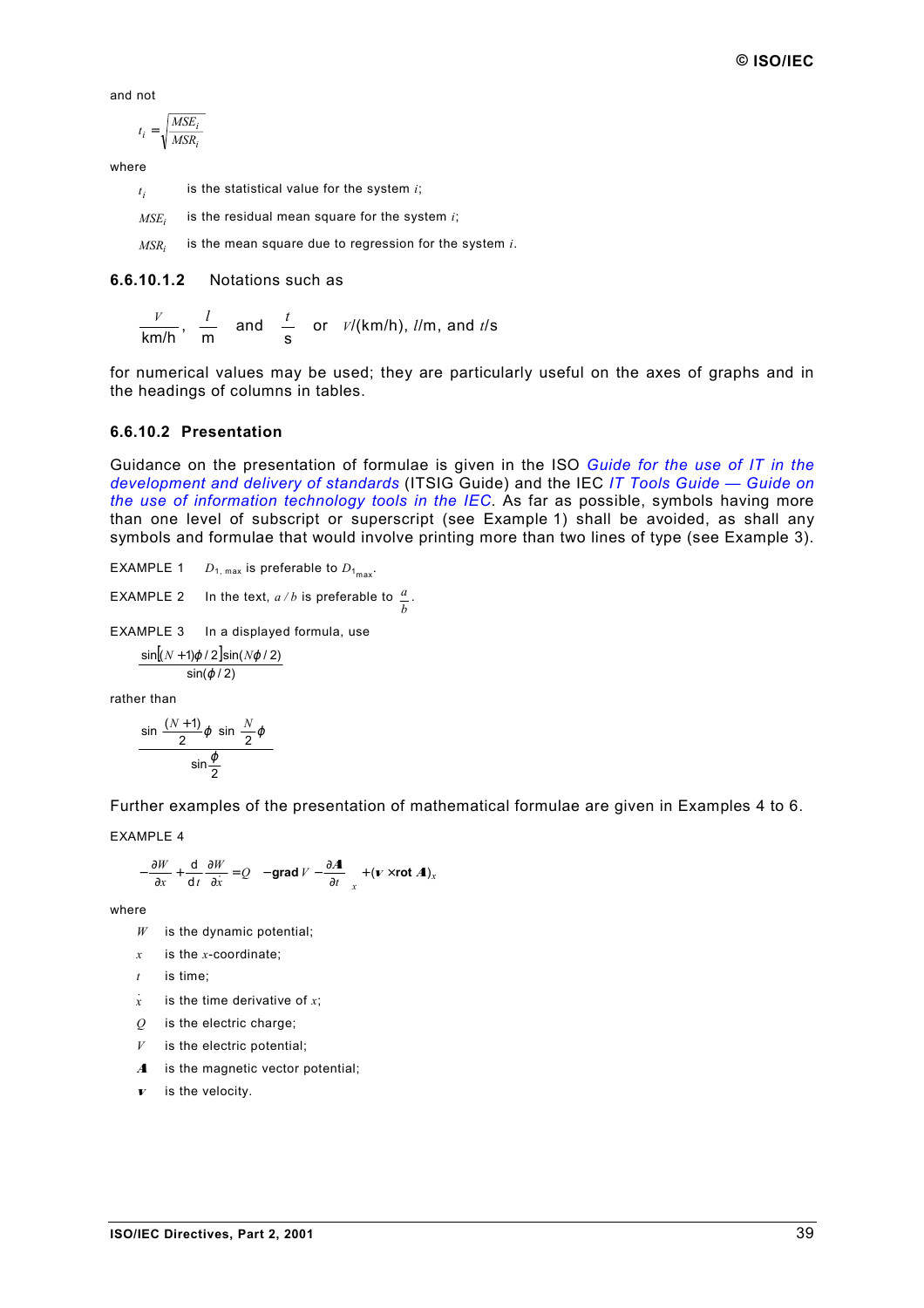EXAMPLE 5

$$
\frac{x(t_1)}{x(t_1+T/2)} = \frac{e^{-\delta t_1} \cos(\omega t_1 + \alpha)}{e^{-\delta (t_1+T/2)} \cos(\omega t_1 + \alpha + \pi)} = -e^{-\delta T/2} \approx -1.392\,15
$$

where

- *x* is the *x*-coordinate;
- $t_1$  is the time at the first turning point;
- *T* is the period;
- $\omega$  is the angular frequency;
- $\alpha$  is the initial phase;
- $\delta$  is the damping coefficient;
- $π$  is the number 3,141 592 6...

EXAMPLE 6 To express a mass fraction the following method of expression is sufficient:

```
S
m
w = \frac{m_D}{m}
```
However, the following equation is also acceptable:

 $w = \frac{m_D}{m} \times 100 \%$ *S m*

but note that expressions such as "the percentage by mass" should be avoided.

#### **6.6.10.3 Numbering**

If it is necessary to number some or all of the formulae in a document in order to facilitate cross-reference, Arabic numbers in parentheses shall be used, beginning with 1:

$$
x^2 + y^2 < z^2 \tag{1}
$$

The numbering shall be continuous and independent of the numbering of clauses, tables and figures. Subdivision of formulae [e.g. (2a), (2b), etc.] is not permitted.

For the numbering of formulae in annexes, see [5.2.6.](#page-17-0)

#### **6.6.11 Values, dimensions and tolerances**

Values and dimensions shall be indicated as being minimum or maximum, and specified with their tolerances in an unambiguous manner.

| 80 mm $\times$ 25 mm $\times$ 50 mm (not 80 $\times$ 25 $\times$ 50 mm) | <b>EXAMPLE 1</b> |  |  |
|-------------------------------------------------------------------------|------------------|--|--|
|-------------------------------------------------------------------------|------------------|--|--|

EXAMPLE 2 80  $\mu$ F  $\pm$  2  $\mu$ F or (80  $\pm$  2)  $\mu$ F

EXAMPLE 3  $_{0}^{+2}$  (not 80  $_{-0}^{+2}$ )

EXAMPLE 4 +50 μm

EXAMPLE 5 10 kPa to 12 kPa (not 10 to 12 kPa or 10 – 12 kPa)

EXAMPLE 6  $0 °C$  to 10  $°C$  (not 0 to 10  $°C$  or 0 – 10  $°C$ )

In order to avoid misunderstanding, tolerances on values expressed in percent shall be expressed in a mathematically correct form.

- EXAMPLE 7 Write "from 63 % to 67 %" to express a range.
- EXAMPLE 8 Write "(65  $\pm$  2) %" to express a centre value with tolerance.

The form "65  $\pm$  2 %" shall not be used.

The degree should be divided decimally, for example write 17,25° rather than 17°15′.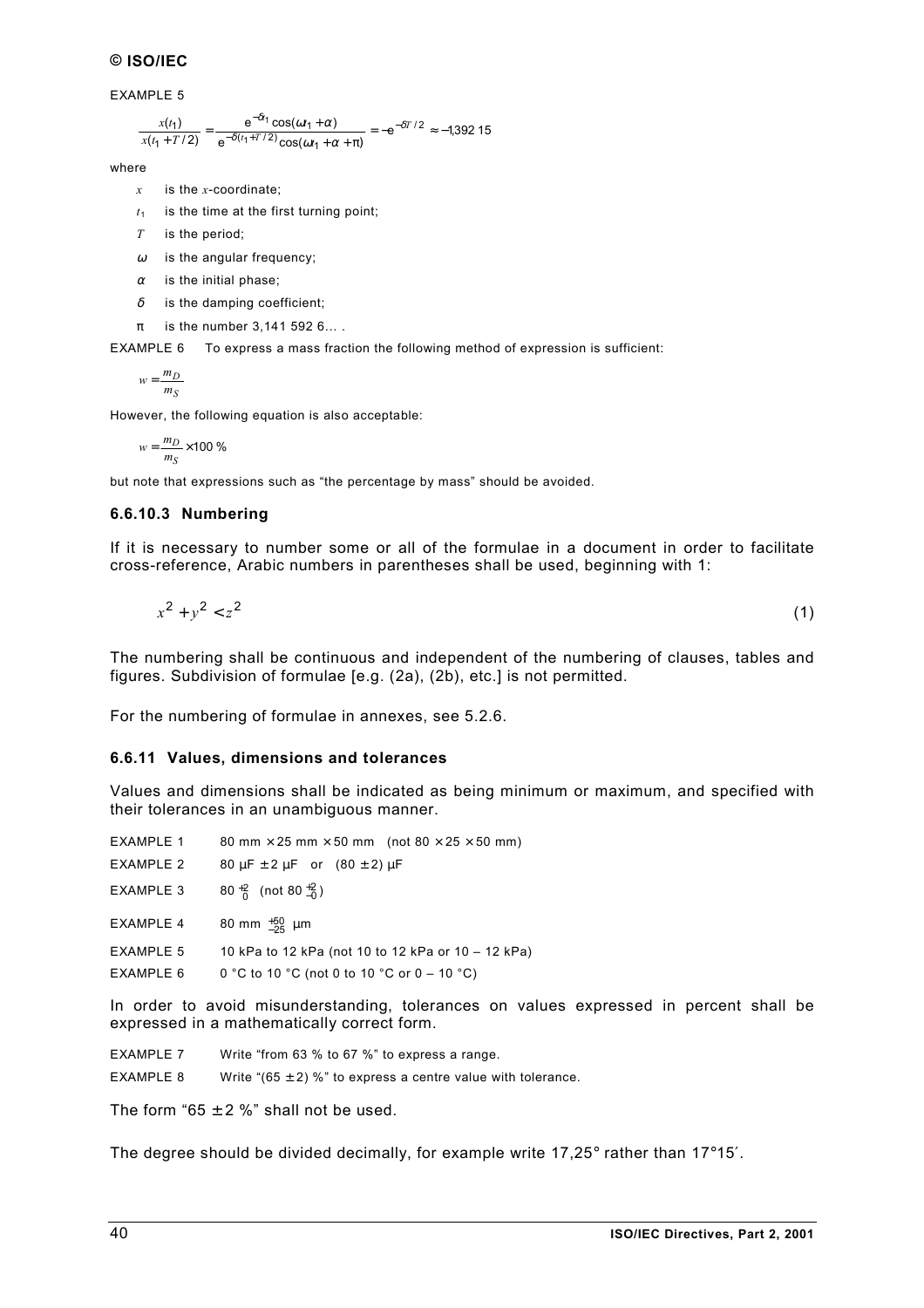<span id="page-40-0"></span>See also [Annex I.](#page-63-0)

Any value or dimension that is mentioned for information only shall be clearly distinguishable from requirements.

#### **6.7 Aspects of conformity assessment**

Product standards, process standards and service standards shall be so written that conformity can be assessed by a manufacturer or supplier (first party), a user or purchaser (second party), or an independent body (third party). In preparing these documents, committees shall consult and follow [ISO/IEC Guide 7](http://isotc.iso.ch/livelink/livelink?func=ll&objId=1012703&objAction=browse&sort=-modifydate/en) (under revision).

These documents shall not include elements related to conformity assessment aspects other than testing provisions for the products, processes or services specified.

Committees shall not develop documents providing general requirements for conformity assessment schemes or systems. Development of such documents is the responsibility of the ISO policy committee *Committee on conformity assessment* (ISO/CASCO) in liaison with the IEC *Conformity Assessment Board* (IEC/CAB).

Committees wishing to propose the establishment of a conformity assessment scheme or system, or wishing to prepare documents specifying sector-specific operating procedures for use by conformity assessment bodies and others for conformity assessment purposes, shall consult with the secretariat of ISO/CASCO or IEC/CAB as appropriate, to ensure that the documents developed are in line with conformity assessment policies and rules approved by ISO/CASCO and IEC/CAB as relevant.

When a committee develops a document relating to conformity assessment systems or schemes or any other document addressing conformity assessment aspects, the document shall directly refer to all the relevant published ISO/IEC documents for conformity assessment procedures including [ISO/IEC Guide 2.](http://isotc.iso.ch/livelink/livelink?func=ll&objId=1012703&objAction=browse&sort=-modifydate/en) It shall not delete, change or interpret the general requirements for conformity assessment procedures and vocabulary in those documents. Such documents shall be referred to the ISO/CASCO or IEC/CAB secretaries, as appropriate, for advice on correctly referencing the ISO/IEC conformity assessment documents. Any request for addition, deletion, changes or interpretation shall be submitted to the secretariat of ISO/CASCO and IEC/CAB for decision.

NOTE The conformity assessment-related part of ISO/IEC Guide 2:1996 is under revision as ISO/IEC 17000.

#### **6.8 Aspects of quality management systems, reliability and sampling**

#### **6.8.1 General**

General aspects are dealt with by [ISO/TC 69,](http://www.iso.ch/iso/en/prods-services/catalogue/intstandards/StandardsQueryFormHandler.StandardsQueryFormHandler?keyword=&isoNumber=&isoPartNumber=&ICS=&stageCode=&stageDate=&committee=2227&subcommittee=&scope=CATALOGUE&sortOrder=ISO) [ISO/TC 176](http://www.iso.ch/iso/en/prods-services/catalogue/intstandards/StandardsQueryFormHandler.StandardsQueryFormHandler?keyword=&isoNumber=&isoPartNumber=&ICS=&stageCode=&stageDate=&committee=4163&subcommittee=&scope=CATALOGUE&sortOrder=ISO) and [IEC/TC 56.](http://www.iec.ch/cgi-bin/procgi.pl/www/iecwww.p?wwwlang=E&wwwprog=sea22.p&header=IEC&pubno=&part=&se=&search=com&number=56&searchfor=&ics=) Documents developed by those technical committees shall be consulted for guidance.

Guidance on the preparation of documents for electronic components is given in [IEC Guide 102.](http://www.iec.ch/cgi-bin/procgi.pl/www/iecwww.p?wwwlang=E&wwwprog=sea22.p&search=iecnumber&header=IEC+GUIDE&pubno=102&part=&se=&number=&searchfor=&ics=)

No product standard shall make product conformity dependent on a quality management systems standard, i.e. it shall not, for example, make normative reference to ISO 9001.

#### **6.8.2 Sector policy**

When an ISO or IEC committee wishes to develop quality management system requirements or guidance for a particular product or industry/economic sector it shall respect the following rules.

a) Normative reference shall be made to [ISO 9001:2000](http://www.iso.ch/iso/en/StandardsQueryFormHandler.StandardsQueryFormHandler?keyword=&isoNumber=9001&isoPartNumber=&ICS=&stageCode=&stageDate=&committee=ALL&subcommittee=&scope=CATALOGUE&sortOrder=ISO) in its entirety or, subject to the "applicability" provisions detailed in the scope of [ISO 9001:2000,](http://www.iso.ch/isob/switch-engine-cate.pl?searchtype=refnumber&KEYWORDS=9001) to its clauses or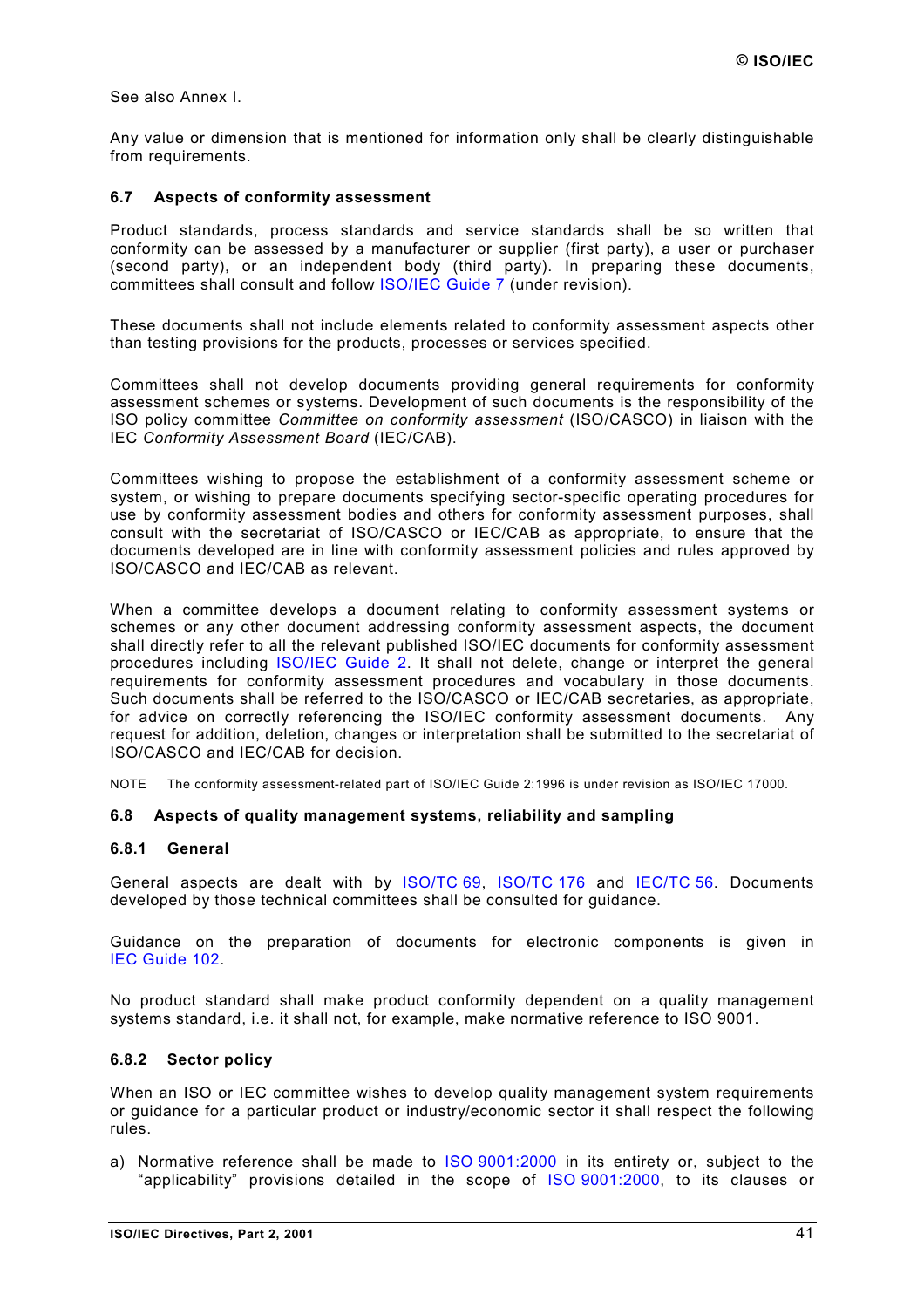<span id="page-41-0"></span>subclauses. Alternatively, subject to the "applicability" provisions detailed in the scope of [ISO 9001:2000,](http://www.iso.ch/isob/switch-engine-cate.pl?searchtype=refnumber&KEYWORDS=9001) the clauses or subclauses may be reproduced verbatim.

- b) If text from [ISO 9001:2000](http://www.iso.ch/isob/switch-engine-cate.pl?searchtype=refnumber&KEYWORDS=9001) is reproduced in the sector document, it shall be distinguished from the other elements of the sector document [see d)].
- c) Terms and definitions specified in [ISO 9000:2000](http://www.iso.ch/iso/en/StandardsQueryFormHandler.StandardsQueryFormHandler?keyword=&isoNumber=9000&isoPartNumber=&ICS=&stageCode=&stageDate=&committee=ALL&subcommittee=&scope=CATALOGUE&sortOrder=ISO) shall be referred to in a normative manner or reproduced verbatim.
- d) The guidance and criteria provided in *Quality management systems Guidance and criteria for the development of documents to meet needs of specific product and industry/economic sectors*, approved by ISO/TC 176, shall be considered not only when determining the need for a sector-specific requirements or guidance document but also in the document development process.

Any requests for guidance on this sector policy or for interpretation of [ISO 9000:2000](http://www.iso.ch/iso/en/StandardsQueryFormHandler.StandardsQueryFormHandler?keyword=&isoNumber=9000&isoPartNumber=&ICS=&stageCode=&stageDate=&committee=ALL&subcommittee=&scope=CATALOGUE&sortOrder=ISO) terms and definitions, [ISO 9001:2000](http://www.iso.ch/iso/en/StandardsQueryFormHandler.StandardsQueryFormHandler?keyword=&isoNumber=9001&isoPartNumber=&ICS=&stageCode=&stageDate=&committee=ALL&subcommittee=&scope=CATALOGUE&sortOrder=ISO) or [ISO 9004:2000](http://www.iso.ch/iso/en/StandardsQueryFormHandler.StandardsQueryFormHandler?keyword=&isoNumber=9004&isoPartNumber=&ICS=&stageCode=&stageDate=&committee=ALL&subcommittee=&scope=CATALOGUE&sortOrder=ISO) shall be submitted to the secretariat of ISO/TC 176.

## **7 Preparation and presentation of documents**

The templates prepared by ISO and IEC shall be used for the preparation of documents. The templates and guidance on usage are available on the ISO web site ([http://www.iso.ch/sdis\)](http://www.iso.ch/sdis) and the IEC web site ([http://www.iec.ch/contents.htm\)](http://www.iec.ch/contents.htm).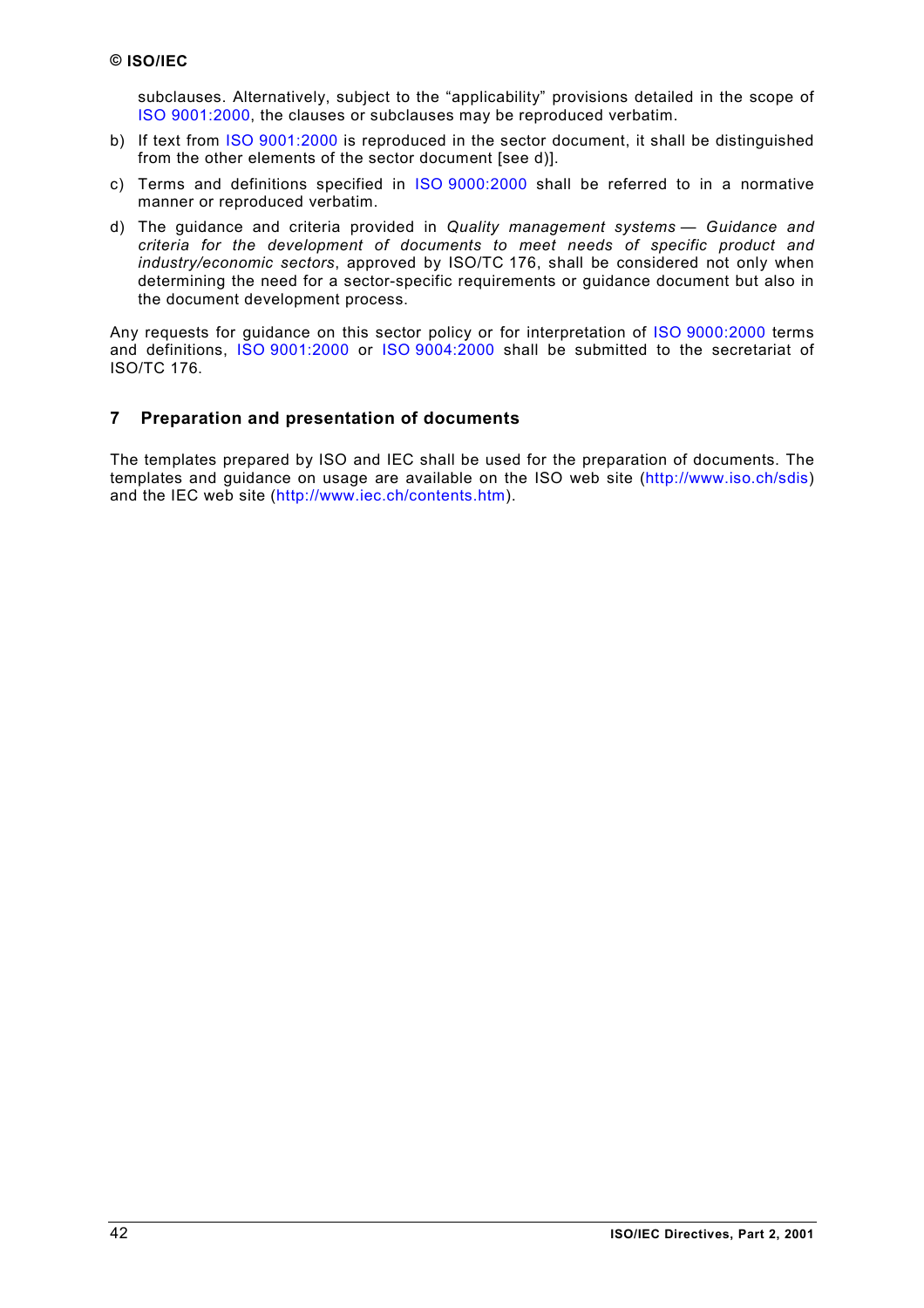## **Annex A**  (informative) **Basic reference works**

## <span id="page-42-0"></span>**A.1 Introduction**

This annex gives the reference works for language (see [6.6.2\)](#page-26-0) and a non-exhaustive list of the most generally applicable basic reference works (see [4.5\)](#page-11-0). Details concerning currently valid ISO and IEC documents are available in the [ISO catalogue](http://www.iso.ch/iso/en/prods-services/catalogue/intstandards/CatalogueListPage.CatalogueList) and [IEC catalogue.](http://www.iec.ch/catlg-e.htm) Copies can be obtained from the ISO and IEC national bodies. For specific subjects, the provisions of other, less generally applicable, documents will be relevant.

## **A.2 Reference works for language**

*The Shorter Oxford English Dictionary The Concise Oxford Dictionary The Collins Concise English Dictionary Webster's New World College Dictionary Chambers Concise Dictionary Dictionnaire Robert Dictionnaire Larousse Dictionnaire des difficultés de la langue française*, V. Thomas, Larousse

#### A.3 **andardized terminology**

ISO/IEC 2382 (all parts), *[Information](http://www.iso.ch/iso/en/StandardsQueryFormHandler.StandardsQueryFormHandler?keyword=&lastSearch=false&isoNumber=2382&isoPartNumber=&ICS=&stageCode=&stageDate=&committee=ALL&subcommittee=&scope=CATALOGUE&sortOrder=ISO) technology — Vocabulary*

IEC [60050 \(](http://www.iec.ch/cgi-bin/procgi.pl/www/iecwww.p?wwwlang=E&wwwprog=sea22.p&search=iecnumber&header=IEC&pubno=60050&part=&se=&number=&searchfor=&ics=)all parts), *International Electrotechnical Vocabulary*

NOTE See also the *IEC Multilingual Dictionary — Electricity, Electronics and Telecommunications* (available on CD-ROM and at <[http://domino.iec.ch/iev>](http://domino.iec.ch/iev)).

ISO/IEC Guide 2*, [Standardization and](http://www.iso.ch/iso/en/StandardsQueryFormHandler.StandardsQueryFormHandler?keyword=&lastSearch=false&isoNumber=2&isoPartNumber=&ICS=&stageCode=&stageDate=&committee=ALL&subcommittee=&scope=CATALOGUE&sortOrder=ISO) related activities — General vocabulary*

Terminology standards developed by individual ISO technical committees are listed in the ISO Catalogue under group 01.040 *[Vocabularies](http://www.iso.ch/cate/01.html)*.

*International vocabulary of basic and general terms in metrology,* BIPM/IEC/IFCC/ISO/IUPAC/IUPAP/OIML

## **A.4 Principles and methods of terminology**

ISO 704, *Terminology work — Principles [and methods](http://www.iso.ch/iso/en/StandardsQueryFormHandler.StandardsQueryFormHandler?keyword=&lastSearch=false&isoNumber=704&isoPartNumber=&ICS=&stageCode=&stageDate=&committee=ALL&subcommittee=&scope=CATALOGUE&sortOrder=ISO)*

ISO 10241, *[International](http://www.iso.ch/iso/en/StandardsQueryFormHandler.StandardsQueryFormHandler?keyword=&lastSearch=false&isoNumber=10241&isoPartNumber=&ICS=&stageCode=&stageDate=&committee=ALL&subcommittee=&scope=CATALOGUE&sortOrder=ISO) terminology standards — Preparation and layout*

## **A.5 Quantities, units and their symbols**

ISO 31 (all parts), *[Quantities and units](http://www.iso.ch/iso/en/StandardsQueryFormHandler.StandardsQueryFormHandler?keyword=&lastSearch=false&isoNumber=31&isoPartNumber=&ICS=&stageCode=&stageDate=&committee=ALL&subcommittee=&scope=CATALOGUE&sortOrder=ISO)*

ISO 1000, *SI units and [recommendations](http://www.iso.ch/iso/en/StandardsQueryFormHandler.StandardsQueryFormHandler?keyword=&lastSearch=false&isoNumber=1000&isoPartNumber=&ICS=&stageCode=&stageDate=&committee=ALL&subcommittee=&scope=CATALOGUE&sortOrder=ISO) for the use of their multiples and of certain other [units](http://www.iso.ch/iso/en/StandardsQueryFormHandler.StandardsQueryFormHandler?keyword=&lastSearch=false&isoNumber=1000&isoPartNumber=&ICS=&stageCode=&stageDate=&committee=ALL&subcommittee=&scope=CATALOGUE&sortOrder=ISO)*

[IEC 60027 \(](http://www.iec.ch/cgi-bin/procgi.pl/www/iecwww.p?wwwlang=E&wwwprog=sea22.p&search=iecnumber&header=IEC&pubno=60027&part=&se=&number=&searchfor=&ics=)all parts), *Letter symbols to be used in electrical technology*

## **A.6 Abbreviated terms**

ISO 639 (all parts), *Codes for the [representation](http://www.iso.ch/iso/en/StandardsQueryFormHandler.StandardsQueryFormHandler?keyword=&lastSearch=false&isoNumber=639&isoPartNumber=&ICS=&stageCode=&stageDate=&committee=ALL&subcommittee=&scope=CATALOGUE&sortOrder=ISO) of names of languages*

ISO 1951, *[Lexicographical symbols and typographical](http://www.iso.ch/iso/en/StandardsQueryFormHandler.StandardsQueryFormHandler?keyword=&lastSearch=false&isoNumber=1951&isoPartNumber=&ICS=&stageCode=&stageDate=&committee=ALL&subcommittee=&scope=CATALOGUE&sortOrder=ISO) conventions for use in terminography*

ISO 3166 (all parts), *Codes for the [representation](http://www.iso.ch/iso/en/StandardsQueryFormHandler.StandardsQueryFormHandler?keyword=&lastSearch=false&isoNumber=3166&isoPartNumber=&ICS=&stageCode=&stageDate=&committee=ALL&subcommittee=&scope=CATALOGUE&sortOrder=ISO) of names of countries and their [subdivisions](http://www.iso.ch/iso/en/StandardsQueryFormHandler.StandardsQueryFormHandler?keyword=&lastSearch=false&isoNumber=3166&isoPartNumber=&ICS=&stageCode=&stageDate=&committee=ALL&subcommittee=&scope=CATALOGUE&sortOrder=ISO)*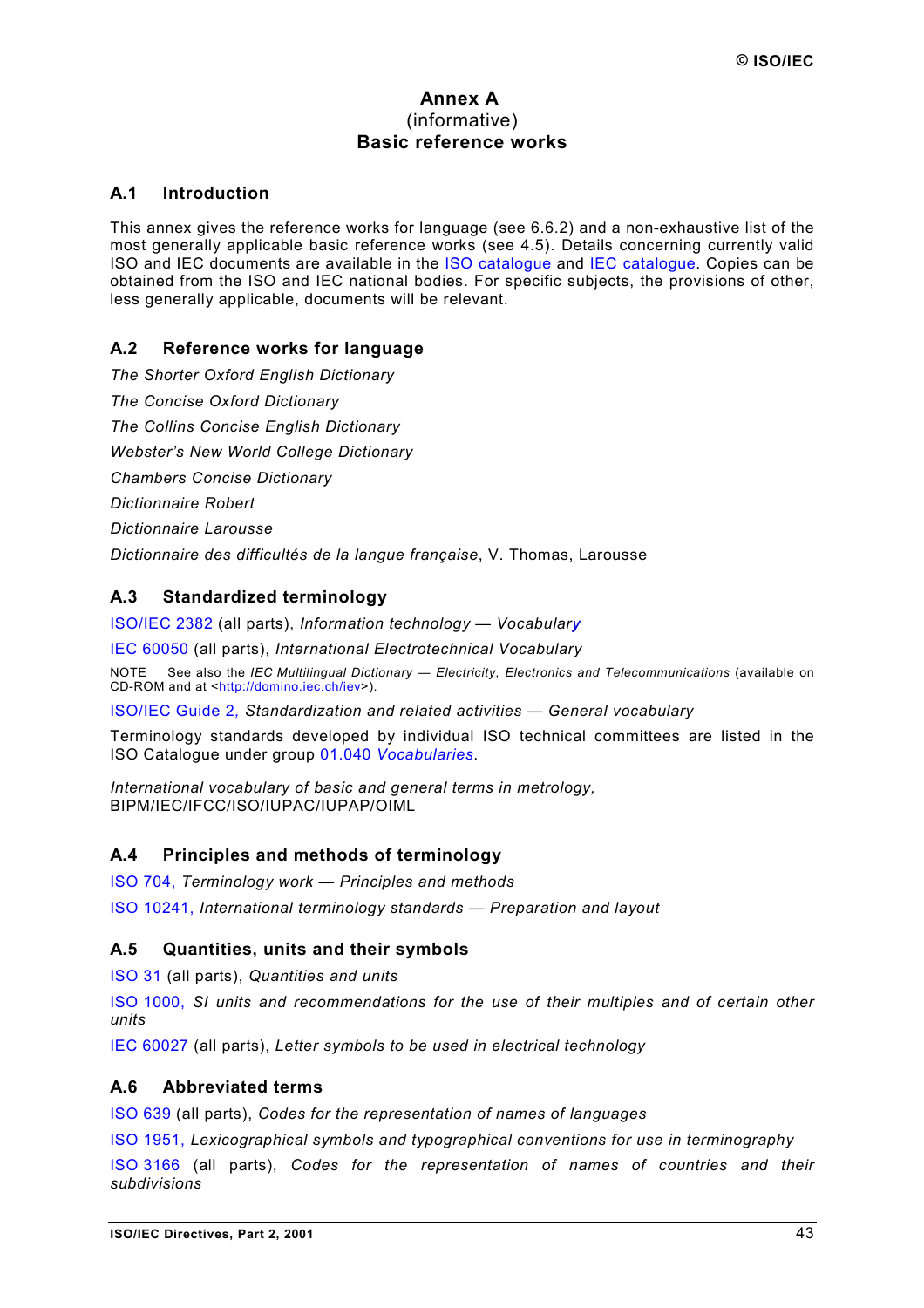## <span id="page-43-0"></span>**A.7 Bibliographic references**

ISO 690, *Documentation — [Bibliographic references](http://www.iso.ch/iso/en/StandardsQueryFormHandler.StandardsQueryFormHandler?keyword=&lastSearch=false&isoNumber=690&isoPartNumber=&ICS=&stageCode=&stageDate=&committee=ALL&subcommittee=&scope=CATALOGUE&sortOrder=ISO) — Content, form and structure* ISO 690-2, *Information [and documentation](http://www.iso.ch/iso/en/StandardsQueryFormHandler.StandardsQueryFormHandler?keyword=&lastSearch=false&isoNumber=690&isoPartNumber=2&ICS=&stageCode=&stageDate=&committee=ALL&subcommittee=&scope=CATALOGUE&sortOrder=ISO) — Bibliographic references — Part 2: Electronic [documents](http://www.iso.ch/iso/en/StandardsQueryFormHandler.StandardsQueryFormHandler?keyword=&lastSearch=false&isoNumber=690&isoPartNumber=2&ICS=&stageCode=&stageDate=&committee=ALL&subcommittee=&scope=CATALOGUE&sortOrder=ISO) or parts thereof*

## **A.8 Technical drawings**

ISO 128 (all parts), *Technical drawings [— General principles](http://www.iso.ch/iso/en/StandardsQueryFormHandler.StandardsQueryFormHandler?keyword=&lastSearch=false&isoNumber=128&isoPartNumber=&ICS=&stageCode=&stageDate=&committee=ALL&subcommittee=&scope=CATALOGUE&sortOrder=ISO) of presentation*

ISO 129 (all parts), *[Technical drawings](http://www.iso.ch/iso/en/StandardsQueryFormHandler.StandardsQueryFormHandler?keyword=&lastSearch=false&isoNumber=129&isoPartNumber=&ICS=&stageCode=&stageDate=&committee=ALL&subcommittee=&scope=CATALOGUE&sortOrder=ISO) — Indication of dimensions and tolerances*

ISO 406, *[Technical drawings](http://www.iso.ch/iso/en/StandardsQueryFormHandler.StandardsQueryFormHandler?keyword=&lastSearch=false&isoNumber=406&isoPartNumber=&ICS=&stageCode=&stageDate=&committee=ALL&subcommittee=&scope=CATALOGUE&sortOrder=ISO) — Tolerancing of linear and angular dimensions*

[ISO 3098 \(](http://www.iso.ch/iso/en/StandardsQueryFormHandler.StandardsQueryFormHandler?keyword=&isoNumber=3098&isoPartNumber=&ICS=&stageCode=&stageDate=&committee=ALL&subcommittee=&scope=CATALOGUE&sortOrder=ISO)all parts), *Technical product documentation — Lettering*

[ISO 6433,](http://www.iso.ch/iso/en/StandardsQueryFormHandler.StandardsQueryFormHandler?keyword=&isoNumber=6433&isoPartNumber=&ICS=&stageCode=&stageDate=&committee=ALL&subcommittee=&scope=CATALOGUE&sortOrder=ISO) *Technical drawings — Item references*

[IEC 61082 \(](http://www.iec.ch/cgi-bin/procgi.pl/www/iecwww.p?wwwlang=E&wwwprog=sea22.p&search=iecnumber&header=IEC&pubno=61082&part=&se=&number=&searchfor=&ics=)all parts), *Preparation of documents used in electrotechnology*

[IEC 61175,](http://www.iec.ch/cgi-bin/procgi.pl/www/iecwww.p?wwwlang=E&wwwprog=sea22.p&search=iecnumber&header=IEC&pubno=61175&part=&se=&number=&searchfor=&ics=) *Designations for signals and connections*

[IEC 61346](http://www.iec.ch/cgi-bin/procgi.pl/www/iecwww.p?wwwlang=E&wwwprog=sea22.p&search=iecnumber&header=IEC&pubno=61346&part=&se=&number=&searchfor=&ics=) (all parts), *Industrial systems, installations and equipment and industrial products — Structuring principles and reference designations*

*Guide for the use of IT in the development and delivery of standards (ITSIG Guide)*, ISO, available at <[http://www.iso.ch/itsig-guide>](http://www.iso.ch/itsig-guide)

*IT Tools Guide — Guide on the use of information technology tools in the IEC*, IEC, available at <[http://www.iec.ch/pub/kits/ittool99.pdf>](http://www.iec.ch/pub/kits/ittool99.pdf)

## **A.9 Technical documentation**

IEC [61355,](http://www.iec.ch/cgi-bin/procgi.pl/www/iecwww.p?wwwlang=E&wwwprog=sea22.p&search=iecnumber&header=IEC&pubno=61355&part=&se=&number=&searchfor=&ics=) *Classification and designation of documents for plants, systems and equipment*

IEC [61360](http://www.iec.ch/cgi-bin/procgi.pl/www/iecwww.p?wwwlang=E&wwwprog=sea22.p&search=iecnumber&header=IEC&pubno=61360&part=&se=&number=&searchfor=&ics=) (all parts), *Standard data element types with associated classification scheme for electric components*

Technical documentation standards developed by individual ISO technical committees are listed in the ISO Catalogue under group 01.140.30 *[Documents in administration, commerce](http://www.iso.ch/cate/0114030.html) [and industry](http://www.iso.ch/cate/0114030.html)*.

## **A.10 Graphical symbols**

[ISO 7000,](http://www.iso.ch/iso/en/StandardsQueryFormHandler.StandardsQueryFormHandler?keyword=&isoNumber=7000&isoPartNumber=&ICS=&stageCode=&stageDate=&committee=ALL&subcommittee=&scope=CATALOGUE&sortOrder=ISO) *Graphical symbols for use on equipment — Index and synopsis*

[ISO 14617 \(](http://www.iso.ch/iso/en/StandardsQueryFormHandler.StandardsQueryFormHandler?keyword=&isoNumber=14617&isoPartNumber=&ICS=&stageCode=&stageDate=&committee=ALL&subcommittee=&scope=CATALOGUE&sortOrder=ISO)all parts), *Graphical symbols for diagrams*

[IEC 60417 \(](http://www.iec.ch/cgi-bin/procgi.pl/www/iecwww.p?wwwlang=E&wwwprog=sea22.p&search=iecnumber&header=IEC&pubno=60417&part=&se=&number=&searchfor=&ics=)all parts), *Graphical symbols for use on equipment*

[IEC 60617 \(](http://www.iec.ch/cgi-bin/procgi.pl/www/iecwww.p?wwwlang=E&wwwprog=sea22.p&search=iecnumber&header=IEC&pubno=60617&part=&se=&number=&searchfor=&ics=)all parts), *Graphical symbols for diagrams*

[IEC 80416-1,](http://www.iec.ch/cgi-bin/procgi.pl/www/iecwww.p?wwwlang=E&wwwprog=sea22.p&search=iecnumber&header=IEC&pubno=80416&part=1&se=&number=&searchfor=&ics=) *Basic principles for graphical symbols for use on equipment — Part 1: Creation of symbol originals*

[ISO 81714-1,](http://www.iso.ch/iso/en/StandardsQueryFormHandler.StandardsQueryFormHandler?keyword=&isoNumber=81714&isoPartNumber=1&ICS=&stageCode=&stageDate=&committee=ALL&subcommittee=&scope=CATALOGUE&sortOrder=ISO) *Design of graphical symbols for use in the technical documentation of products — Part 1: Basic rules*

[IEC 81714-2,](http://www.iec.ch/cgi-bin/procgi.pl/www/iecwww.p?wwwlang=E&wwwprog=sea22.p&search=iecnumber&header=IEC&pubno=81714&part=2&se=&number=&searchfor=&ics=) *Design of graphical symbols for use in the technical documentation of products — Part 2: Specification for graphical symbols in a computer sensible form including graphical symbols for a reference library, and requirements for their interchange*

## **A.11 Limits, fits and surface properties**

Documents developed by ISO/TC 213*[, Dimensional and geometrical product specifications](http://www.iso.ch/iso/en/StandardsQueryFormHandler.StandardsQueryFormHandler?keyword=&lastSearch=false&isoNumber=&isoPartNumber=&ICS=&stageCode=&stageDate=&committee=4647&subcommittee=&scope=CATALOGUE&sortOrder=ISO) [and verification](http://www.iso.ch/iso/en/StandardsQueryFormHandler.StandardsQueryFormHandler?keyword=&lastSearch=false&isoNumber=&isoPartNumber=&ICS=&stageCode=&stageDate=&committee=4647&subcommittee=&scope=CATALOGUE&sortOrder=ISO)* (see ISO Catalogue).

## **A.12 Preferred numbers**

[IEC 60063,](http://www.iec.ch/cgi-bin/procgi.pl/www/iecwww.p?wwwlang=E&wwwprog=sea22.p&search=iecnumber&header=IEC&pubno=60063&part=&se=&number=&searchfor=&ics=) *Preferred number series for resistors and capacitors*

Documents developed by ISO/TC 19, *[Preferred numbers](http://www.iso.ch/iso/en/StandardsQueryFormHandler.StandardsQueryFormHandler?keyword=&lastSearch=false&isoNumber=&isoPartNumber=&ICS=&stageCode=&stageDate=&committee=674&subcommittee=&scope=CATALOGUE&sortOrder=ISO)* (see ISO Catalogue).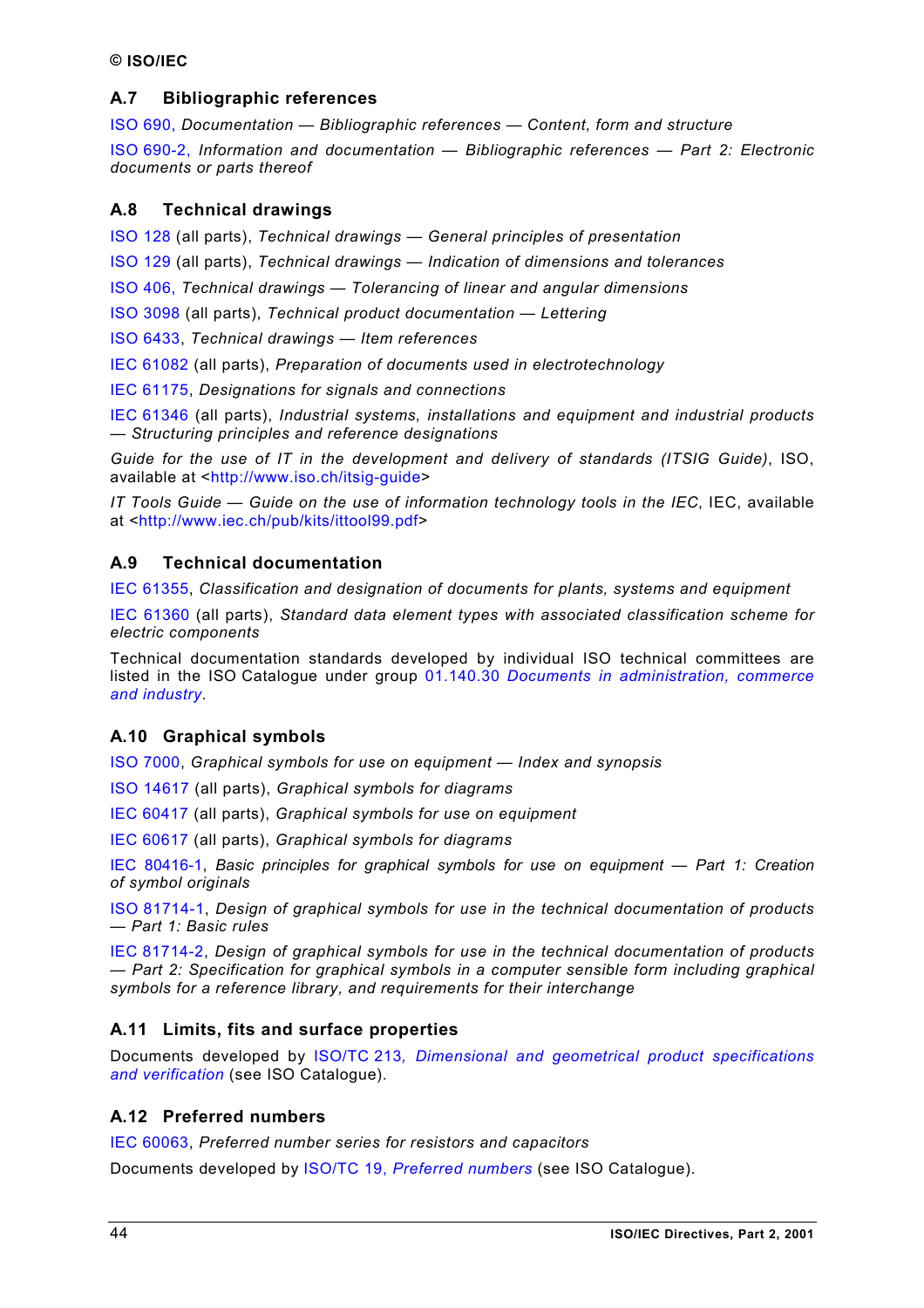## <span id="page-44-0"></span>**A.13 Statistical methods**

[ISO 3534](http://www.iso.ch/iso/en/StandardsQueryFormHandler.StandardsQueryFormHandler?keyword=&isoNumber=3534&isoPartNumber=&ICS=&stageCode=&stageDate=&committee=ALL&subcommittee=&scope=CATALOGUE&sortOrder=ISO) (all parts), *Statistics — Vocabulary and symbols*

Documents developed by IEC/TC 56, *[Dependability](http://www.iec.ch/cgi-bin/procgi.pl/www/iecwww.p?wwwlang=E&wwwprog=TCpubs.p&committee=TC&number=56)* (see IEC Catalogue), and by [ISO/TC 69](http://www.iso.ch/iso/en/StandardsQueryFormHandler.StandardsQueryFormHandler?keyword=&isoNumber=&isoPartNumber=&ICS=&stageCode=&stageDate=&committee=2227&subcommittee=&scope=CATALOGUE&sortOrder=ISO)*, [Applications of statistical methods](http://www.iso.ch/iso/en/StandardsQueryFormHandler.StandardsQueryFormHandler?keyword=&isoNumber=&isoPartNumber=&ICS=&stageCode=&stageDate=&committee=2227&subcommittee=&scope=CATALOGUE&sortOrder=ISO)* (see ISO Catalogue).

*Guide to the expression of uncertainty in measurement*, BIPM/IEC/IFCC/ISO/IUPAC/IUPAP/OIML

## **A.14 Environmental conditions and associated tests**

[ISO 554:](http://www.iso.ch/iso/en/StandardsQueryFormHandler.StandardsQueryFormHandler?keyword=&isoNumber=554&isoPartNumber=&ICS=&stageCode=&stageDate=&committee=ALL&subcommittee=&scope=CATALOGUE&sortOrder=ISO)1976, *Standard atmospheres for conditioning and/or testing — Specifications*

[ISO 558:](http://www.iso.ch/iso/en/StandardsQueryFormHandler.StandardsQueryFormHandler?keyword=&isoNumber=558&isoPartNumber=&ICS=&stageCode=&stageDate=&committee=ALL&subcommittee=&scope=CATALOGUE&sortOrder=ISO)1980, *Conditioning and testing — Standard atmospheres — Definitions*

[ISO 3205:](http://www.iso.ch/iso/en/StandardsQueryFormHandler.StandardsQueryFormHandler?keyword=&isoNumber=3205&isoPartNumber=&ICS=&stageCode=&stageDate=&committee=ALL&subcommittee=&scope=CATALOGUE&sortOrder=ISO)1976, *Preferred test temperatures*

[ISO 4677-1:1](http://www.iso.ch/iso/en/StandardsQueryFormHandler.StandardsQueryFormHandler?keyword=&isoNumber=4677&isoPartNumber=1&ICS=&stageCode=&stageDate=&committee=ALL&subcommittee=&scope=CATALOGUE&sortOrder=ISO)985, *Atmospheres for conditioning and testing — Determination of relative humidity — Part 1: Aspirated psychrometer method*

[ISO 4677-2:1](http://www.iso.ch/iso/en/StandardsQueryFormHandler.StandardsQueryFormHandler?keyword=&isoNumber=4677&isoPartNumber=2&ICS=&stageCode=&stageDate=&committee=ALL&subcommittee=&scope=CATALOGUE&sortOrder=ISO)985, *Atmospheres for conditioning and testing — Determination of relative humidity — Part 2: Whirling psychrometer method*

[ISO Guide 64,](http://www.iso.ch/iso/en/StandardsQueryFormHandler.StandardsQueryFormHandler?keyword=&lastSearch=false&isoNumber=64&isoPartNumber=&ICS=&stageCode=&stageDate=&committee=ALL&subcommittee=&scope=CATALOGUE&sortOrder=ISO) *Guide for the inclusion of environmental aspects in product standards*

IEC Guide 109, *[Environmental aspects](http://www.iec.ch/cgi-bin/procgi.pl/www/iecwww.p?wwwlang=E&wwwprog=sea22.p&search=iecnumber&header=IEC+GUIDE&pubno=109&part=&se=&number=&searchfor=&ics=) — Inclusion in electrotechnical product standards*

Documents developed by IEC/TC 104*[, Environmental conditions, classification and methods](http://www.iec.ch/cgi-bin/procgi.pl/www/iecwww.p?wwwlang=E&wwwprog=TCpubs.p&committee=TC&number=104) [of test](http://www.iec.ch/cgi-bin/procgi.pl/www/iecwww.p?wwwlang=E&wwwprog=TCpubs.p&committee=TC&number=104)* (see IEC Catalogue).

## **A.15 Safety**

[ISO/IEC Guide 50,](http://www.iso.ch/iso/en/StandardsQueryFormHandler.StandardsQueryFormHandler?keyword=&lastSearch=false&isoNumber=50&isoPartNumber=&ICS=&stageCode=&stageDate=&committee=ALL&subcommittee=&scope=CATALOGUE&sortOrder=ISO) *Child safety and standards — General guidelines*

[ISO/IEC Guide 51,](http://www.iso.ch/iso/en/StandardsQueryFormHandler.StandardsQueryFormHandler?keyword=&lastSearch=false&isoNumber=51&isoPartNumber=&ICS=&stageCode=&stageDate=&committee=ALL&subcommittee=&scope=CATALOGUE&sortOrder=ISO) *Safety aspects — Guidelines for their inclusion in standards*

IEC Guide 104, *The preparation of safety publications [and the use of](http://www.iec.ch/cgi-bin/procgi.pl/www/iecwww.p?wwwlang=E&wwwprog=sea22.p&search=iecnumber&header=IEC+GUIDE&pubno=104&part=&se=&number=&searchfor=&ics=) basic safety publications [and group safety](http://www.iec.ch/cgi-bin/procgi.pl/www/iecwww.p?wwwlang=E&wwwprog=sea22.p&search=iecnumber&header=IEC+GUIDE&pubno=104&part=&se=&number=&searchfor=&ics=) publications*

## **A.16 Chemistry**

[ISO 78-2,](http://www.iso.ch/iso/en/StandardsQueryFormHandler.StandardsQueryFormHandler?keyword=&isoNumber=78&isoPartNumber=2&ICS=&stageCode=&stageDate=&committee=ALL&subcommittee=&scope=CATALOGUE&sortOrder=ISO) *Chemistry — Layouts for standards — Part 2: Methods of chemical analysis*

#### **A.17 EMC (electromagnetic compatibility)**

IEC Guide 107, *[Electromagnetic](http://www.iec.ch/cgi-bin/procgi.pl/www/iecwww.p?wwwlang=E&wwwprog=sea22.p&search=iecnumber&header=IEC+GUIDE&pubno=107&part=&se=&number=&searchfor=&ics=) compatibility — Guide to the drafting of electromagnetic [compatibility publications](http://www.iec.ch/cgi-bin/procgi.pl/www/iecwww.p?wwwlang=E&wwwprog=sea22.p&search=iecnumber&header=IEC+GUIDE&pubno=107&part=&se=&number=&searchfor=&ics=)*

#### **A.18 Conformity and quality**

[ISO 9000,](http://www.iso.ch/iso/en/StandardsQueryFormHandler.StandardsQueryFormHandler?keyword=&isoNumber=9000&isoPartNumber=&ICS=&stageCode=&stageDate=&committee=ALL&subcommittee=&scope=CATALOGUE&sortOrder=ISO) *Quality management systems — Fundamentals and vocabulary*

[ISO 9001,](http://www.iso.ch/iso/en/StandardsQueryFormHandler.StandardsQueryFormHandler?keyword=&isoNumber=9001&isoPartNumber=&ICS=&stageCode=&stageDate=&committee=ALL&subcommittee=&scope=CATALOGUE&sortOrder=ISO) *Quality management systems — Requirements*

[ISO/IEC Guide 7,](http://www.iso.ch/iso/en/StandardsQueryFormHandler.StandardsQueryFormHandler?keyword=&lastSearch=false&isoNumber=7&isoPartNumber=&ICS=&stageCode=&stageDate=&committee=ALL&subcommittee=&scope=CATALOGUE&sortOrder=ISO) *Guidelines for drafting standards suitable for use for conformity assessment* ISO/IEC Guide 22, *General criteria for [supplier's declaration](http://www.iso.ch/iso/en/StandardsQueryFormHandler.StandardsQueryFormHandler?keyword=&lastSearch=false&isoNumber=22&isoPartNumber=&ICS=&stageCode=&stageDate=&committee=ALL&subcommittee=&scope=CATALOGUE&sortOrder=ISO) of conformity*

ISO/IEC Guide 23, *Methods of [indicating conformity](http://www.iso.ch/iso/en/StandardsQueryFormHandler.StandardsQueryFormHandler?keyword=&lastSearch=false&isoNumber=23&isoPartNumber=&ICS=&stageCode=&stageDate=&committee=ALL&subcommittee=&scope=CATALOGUE&sortOrder=ISO) with standards third-party certification [systems](http://www.iec.ch/cgi-bin/procgi.pl/www/iecwww.p?wwwlang=E&wwwprog=sea22.p&search=iecnumber&header=ISO%2FIEC+GUIDE&pubno=23&part=&se=&number=&searchfor=&ics=)*

IEC Guide 102, *Electronic components [— Specification structures](http://www.iec.ch/cgi-bin/procgi.pl/www/iecwww.p?wwwlang=E&wwwprog=sea22.p&search=iecnumber&header=IEC+GUIDE&pubno=102&part=&se=&number=&searchfor=&ics=) for quality assessment (Qualification approval [and capability approval\)](http://www.iec.ch/cgi-bin/procgi.pl/www/iecwww.p?wwwlang=E&wwwprog=sea22.p&search=iecnumber&header=IEC+GUIDE&pubno=102&part=&se=&number=&searchfor=&ics=)*

#### **A.19 Adoption of International Standards**

[ISO/IEC Guide 21,](http://www.iso.ch/iso/en/StandardsQueryFormHandler.StandardsQueryFormHandler?keyword=&lastSearch=false&isoNumber=21&isoPartNumber=&ICS=&stageCode=&stageDate=&committee=ALL&subcommittee=&scope=CATALOGUE&sortOrder=ISO) *Adoption of International Standards as regional or national standards*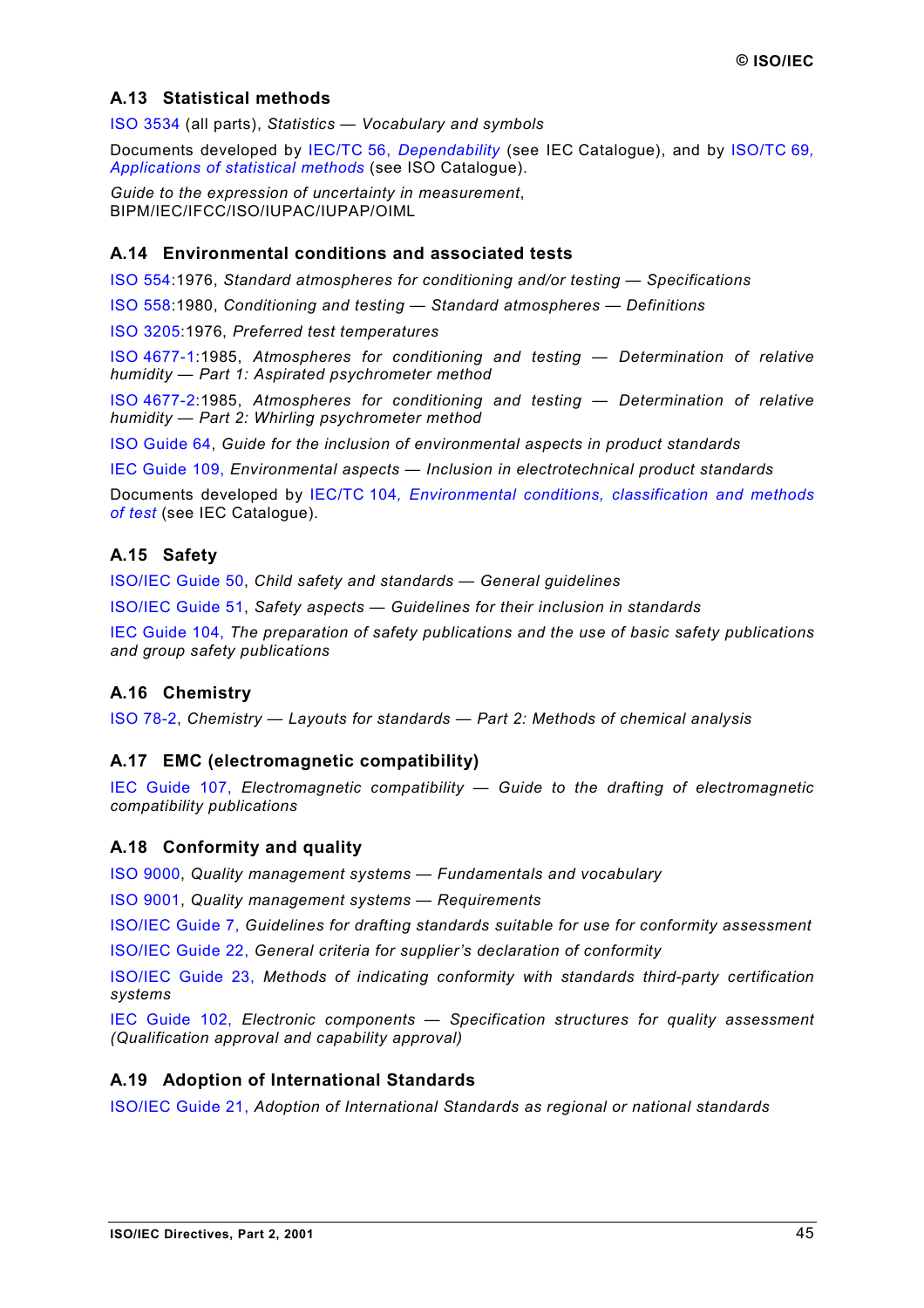## **Annex B**  (informative) **Example of numbering of divisions and subdivisions**

<span id="page-45-0"></span>

a Maximum of six levels, i.e. a clause and five levels of subclauses.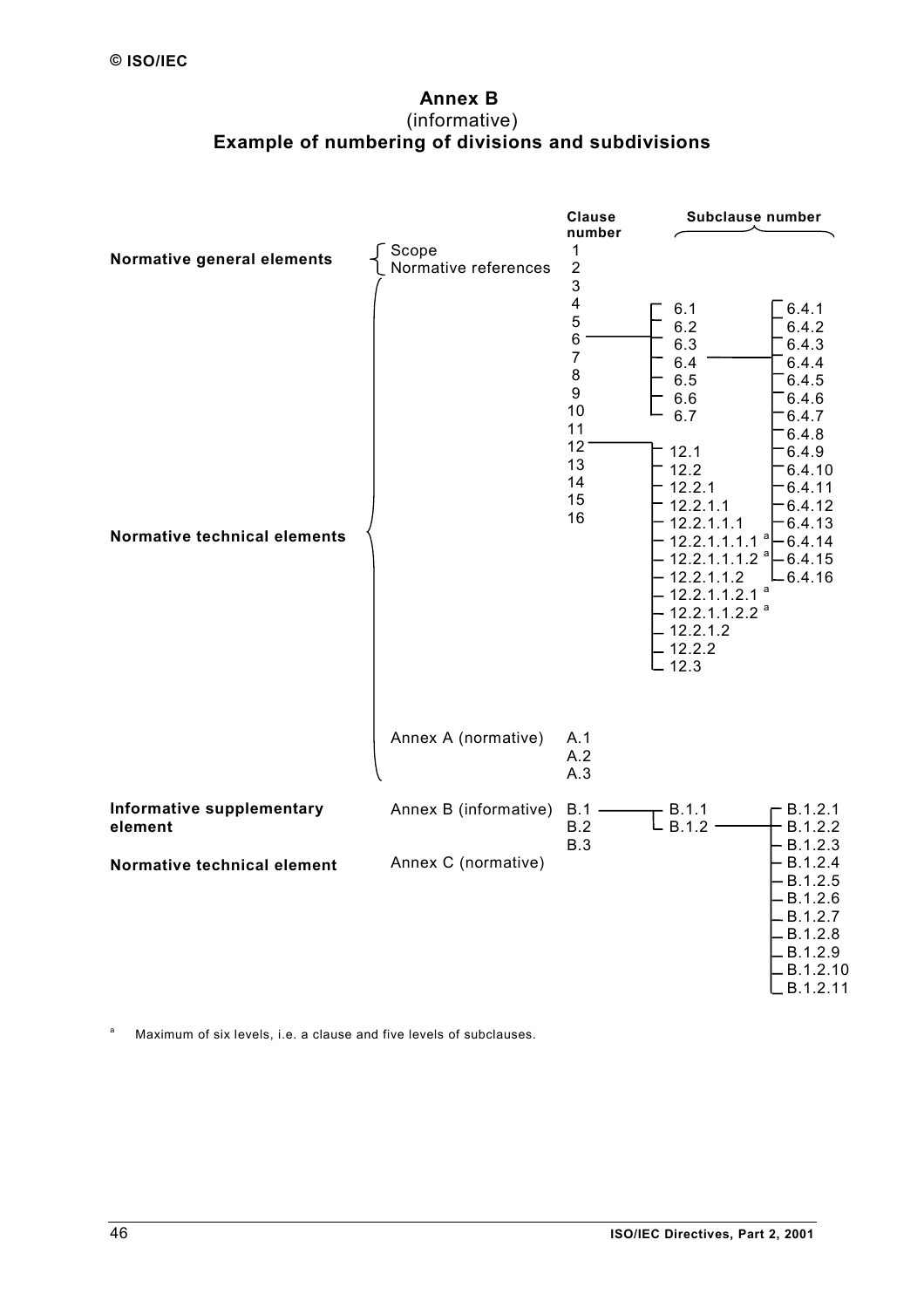## **Annex C**  (normative) **Drafting and presentation of terms and definitions**

#### <span id="page-46-0"></span>**C.1 General principles**

#### **C.1.1 Rules for development**

The principles and methods for terminology work are specified in [ISO 704.](http://isotc.iso.ch/livelink/livelink?func=ll&objId=1012703&objAction=browse&sort=-modifydate/en) Rules for the development of standardized terminology in particular subject fields are given in [ISO 10241:1992,](http://isotc.iso.ch/livelink/livelink?func=ll&objId=1012703&objAction=browse&sort=-modifydate/en) from which all examples in this annex are reproduced or adapted. Rules for the development of the *International Electrotechnical Vocabulary* are given in the *ISO/IEC Directives*[, IEC Supplement, 2001, Annex I.](http://www.iec.ch/pub/directives/Directives-IECSup-Ed1.pdf)

#### **C.1.2 Types of standard**

Terminology may take the form of an independent terminology standard (a vocabulary, nomenclature, or list of equivalent terms in different languages) or be included in a "Terms and definitions" clause in a document that also deals with other aspects.

#### **C.1.3 Choice of concepts to be defined**

Any term which is not self-explanatory or commonly known and which can be differently interpreted in different contexts shall be clarified by defining the relevant concept.

Common dictionary or current technical terms shall be included only if they are used with a specific meaning in the relevant context.

Trade names (brand names) and archaic and colloquial terms shall be avoided.

Deprecated terms may be included after the preferred term but their nature shall be indicated (see [C.3.3\)](#page-48-0).

In an independent terminology standard, the concepts defined shall be restricted to the field corresponding to the scope of the document. In other documents, only such concepts shall be defined as are used in those documents, apart from any additional concepts and their terms that may be deemed necessary for the understanding of these definitions.

#### **C.1.4 Avoidance of duplications and contradictions**

Before a term and a definition are established for a concept, it should be ascertained that no other term and definition for that concept exist in another International Standard. In the case of electrotechnical terms, refer to the *International Electrotechnical Vocabulary*.

If the concept is used in several documents, it should be defined in the most general of those documents, or in an independent terminology standard. The other documents should then refer to this standard, without repeating the definition of the concept.

When the repetition of a definition is necessary, an informative reference shall be made to the document from which it is reproduced (see [6.6.7.5.](#page-35-0)2).

#### **3.2.11 international rubber hardness degree**

#### **IRHD**

measure of hardness, the magnitude of which is derived from the depth of penetration of a specified indentor into a test piece under specified conditions

[ISO 1382:1982]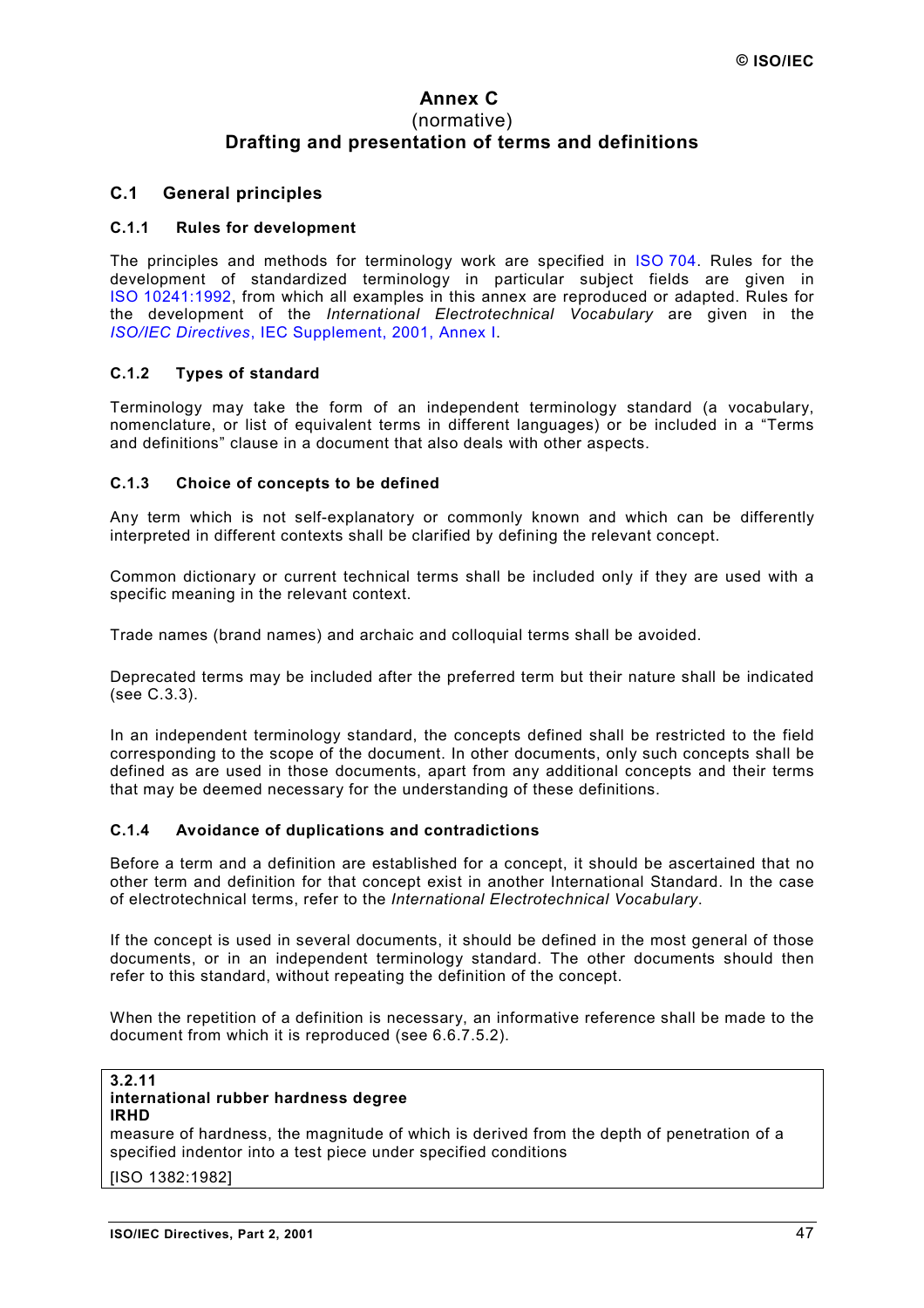<span id="page-47-0"></span>Where a standardized definition in another subject field has to be adapted, an explanation shall be given in a note.

# **1.1.2.3**

**natural language**

language which evolves and whose rules reflect usage without necessarily being explicitly prescribed

NOTE Adapted from ISO/IEC 2382-7:1989.

If a term and a definition for a concept are established in one document, the introduction in another document of a different term (synonym) for the defined concept is deprecated.

## **C.1.5 Drafting of definitions**

**C.1.5.1** Rules for the drafting of definitions are given in ISO 10241.

**C.1.5.2** A definition shall not take the form of, or contain, a requirement.

**C.1.5.3** The form of a definition shall be such that it can replace the term in context. Additional information shall be given only in the form of examples or notes (see [C.3.9\)](#page-50-0).

**C.1.5.4** A definition given without an indication of its applicability may be taken as representing the general meaning of the term. Special meanings in particular contexts shall be indicated by designating the subject field (see [C.3.6\)](#page-49-0).

## **C.2 Independent terminology standards**

#### **C.2.1 Arrangement**

An independent terminology standard containing terms and definitions should be preferably classified according to the hierarchy of the concepts. The terms and definitions of general concepts shall precede those of less general concepts. If a mixed system of concepts is used in which several groupings (according to different criteria) appear, each grouping shall be kept separate and the relevant criteria shall be indicated.

The grouping of terms shall be evident from their numbering. Each entry shall be given a reference number, and alphabetical indexes of the terms shall also be given for each language.

Lists of equivalent terms in different languages may be presented either in systematic order as indicated above (in which case alphabetical indexes shall be given for each of the languages), or in alphabetical order of the terms in the first of the languages used (in which case alphabetical indexes shall be given for each of the other languages).

#### **C.2.2 Languages other than official languages**

Terms and definitions in languages other than the official languages should generally appear in informative annexes after the terms and definitions in the official languages. In the case of equivalent terms without definitions, these may appear in columns after the terms in the official languages (see [C.3.7\).](#page-49-0)

Documents containing terminology in languages additional to the official languages shall contain the following note (completed as appropriate) in the "Scope" clause:

"NOTE In addition to terms used in the three official … [ISO or IEC] … languages (English, French and Russian), this International Standard gives the equivalent terms in … [language] …; these are published under the responsibility of the member body/National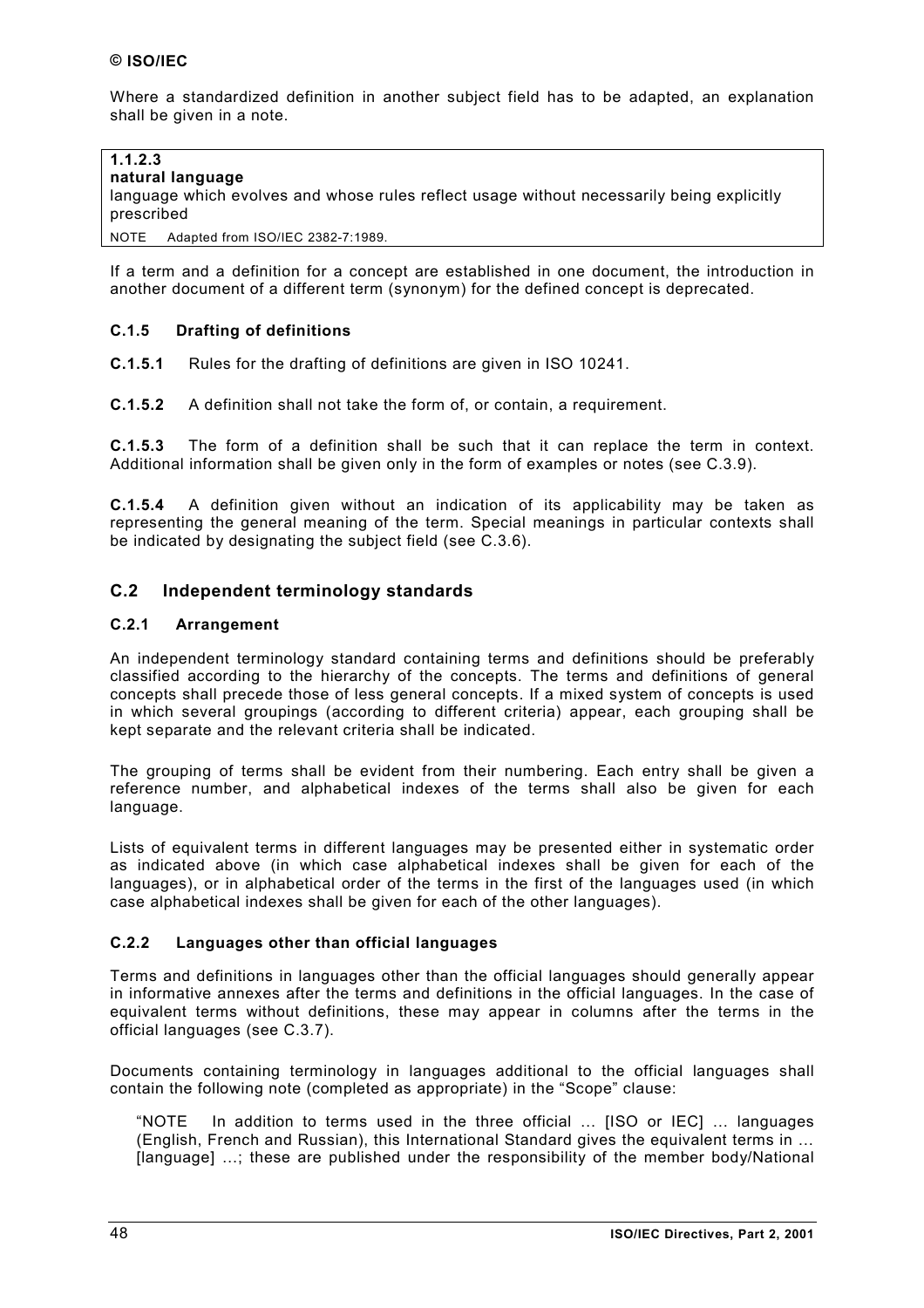<span id="page-48-0"></span>Committee for … (…). However, only the terms and definitions given in the official languages can be considered as … [ISO or IEC] … terms and definitions."

The wording shall be altered as a function of the document type concerned, i.e. International Standard, Technical Specification, Publicly Available Specification, Technical Report or Guide.

## **C.3 Presentation**

#### **C.3.1 Rules**

Rules for the presentation of standardized terminology are given in ISO 10241.

The following rules, taken from ISO 10241:1992, apply to the presentation of both independent terminology standards and the "Terms and definitions" clause (see [6.3.1\)](#page-20-0) of other documents.

#### **C.3.2 Layout**

The preferred term (set in bold type in the printed publication) shall be placed on a new line, after its reference number, starting with a lower case letter except for any capital letters required by the normal written form in running text. The definition shall be placed on a new line, starting with a lower case letter, except for any capital letters required by the normal written form in running text, and shall not be followed by a full-stop.

# **2.4.1**

**delamination**

separation of two adjacent plies resulting from a lack of adhesion

#### **C.3.3 Synonyms**

Admitted terms (set in normal type in the printed publication) shall each be placed on a new line, after the preferred term.

**11.4.6 serializer** parallel-serial converter dynamicizer functional unit that converts a set of simultaneous signals into a corresponding time sequence of signals

Symbols shall be given following any admitted terms.

Symbols for quantities and units shall be taken from ISO 31 and IEC 60027, and printed as specified in ISO 31-0; i.e. symbols for quantities in italic type, symbols for units in roman type.

If a symbol is taken from an international authority, the authority shall be identified between square brackets after the symbol, on the same line.

Information regarding the units applicable to a quantity shall be given in a note.

| 2.5.1           |                                                                                                  |
|-----------------|--------------------------------------------------------------------------------------------------|
| resistance      |                                                                                                  |
| $R$ [IEC + ISO] |                                                                                                  |
|                 | (direct current) electric potential difference divided by current when there is no electromotive |
|                 | force in the conductor                                                                           |
|                 | NOTE Resistance is expressed in ohms.                                                            |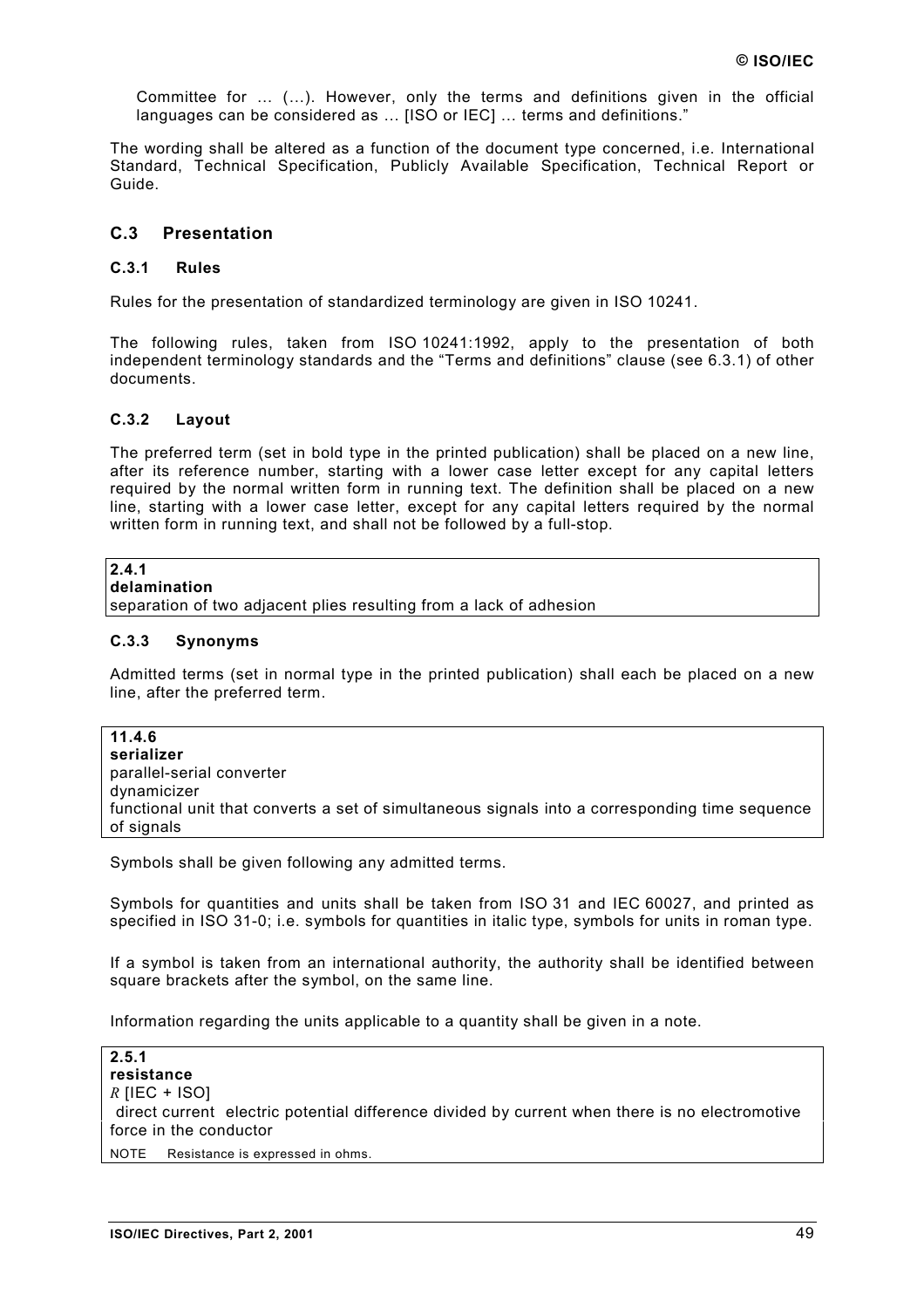<span id="page-49-0"></span>Deprecated, obsolete and superseded terms (set in normal type in the printed publication) shall each be placed on a new line, after any symbols, and shall be followed by an indication of their status, in parentheses.

#### **5.3.8 radix**

base (deprecated)

positive integer by which the weight of any digit place is multiplied to obtain the weight of the digit place with the next higher weight

## **C.3.4 Grammatical form of terms**

Terms shall in general be presented in their basic grammatical form, i.e. nouns in the singular, verbs in the infinitive.

## **C.3.5 Symbol for missing terms**

If, for a defined concept, no equivalent term exists in one of the languages, the non-existent term shall be indicated by a symbol consisting of five points (.....).

| 1.4.6                                     | 1.4.6                                    |
|-------------------------------------------|------------------------------------------|
| .                                         | programmatique, f                        |
| branch of learning that is concerned with | discipline traitant de l'étude et de la  |
| the study and development of computer     | conception des méthodes de programmation |
| programming methods and computer          | et des langages de programmation des     |
| programming languages                     | calculateurs                             |

## **C.3.6 Multiple meanings**

If a term is used to represent several concepts, the subject field to which each concept belongs shall be indicated between angle brackets, before the definition.

#### **2.1.17 die**, noun

〈extrusion〉 metal block with a shaped orifice through which plastic material is extruded

## **2.1.18**

**die,** noun

〈moulding〉 assembly of parts enclosing the cavity from which the moulding takes its form

#### **2.1.19**

**die,** noun

〈punching〉 tool to punch sheet or film material

## **C.3.7 Codes for countries and for languages**

Codes for the representation of the names of countries shall be in accordance with ISO 3166-1.

**lift** GB **elevator** US **catalogue** CA GB **catalog** US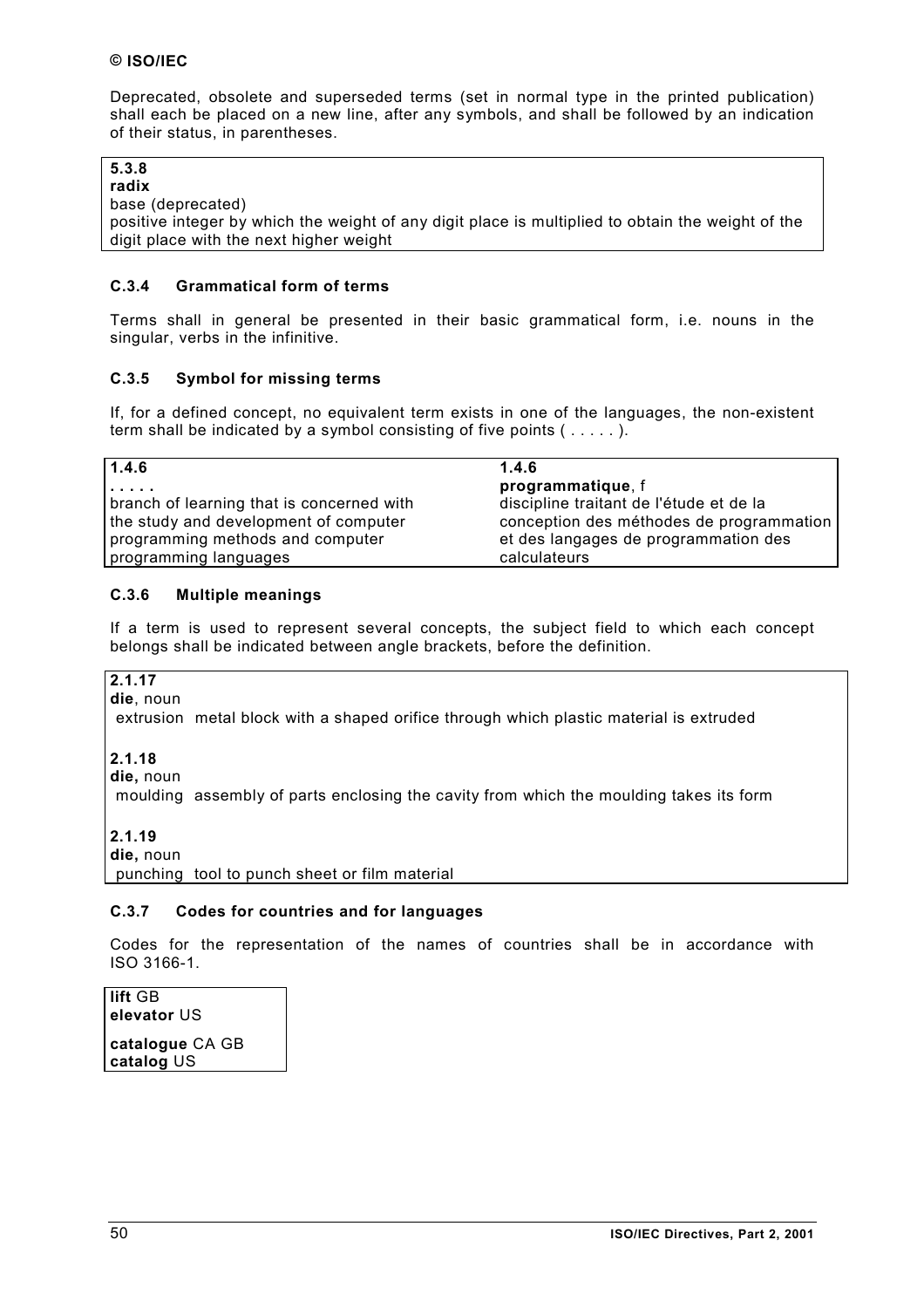<span id="page-50-0"></span>Codes for the representation of the names of languages shall be in accordance with ISO 639.

| 3.4                               | 3.4 |                |
|-----------------------------------|-----|----------------|
| screw thread                      | de  | Gewinde, n     |
| continuous and projecting helical | fi  | ruuvikierre    |
| ridge of uniform section on a     | it  | filetto, m     |
| cylindrical or conical surface    |     | filettatura. f |

## **C.3.8 Parentheses and brackets**

Parentheses and square brackets shall be used only if they constitute part of the normal written form of the term. They shall not be used to show alternative terms.

## **bis(dimethylthiocarbamyl) disulfide**

### **C.3.9 Examples and notes**

Examples of term usage, and notes concerning entries, shall be presented as shown below.

| 1.3.2<br>power                                                                                                                                                                                                |
|---------------------------------------------------------------------------------------------------------------------------------------------------------------------------------------------------------------|
| (mathematics) number of times, as indicated by an exponent, that a number occurs as a factor in<br>a product                                                                                                  |
| <b>EXAMPLE</b><br>The 3rd power of 2 is 8.                                                                                                                                                                    |
| 1.4.5<br>blowing agent<br>substance used to cause expansion in the manufacture of hollow or cellular articles                                                                                                 |
| <b>NOTE</b><br>Blowing agents may be compressed gases, volatile liquids, or chemicals that decompose or react to form a<br>gas.                                                                               |
| 5.3.8<br>radix<br>base (deprecated)<br>(radix numeration system) positive integer by which the weight of any digit place is multiplied to<br>obtain the weight of the digit place with the next higher weight |
| <b>EXAMPLE</b><br>In the decimal numeration system the radix of each digit place is 10.                                                                                                                       |

NOTE The term "base" is deprecated in this sense because of its mathematical use.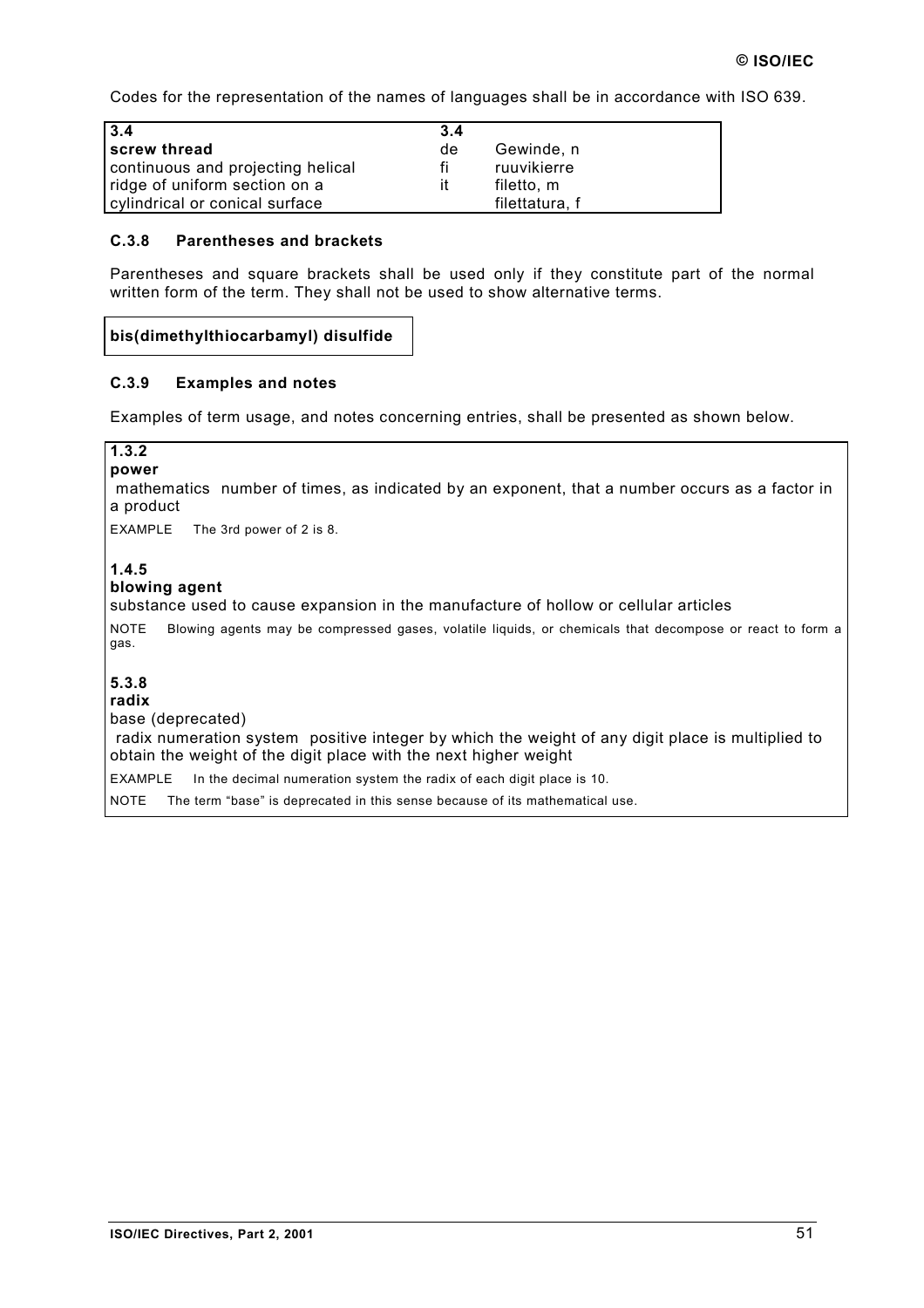## **Annex D**  (normative) **Drafting of the title of a document**

## <span id="page-51-0"></span>**D.1 Elements of the title** 2)

## **D.1.1 The introductory element**

The introductory element is necessary if, without it, the subject indicated in the main element is not well defined.

EXAMPLE 1

| Correct:   | Fork-lift trucks — | Hook-on type fork arms - Vocabulary |  |
|------------|--------------------|-------------------------------------|--|
| Incorrect: |                    | Hook-on type fork arms - Vocabulary |  |

If the main element of the title (together with the complementary element, where present) unequivocally covers the subject treated in the document, the introductory element shall be omitted.

EXAMPLE 2

| Correct:   |               | Sodium perborates for industrial use - Determination of bulk density |                                 |
|------------|---------------|----------------------------------------------------------------------|---------------------------------|
| Incorrect: | Chemicals $-$ | Sodium perborates for industrial use strate.                         | - Determination of bulk density |

## **D.1.2 The main element**

The main element shall always be included.

#### **D.1.3 The complementary element**

The complementary element is necessary if the document covers only one or a few aspects of the subject indicated in the main element.

In the case of a document published as a series of parts, the complementary element serves to distinguish and identify the parts [the introductory element (if present) and the main element remaining the same for each part].

EXAMPLE 1

**IEC 60747-1** *Semiconductor devices — Discrete devices — Part 1: General* **IEC 60747-2** *Semiconductor devices — Discrete devices — Part 2: Rectifier diodes*

If the document covers several (but not all) aspects of the subject indicated in the main element, the aspects covered shall be referred to by a general term such as "specification" or "mechanical requirements and test methods" rather than be enumerated one by one.

The complementary element shall be omitted if the document both

- covers all essential aspects of the subject indicated in the main element, and
- is (and is intended to remain) the only document relating to this subject. EXAMPLE 2

**Correct:** *Coffee grinders* **Incorrect:** *Coffee grinders* — *Terminology, symbols, material, dimensions, mechanical properties, rated values, test methods, packaging*

l

<sup>2)</sup> See also 6.1.1.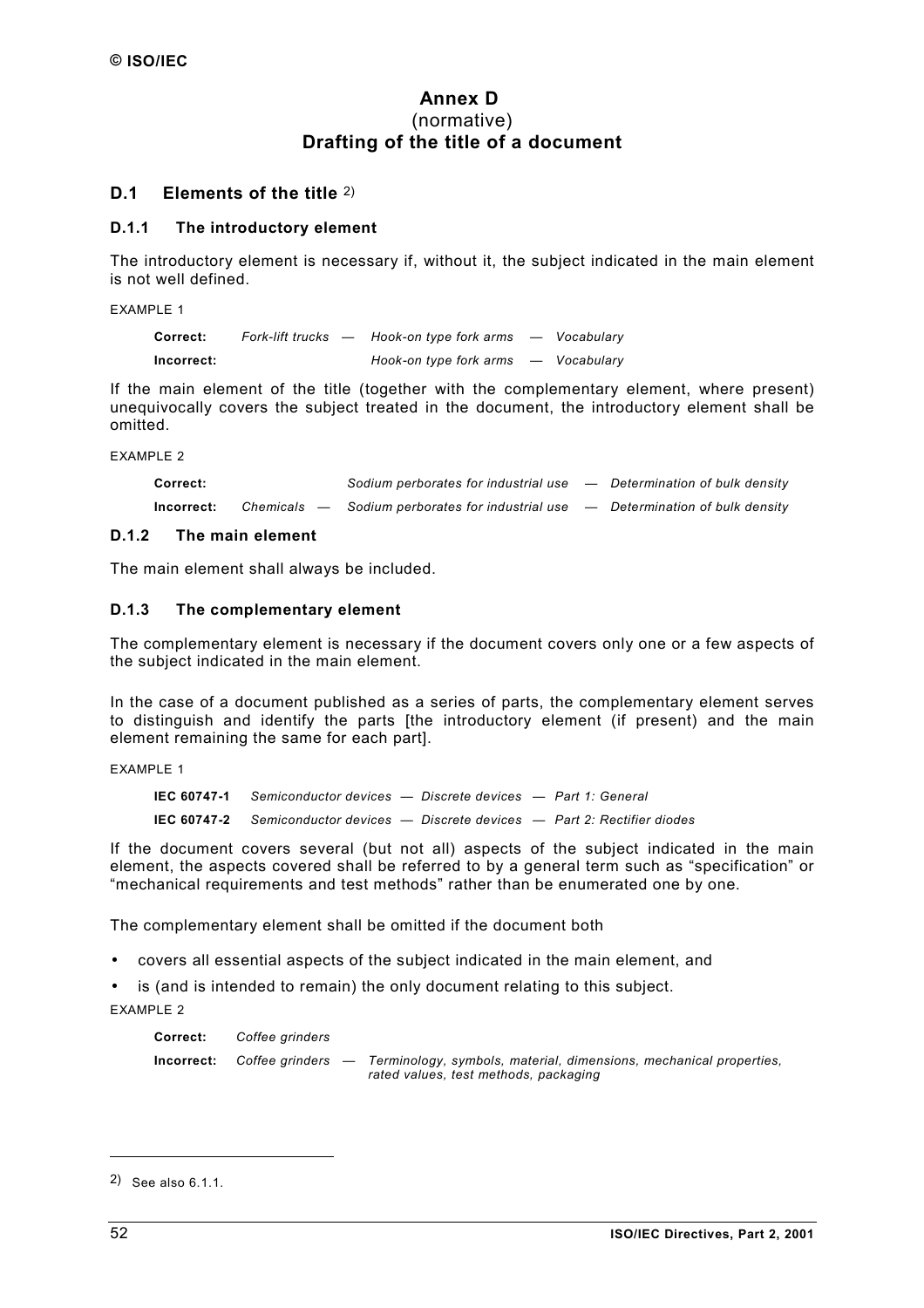## <span id="page-52-0"></span>**D.2 Avoidance of unintentional limitation of the scope**

The title shall not contain details that might imply an unintentional limitation of the scope of the document.

However, if the document pertains to a specific type of product, this fact shall be reflected in the title.

EXAMPLE *Aerospace — Self-locking, fixed, single-lug anchor nuts, classification* 1 100 MPa/235 °C

## **D.3 Wording**

Uniformity shall be maintained in the terminology used in the titles of documents for indicating the same concept.

For documents dealing with terminology, whenever possible one of the following expressions shall be used: "Vocabulary" if the definitions of the terms are included, or "List of equivalent terms" if only equivalent terms in different languages are given.

For documents dealing with test methods, whenever possible one of the following expressions shall be used: "Test method" or "Determination of …". Expressions such as "Method of testing", "Method for the determination of …", "Test code for the measurement of …", "Test on …", shall be avoided.

In the title no indication is needed to describe the type or nature of the document as an International Standard, Technical Specification, Publicly Available Specification, Technical Report or Guide. Expressions such as "*International* test method for …", "*Technical Report* on …", etc. shall therefore not be used.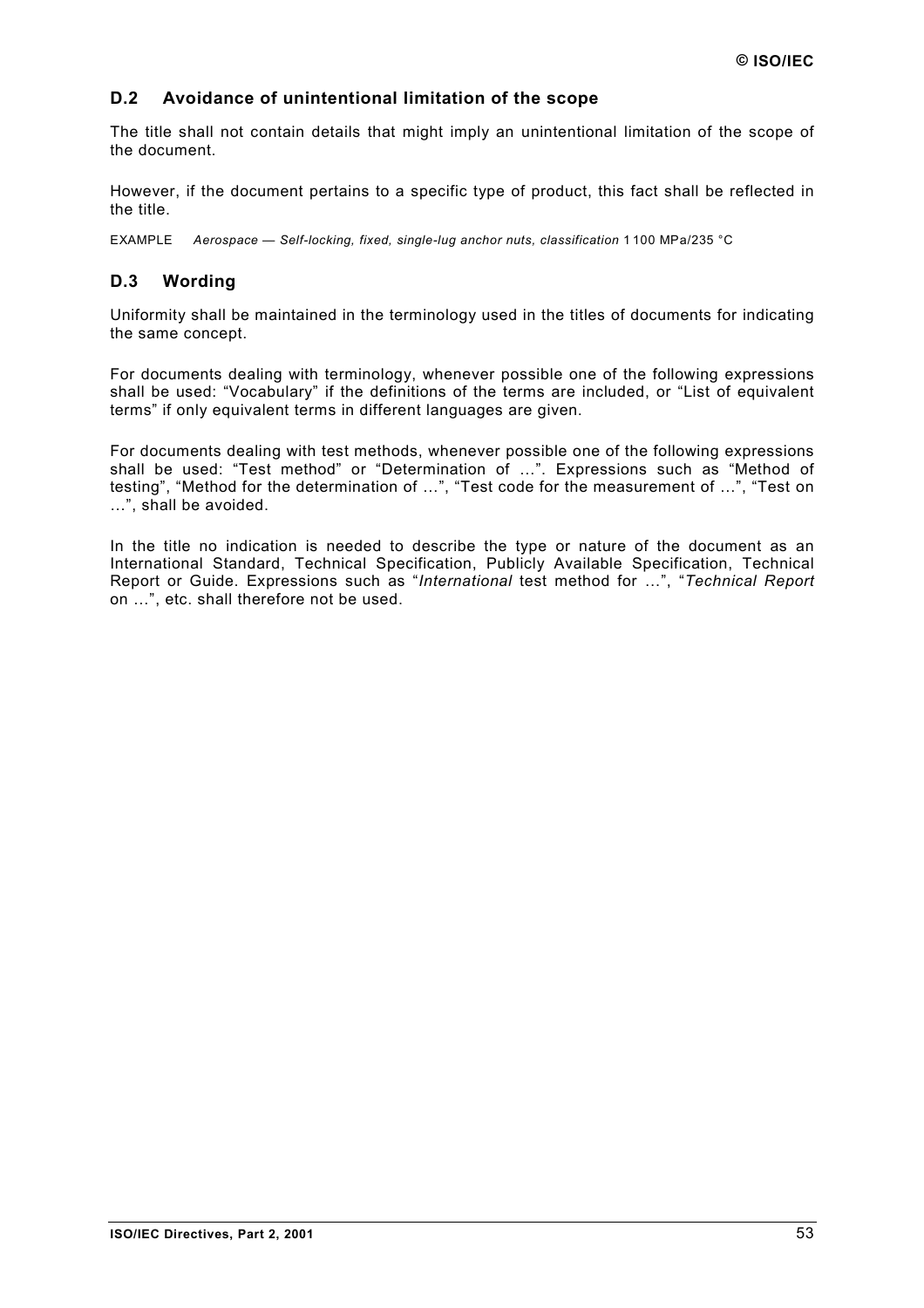## **Annex E**

#### (normative)

## **Accommodation of more than one existing product size**

<span id="page-53-0"></span>If standardization on a single size is an ultimate goal for a given product, but there is more than one widely accepted size in worldwide use, a committee may, if substantial support has been obtained within the committee, decide to include alternative product sizes in a document. However, in such cases, every effort shall be made to reduce the number of alternatives to a minimum, taking the following points into account:

- a) the volume of international trade in the sort of product involved shall serve as a criterion for "worldwide use", rather than the number of countries concerned or the volume of production in those countries;
- b) only such practices shall be taken into consideration as are likely to be in worldwide use in the reasonably foreseeable future (for example, five years or more);
- c) practices based on scientific, technological or economic principles, such as economy of materials and conservation of energy, shall be given preference;
- d) whenever alternative solutions are to be adopted internationally, they shall all be included in the same document and preferences for the different alternatives shall be provided; the reasons for the preferences shall be explained in the introduction to the document;
- e) when agreed by the committee, a transitional period may be indicated during which the use of non-preferred values is permitted.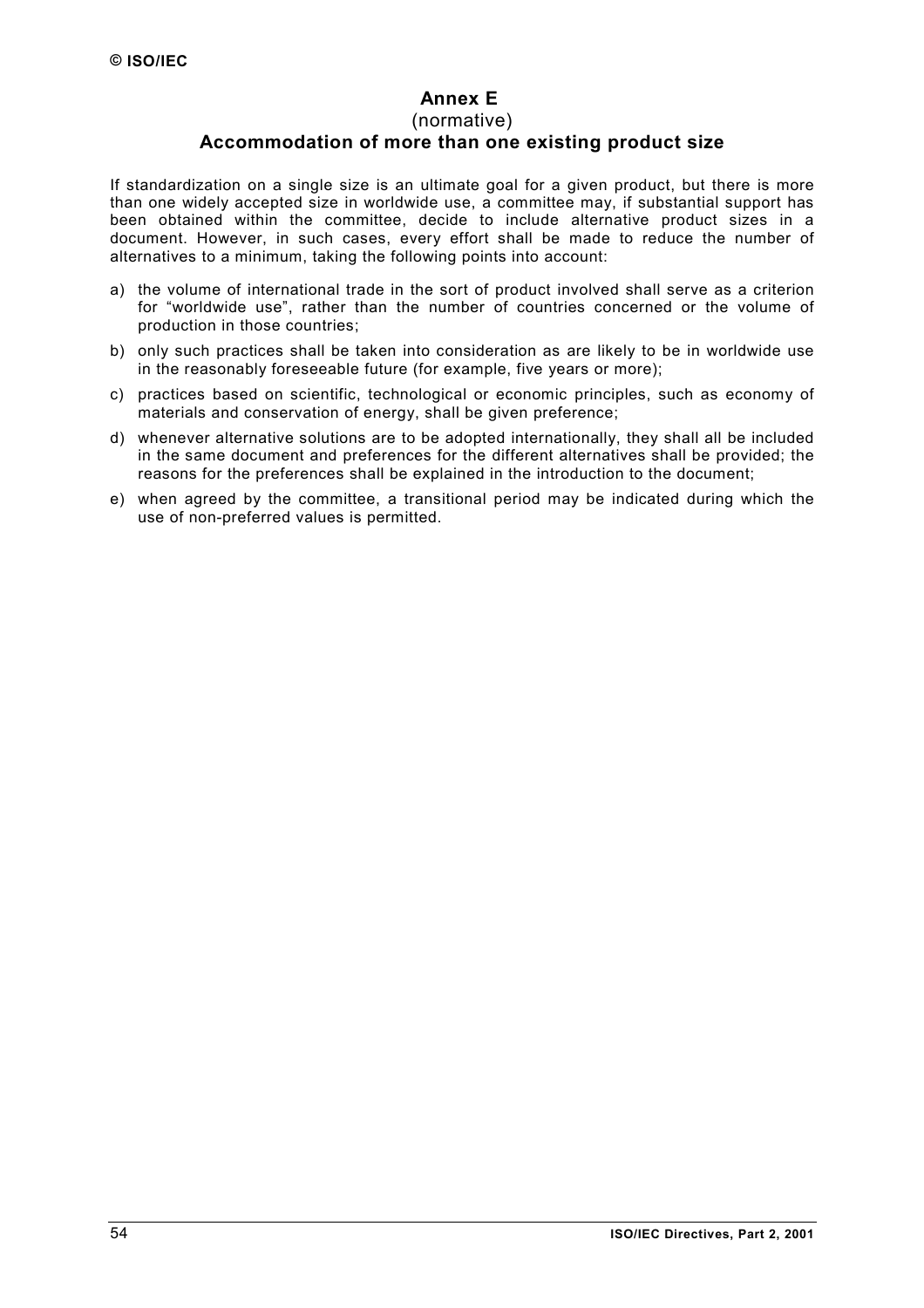## **Annex F**  (normative) **Designation of internationally standardized items**

## <span id="page-54-0"></span>**F.1 General**

For the purpose of this annex, an "internationally standardized item" signifies a concrete item (such as a material or a manufactured product), or may mean an intangible item (such as a process or system, a test method, a collection of symbols, or requirements for marking and delivery).

There are many circumstances in which, instead of using a lengthy description of an item, it is convenient to have a brief designation by means of which the item may be identified uniquely. Examples of this are references given to items in documents, in catalogues, in written communications, in technical and scientific literature, in the ordering of goods, materials and equipment and in the presentation of goods, etc., on display and for sale.

The designation system described in this annex is not a commodity code in which similar products having a particular application have identical codes. Nor is it a general product code in which any product is allocated a designation whether the product is standardized or not. Rather, it provides a standardized pattern of designation from which a rapid and unequivocal description of an item is conveyed in communication. The system is intended solely for application in International Standards, and in regional and national standards identical in content with them. It therefore provides mutual comprehension on the international level in regard to items which meet the requirements of the relevant International Standard.

The designation is no substitute for the full content of the document. In order to know what a document is about, it needs to be read.

It is to be noted that a designation system need not necessarily appear in every document that contains elements of choice, although it is particularly useful for product and material documents. The prerogative of deciding whether to include a designation system in a given document rests with the committee concerned.

## **F.2 Applicability**

**F.2.1** Each standardized item has a number of characteristics. The values associated with those characteristics (for example the volume of a molar solution of sulfuric acid used in a test method, or a range of nominal lengths in millimetres of countersunk head screws in a specification) may be either single (as in the volume of acid) or multiple (as in the range of lengths of countersunk head screws). Where only a single value is specified for each characteristic in the document, it is sufficient only to quote the number of the document and the identification is unambiguous. Where several values are given, the users have to exercise a choice. In this case it is not sufficient for users to designate their need by quoting only the number of the document; the value or values required from the range also have to be designated.

**F.2.2** The designation system described may be applied in the following types of document.

a) A document in which more than one choice is open in relation to a characteristic defined in the document.

EXAMPLES The choice from a range of alternative dimensions or other properties in a specification for a product; the choice of a particular method of test in a generic document covering a variety of methods for determining the value of a given characteristic of a product; the choice of specific values of certain testing parameters of which a number of alternatives are offered in the document. [For product or material standards, F.2.2 [c\) a](#page-55-0)lso applies.]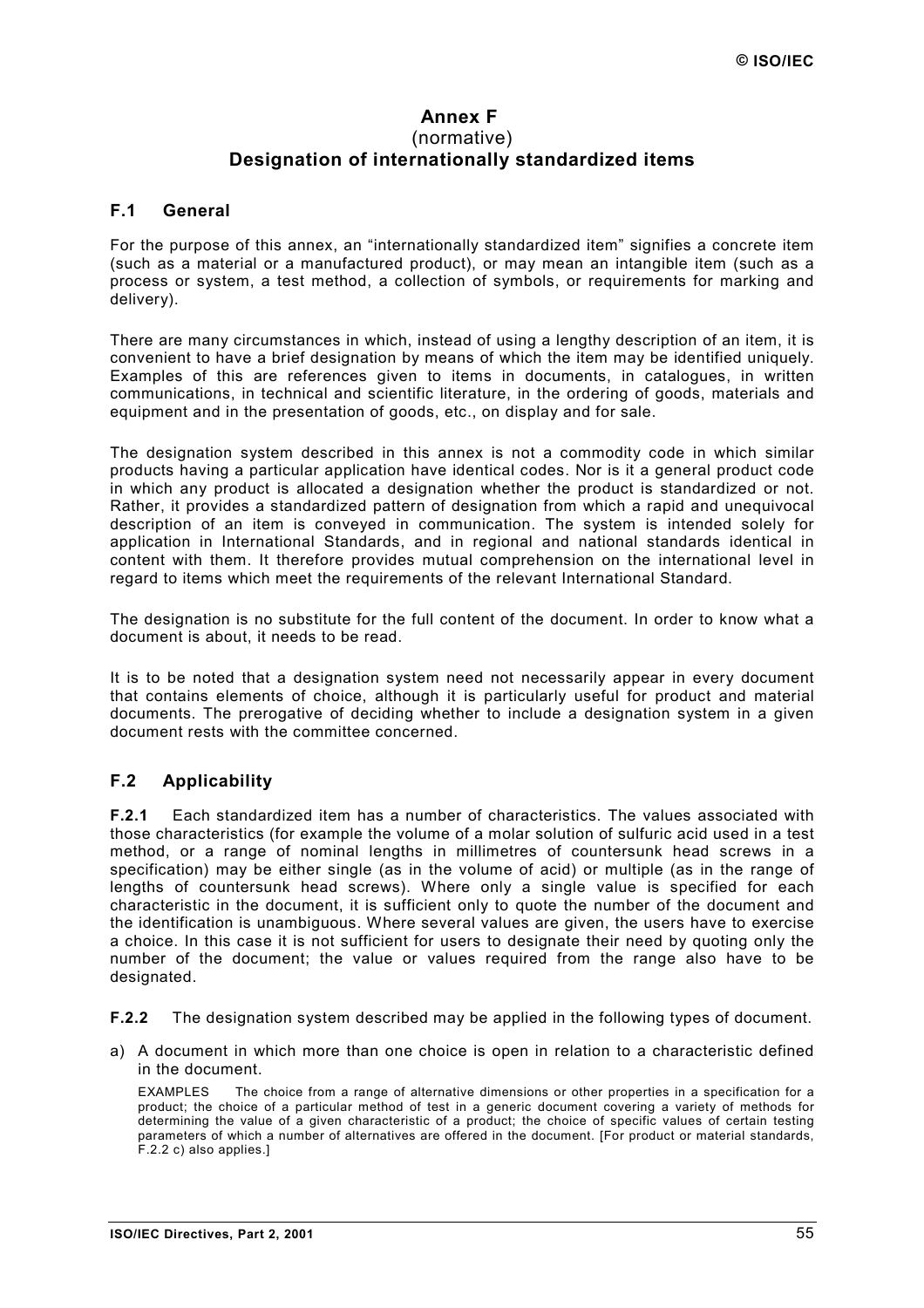- <span id="page-55-0"></span>b) A document which defines terms and symbols from which a selection has to be made in communicating information.
- c) For a product or material, a document which in itself, or by reference to other documents, provides a specification complete enough to ensure that the product or material conforming to it is fit for the purpose for which it is intended, and which contains alternatives in one or more of its requirements.

NOTE There would be considerable risk of misunderstanding by the purchaser if a designation system were applied to a specification that incompletely defined the suitability of a product for its purpose, since many users of the scheme, which is intended to make known only the "selection" aspects in a document, would assume that the other characteristics required to ensure suitability of purpose were covered by the document.

**[F.2.](#page-54-0)3** The designation system is suitable for use in any type of communication, including automatic data processing.

## **F.3 Designation system**

**F.3.1** Each designation comprises a "Description block" and an "Identity block". The system is illustrated in Figure F.1.



**Figure F.1 — Structure of designation system**

**F.3.2** In the designation system described, the standard number, which identifies all the required characteristics and their values, is contained in the International Standard number block, and the chosen values of those characteristics to which several values have been assigned are contained in the Individual item block. For a document in which each characteristic is assigned only a single value, obviously no Individual item block need appear in the designation.

## **F.4 Use of characters**

**F.4.1** The designation consists of characters which shall be letters, digits or signs.

**F.4.2** Where letters are used, they shall be of the Latin alphabet. No distinction in meaning shall be made between capital letters and lower case letters. For the Description block, lower case letters, which are commonly used in writing or print, may be transformed into capital letters in automatic data processing. For the Identity block there is a preference for capital letters.

**F.4.3** Where digits are used, they shall be Arabic.

**F.4.4** The only signs permitted shall be the hyphen (-), the plus sign (+), the solidus (/), the comma (,) and the multiplication sign (×). In automatic data processing the multiplication sign is the letter "X".

**F.4.5** In the designation, spaces may be inserted for better readability. However, spaces are not counted as characters and they may be omitted when the designation is used in automatic data processing.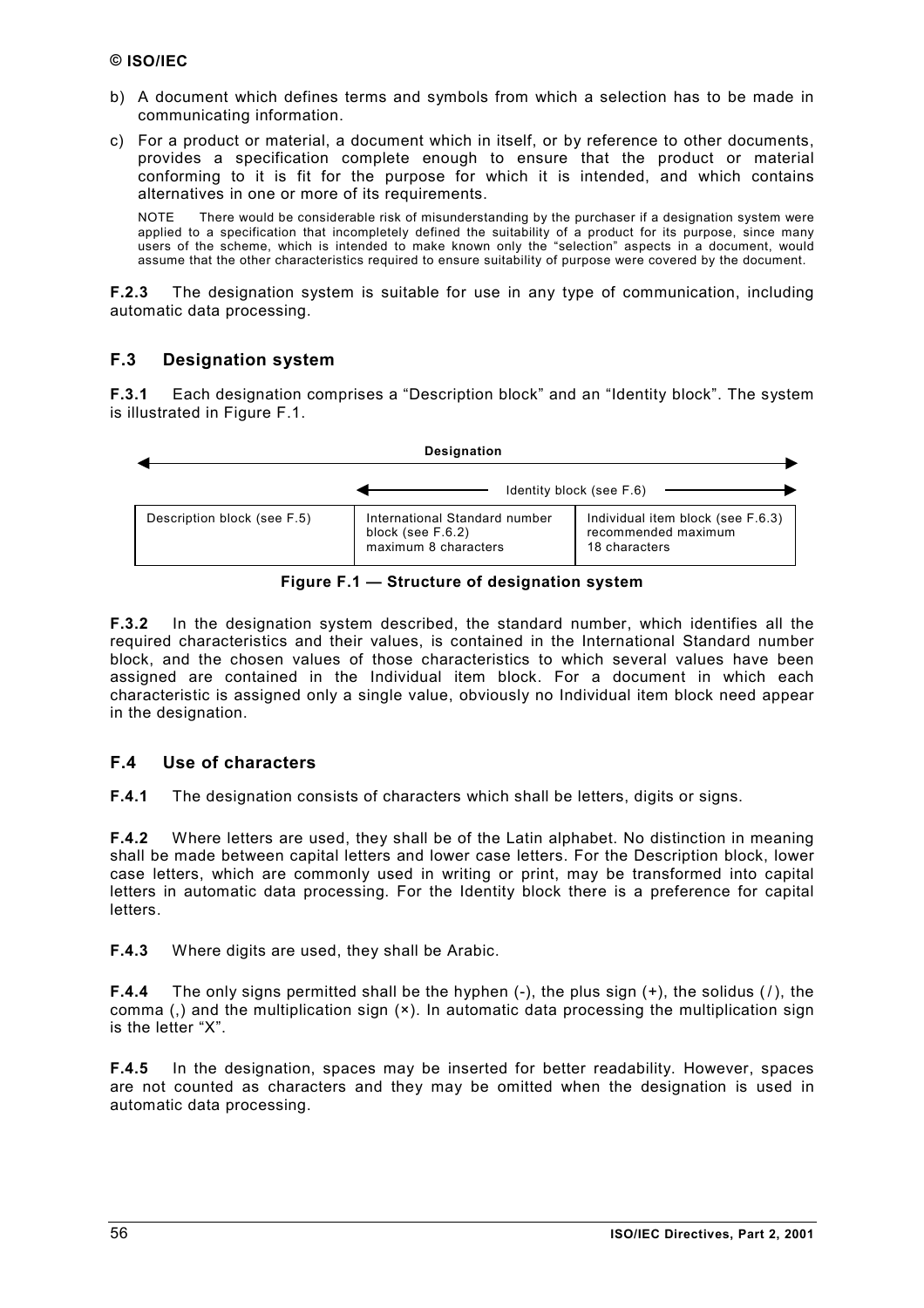## <span id="page-56-0"></span>**F.5 Description block**

A Description block shall be allotted to the standardized item by the committee responsible. This Description block shall be as short as possible and is preferably taken from the subject classification of the document (e.g. keywords, International Classification for Standards): that description which best characterizes the standardized item. When referring to the document, the use of the Description block is optional but when used it shall be placed in front of the International Standard number block.

## **F.6 Identity block**

## **F.6.1 General**

The Identity block shall be composed in such a way that it designates the standardized item unambiguously. It consists of two consecutive blocks of characters:

- the International Standard number block, comprising a maximum of 8 characters (the letters "ISO" or "IEC" plus a maximum of 5 digits);
- the Individual item block (digits, letters, signs), comprising a recommended maximum of 18 characters.

In order to mark the division between the International Standard number block and the Individual item block, a hyphen (-) shall be the first character of the Individual item block.

#### **F.6.2 International Standard number block**

**F.6.2.1** The International Standard number block shall be as short as possible, for example ISO 1 in the case of the first ISO standard. Spaces or zeros may be added when recording on machine-readable medium (for example "ISO 1" or "ISO 00001").

**F.6.2.2** If a document is being revised and the former edition contained a method for the designation of the standardized item, care shall be taken that the designation to be specified in the new edition cannot lead to confusion with any designation applied according to the former edition of the document. In general this requirement can easily be met and therefore it is not necessary to include the year of publication in the International Standard number block.

**F.6.2.3** The same applies in cases when amendments or other modifications are issued: they shall modify the designation of the standardized item accordingly.

**F.6.2.4** If the document consists of several parts issued and referred to individually, the number of the relevant part (or its code, if so required by the document) shall be indicated in the Individual item block, immediately after the hyphen.

#### **F.6.3 Individual item block**

**F.6.3.1** The Individual item block shall also be as short as possible and constructed to serve the purpose of the designation in the best way possible in the view of the committee which prepared the document.

**F.6.3.2** In order to allow an unambiguous coding of the designatory items, which, for certain products such as chemicals, plastics and rubber, may still be numerous in spite of selections, the Individual item block may be further subdivided into several Data blocks each containing specific information represented by a code (see F.6.3.3). These blocks shall be separated from each other by a separator, for example a hyphen. The meaning of the codes contained therein shall be bound by their position. One or more Data blocks, therefore, can be suppressed but the empty space shall be indicated by doubling the separators.

**F.6.3.3** The most important parameters shall appear first. Entries in plain language (for example "wool") shall not be used as part of the Individual item block, as otherwise there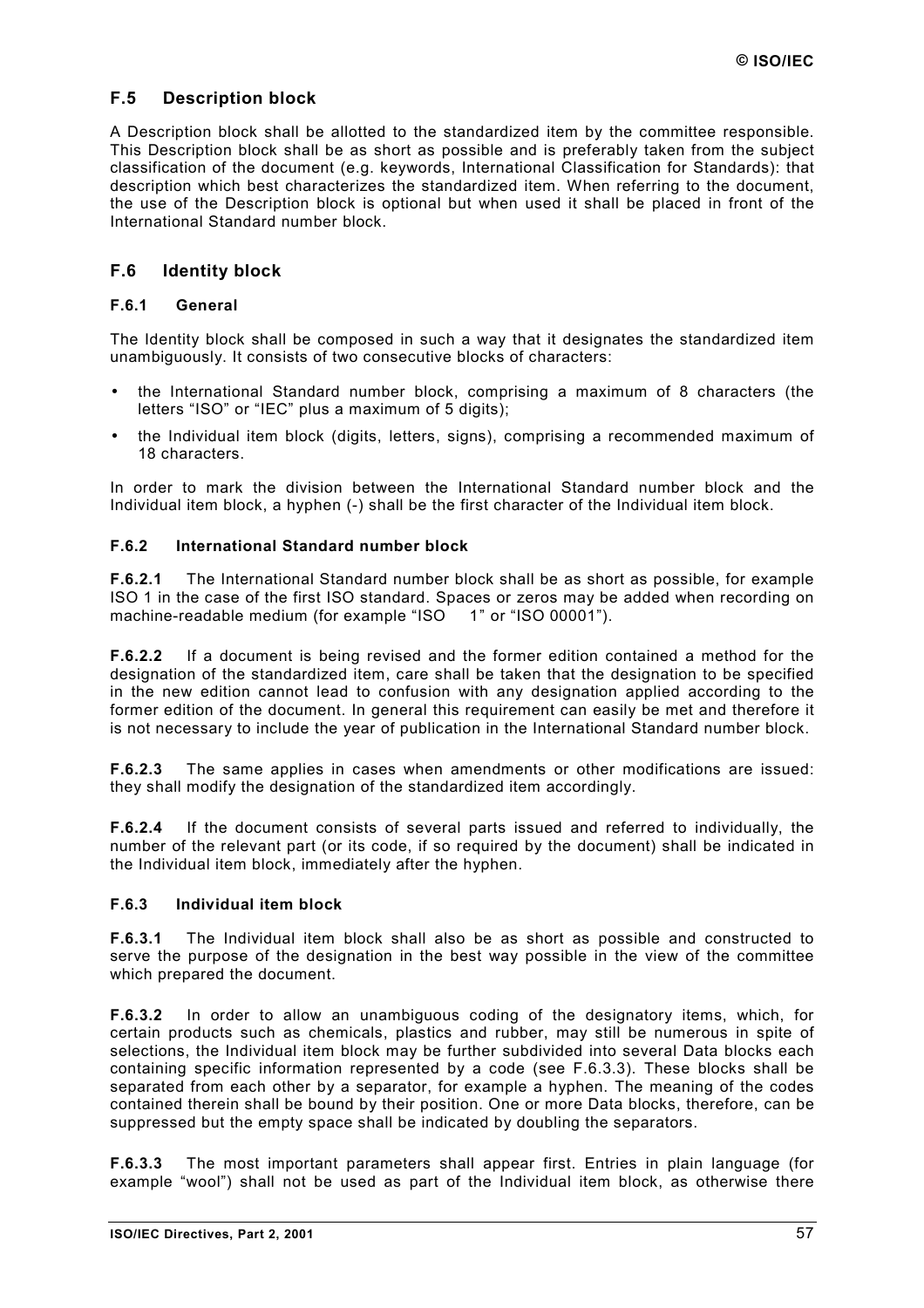<span id="page-57-0"></span>would be a need for translation; they shall, therefore, by replaced by coded entries. The key to such coded entries shall be provided in the document concerned.

**[F.6.3.](#page-56-0)4** In the Individual item block, where the use of the letters I and O could lead to confusion with the numerical digits "one" and "zero", they shall be avoided.

**[F.6.3.](#page-56-0)5** If the simplest way of enumerating the data required in the specification would require the use of a large number of characters (for example "1 500  $\times$  1 000  $\times$  15" contains 12 characters and covers only the aspect of size without even specifying the tolerances), a double coding can be used in which all possibilities of an aspect are enumerated and coded with one or more characters (for example  $1\,500 \times 1\,000 \times 15 = A$ ,  $1\,500 \times 2\,000 \times 20 = B$ , etc.).

**[F.6.3.](#page-56-0)6** If more than one document refers to a product, one of them shall be chosen as a basis in which the rules for the designation of the product (composed of the designation of the individual standardized items) are also laid down.

## **F.7 Examples**

**F.7.1** Examples for the designation of a short enclosed-scale thermometer for precision use according to ISO 656, graduation interval 0,2 °C, main scale 58 °C to 82 °C:

Thermometer ISO 656-EC-0,2-58-82

In this designation the elements have the following meaning:

- EC short enclosed-scale thermometer;
- 0,2 graduation interval =  $0.2 \degree$ C;
- 58-82 the range of the main scale is from 58 °C to 82 °C.

NOTE In this designation the letters "EC" could be omitted because ISO 656 refers only to short enclosed-scale thermometers.

**F.7.2** Example for the designation of a throwaway carbide indexable insert, according to ISO 883, triangular, with side clearance, tolerance class G (precision ground), nominal size 16,5 mm, thickness 3,18 mm, corner radius 0,8 mm, for rounded cutting edges, to be used for both left-hand and right-hand cutting (designation according to ISO 1832), for group of application P20 according to ISO 513:

#### Throwaway insert ISO 883-TPGN160308-EN-P20

In this designation the elements have the following meaning:

- T symbol for the shape (triangular);
- P symbol for the side clearance (the relief angle is identified as being 11°);
- G tolerance class G (tolerance  $\pm$  0,025 mm on the height of triangle and  $\pm$  0,13 mm on the thickness of the insert);
- N symbol for the special features  $(N = no$  special features);
- 16 symbol for the size (nominal size of triangle = 16,5 mm);
- 03 symbol for the thickness (3,18 mm);
- 08 symbol for the corner configuration (corner radius =  $0.8$  mm);
- E symbol for the cutting edge condition (rounded cutting edges);
- N symbol for the cutting direction (both left-hand and right-hand cutting);
- P20 symbol for the application of carbide (applicable for steel, steel castings, malleable cast iron with long chips).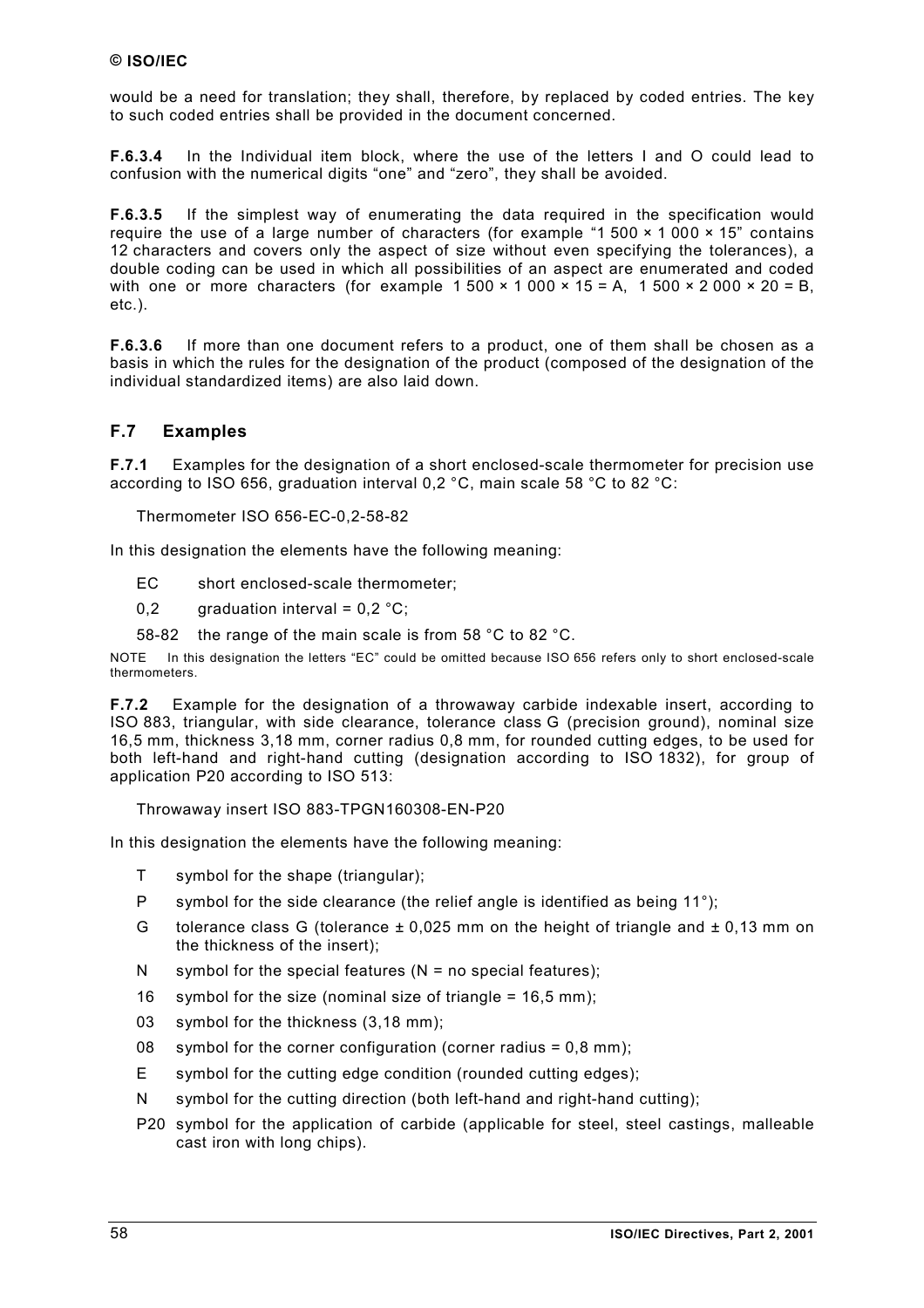<span id="page-58-0"></span>**[F.7.](#page-57-0)3** Example for the designation of a slotted pan head screw with thread M5, nominal length 20 mm, product grade A, property class 4.8, according to ISO 1580:

Slotted pan screw ISO 1580-M5 × 20-4.8

This designation refers to ISO 1580 which is the International Standard in which the dimensions of the slotted pan head screws have been fixed and in which reference is made for the other characteristics of these screws to other standards as follows.

- a) The International Standard for the tolerances on metric screw thread (ISO 965-2) in which in turn reference is made to the International Standards for the basic data (ISO 965-1), the basic profile (ISO 68), the general plan (ISO 261) and the gauging (ISO 1502). The element "M5" of the designation determines which data of these standards are relevant for the designated screw, on the assumption that the relevant screw thread tolerance class is fixed in the standard mentioned under b).
- b) The International Standard for the tolerances (ISO 4759-1) on the dimensions and other features of the screws, which makes use of the symbols for limits and fits (ISO 286-1), for tolerances of form and position (ISO 1101), for tolerances of screw thread (ISO 965-3), and for surface roughness (ISO 468 and others). The relevant product grade (A) is fixed in ISO 1580 for the screw in question. It would be redundant to mention the product grade A in the designation because in ISO 1580 only one product grade is indicated.
- c) The International Standard for the mechanical properties of fasteners (ISO 898-1), in which in turn reference is made to International Standards for the tensile test of steel (ISO 6892), for hardness tests (ISO 6506 and ISO 6508) and for the impact test (ISO 83). The element "4.8" of the designation is sufficient to determine which data of the document are relevant.

With the relatively short designation the screw in question is defined completely, although several International Standards are involved.

**[F.7.](#page-57-0)4** Example for the designation of the determination of ethyl ether soluble matter in plasticized cellulose acetate, procedure A:

Test method, cellulose acetate ISO 1875-A

#### **F.8 National implementation**

**F.8.1** National implementation of the international designation system is applicable only when an International Standard is adopted as a national standard without change.

**F.8.2** In national implementation of International Standards, the international designation shall be used without change. However, the national standard identification may be inserted between the Description block and the International Standard number block.

EXAMPLE If the international designation of a screw is:

Slotted pan screw ISO 1580-M5 × 20-4.8

its national designation may be

Slotted pan screw VN 4183-ISO 1580-M5 × 20-4.8

if VN 4183 is the identification of the national standard corresponding to ISO 1580 which has been adopted without change.

Another possibility for a national designation would be:

Flachkopfschraube mit Schlitz OENORM ISO 1580-M5 × 20-4.8

if "OENORM ISO 1580" is the identification of the national standard corresponding to ISO 1580 which has been adopted without change.

**F.8.3** If an individual item is standardized nationally and that item is identical to an item specified in a corresponding, but not identical, International Standard, it is permitted to use the international designation of the standardized item for that particular item.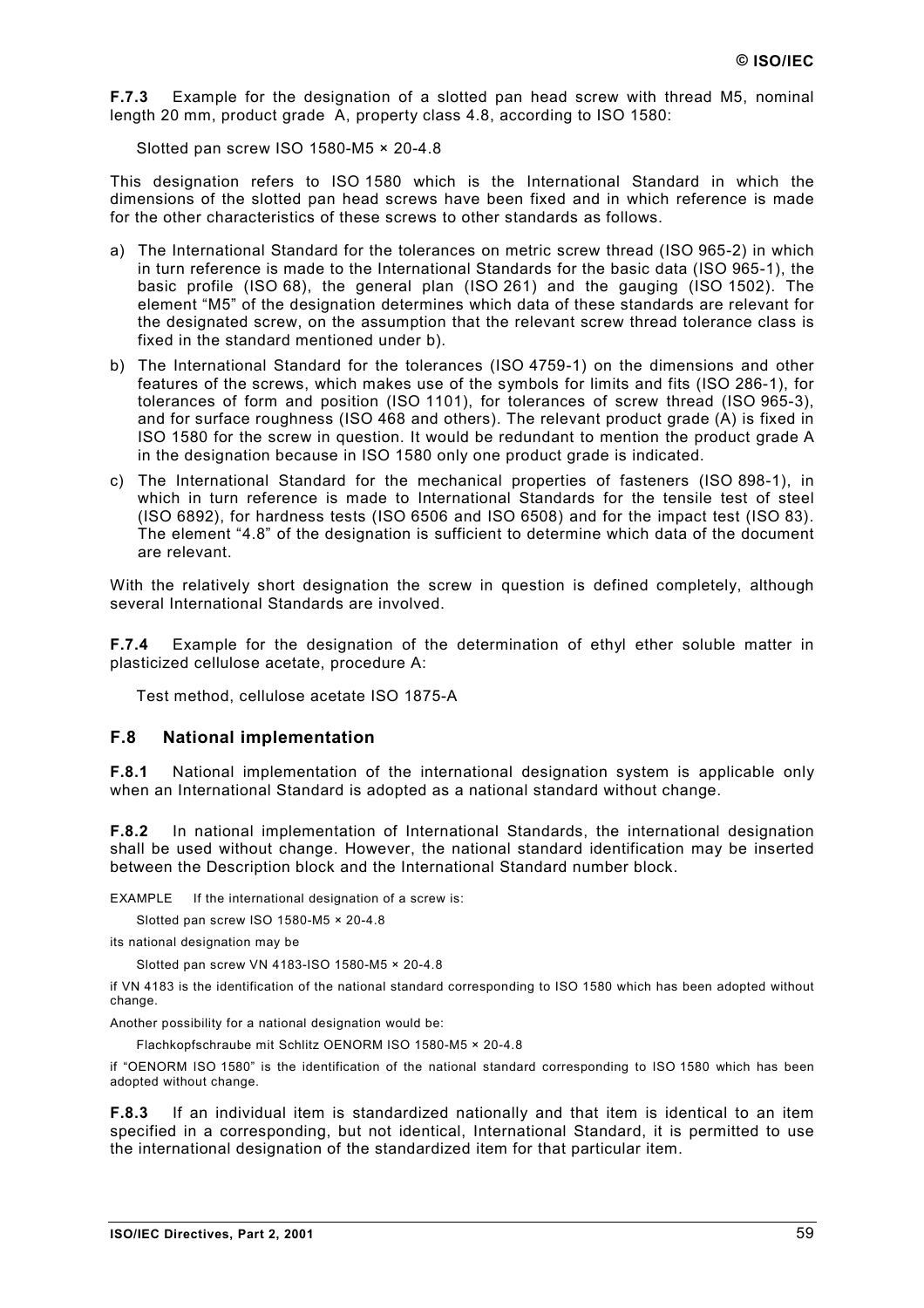If an individual item is standardized nationally and that item corresponds but is not identical to the item in a corresponding International Standard, the national designation of the standardized item shall not include reference to the International Standard.

In accordance with the principle in ISO/IEC Guide 21, a national standard may only use the international standard identification in its own identifier if it is identical with that International Standard.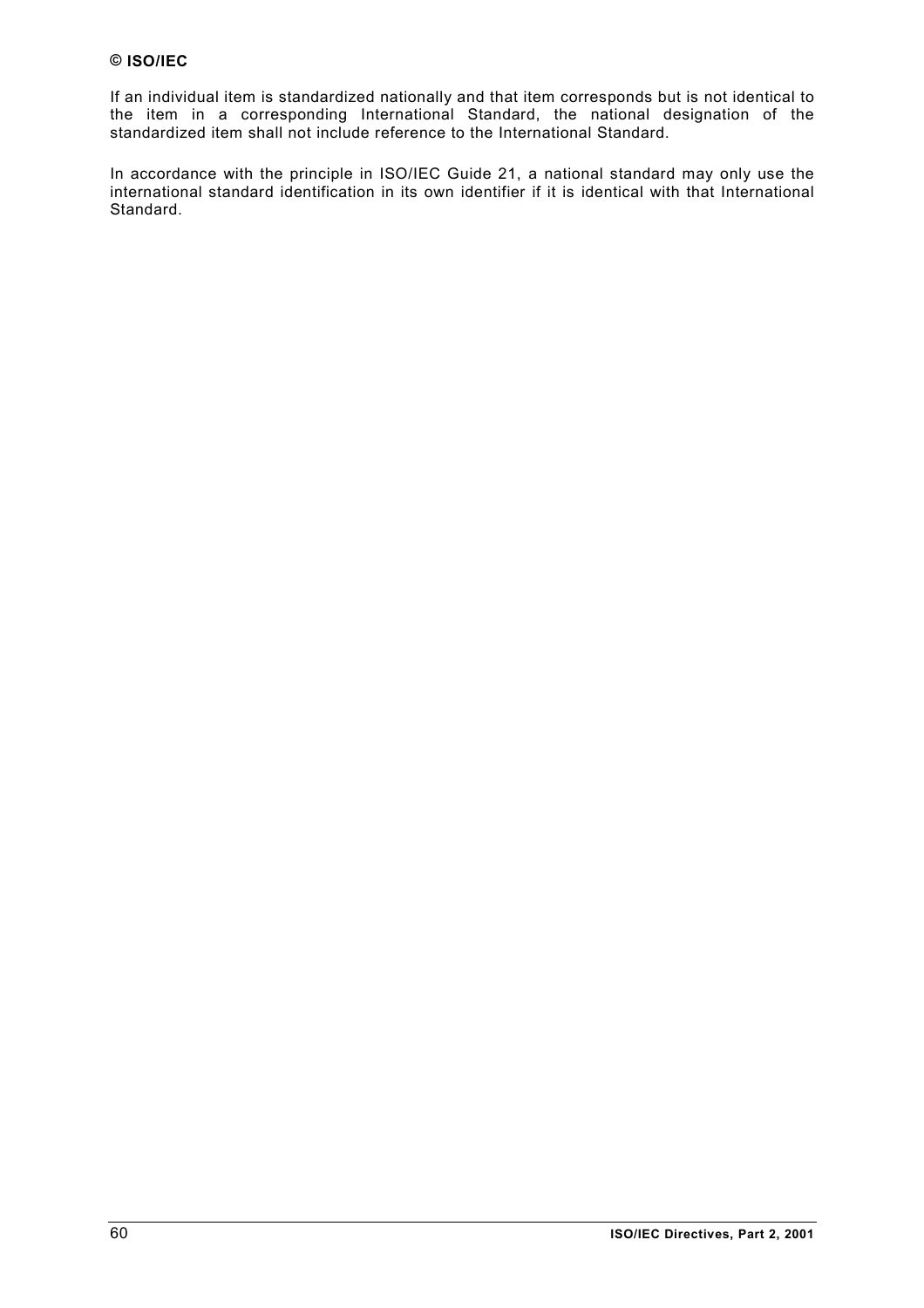## **Annex G**  (normative) **Verbal forms for the expression of provisions**

<span id="page-60-0"></span>NOTE Only singular forms are shown.

The verbal forms shown in Table G.1 shall be used to indicate requirements strictly to be followed in order to conform to the document and from which no deviation is permitted.

| Verbal form                                                                                                                                                    | Equivalent expressions for use in exceptional cases<br>(see 6.6.1.3)                  |
|----------------------------------------------------------------------------------------------------------------------------------------------------------------|---------------------------------------------------------------------------------------|
| shall                                                                                                                                                          | is to                                                                                 |
|                                                                                                                                                                | is required to                                                                        |
|                                                                                                                                                                | it is required that                                                                   |
|                                                                                                                                                                | has to                                                                                |
|                                                                                                                                                                | only  is permitted                                                                    |
|                                                                                                                                                                | it is necessary                                                                       |
| shall not                                                                                                                                                      | is not allowed [permitted] [acceptable] [permissible]                                 |
|                                                                                                                                                                | is required to be not                                                                 |
|                                                                                                                                                                | is required that  be not                                                              |
|                                                                                                                                                                | is not to be                                                                          |
| Do not use "must" as an alternative for "shall". (This will avoid any confusion<br>between the requirements of a document and external statutory obligations.) |                                                                                       |
|                                                                                                                                                                | Do not use "may not" instead of "shall not" to express a prohibition.                 |
| method, use the imperative mood in English.                                                                                                                    | To express a direct instruction, for example referring to steps to be taken in a test |
| <b>EXAMPLE</b>                                                                                                                                                 | "Switch on the recorder."                                                             |

## **Table G.1 — Requirement**

The verbal forms shown in Table G.2 shall be used to indicate that among several possibilities one is recommended as particularly suitable, without mentioning or excluding others, or that a certain course of action is preferred but not necessarily required, or that (in the negative form) a certain possibility or course of action is deprecated but not prohibited.

| Verbal form                                      | Equivalent expressions for use in exceptional cases<br>(see 6.6.1.3) |
|--------------------------------------------------|----------------------------------------------------------------------|
| should                                           | it is recommended that                                               |
|                                                  | ought to                                                             |
| should not                                       | it is not recommended that                                           |
|                                                  | ought not to                                                         |
| In French, do not use "devrait" in this context. |                                                                      |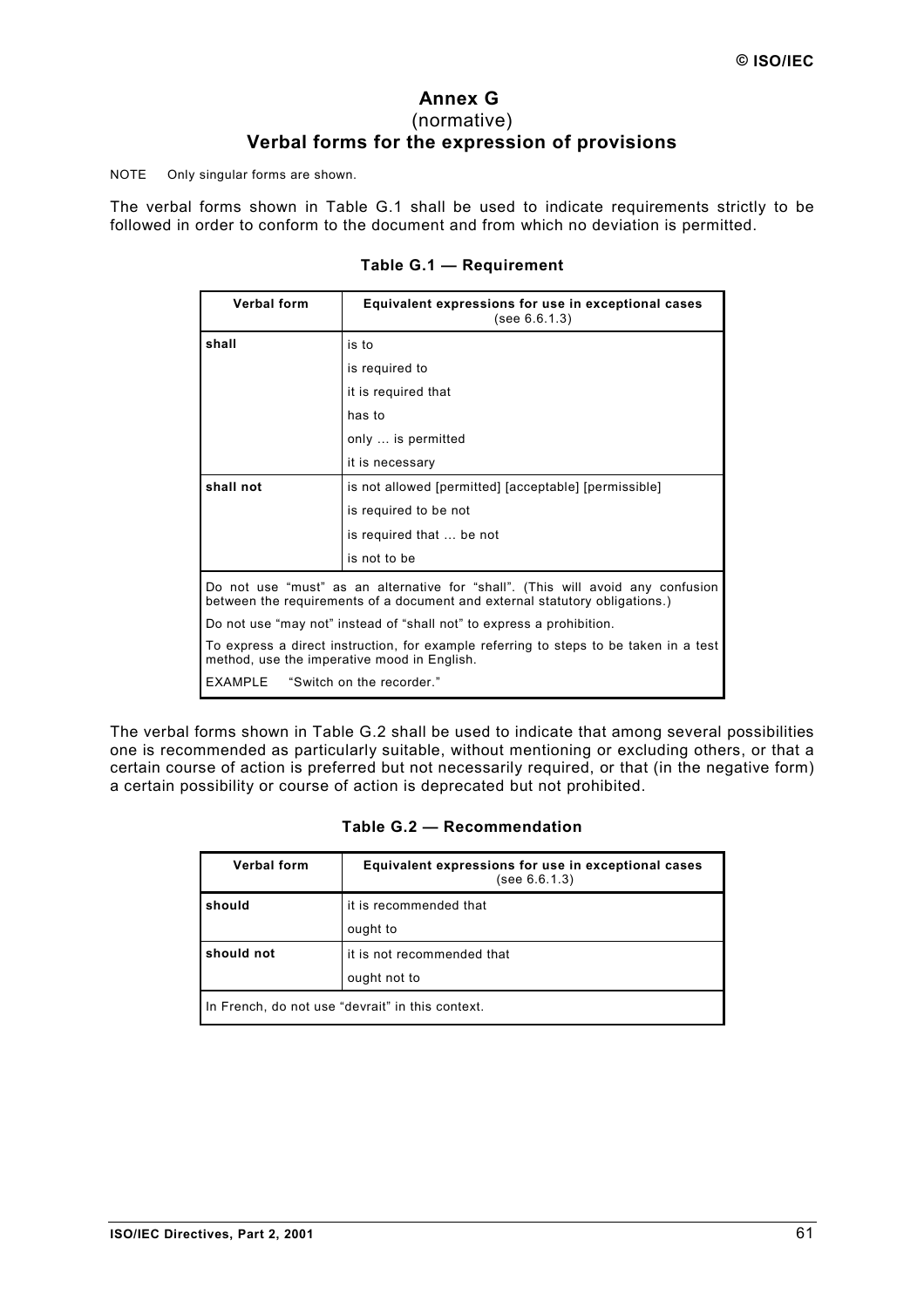<span id="page-61-0"></span>The verbal forms shown in Table G.3 shall be used to indicate a course of action permissible within the limits of the document.

| <b>Verbal form</b>                                                                                                                                                                               | Equivalent expressions for use in exceptional cases<br>(see 6.6.1.3) |  |
|--------------------------------------------------------------------------------------------------------------------------------------------------------------------------------------------------|----------------------------------------------------------------------|--|
| may                                                                                                                                                                                              | is permitted                                                         |  |
|                                                                                                                                                                                                  | is allowed                                                           |  |
|                                                                                                                                                                                                  | is permissible                                                       |  |
| need not                                                                                                                                                                                         | it is not required that                                              |  |
|                                                                                                                                                                                                  | no  is required                                                      |  |
| Do not use "possible" or "impossible" in this context.                                                                                                                                           |                                                                      |  |
| Do not use "can" instead of "may" in this context.                                                                                                                                               |                                                                      |  |
| "May" signifies permission expressed by the document, whereas "can"<br>NOTE 1<br>refers to the ability of a user of the document or to a possibility open to him/her.                            |                                                                      |  |
| NOTE 2<br>The French verb "pouvoir" can indicate both permission and possibility.<br>For clarity, the use of other expressions is advisable if otherwise there is a risk of<br>misunderstanding. |                                                                      |  |

| Table G.3 - Permission |  |  |  |
|------------------------|--|--|--|
|------------------------|--|--|--|

The verbal forms shown in Table G.4 shall be used for statements of possibility and capability, whether material, physical or causal.

| <b>Verbal form</b>                             | Equivalent expressions for use in exceptional cases<br>(see 6.6.1.3) |
|------------------------------------------------|----------------------------------------------------------------------|
| can                                            | be able to                                                           |
|                                                | there is a possibility of                                            |
|                                                | it is possible to                                                    |
| cannot                                         | be unable to                                                         |
|                                                | there is no possibility of                                           |
|                                                | it is not possible to                                                |
| <b>NOTE</b><br>See Notes 1 and 2 to Table G.3. |                                                                      |

**Table G.4 — Possibility and capability**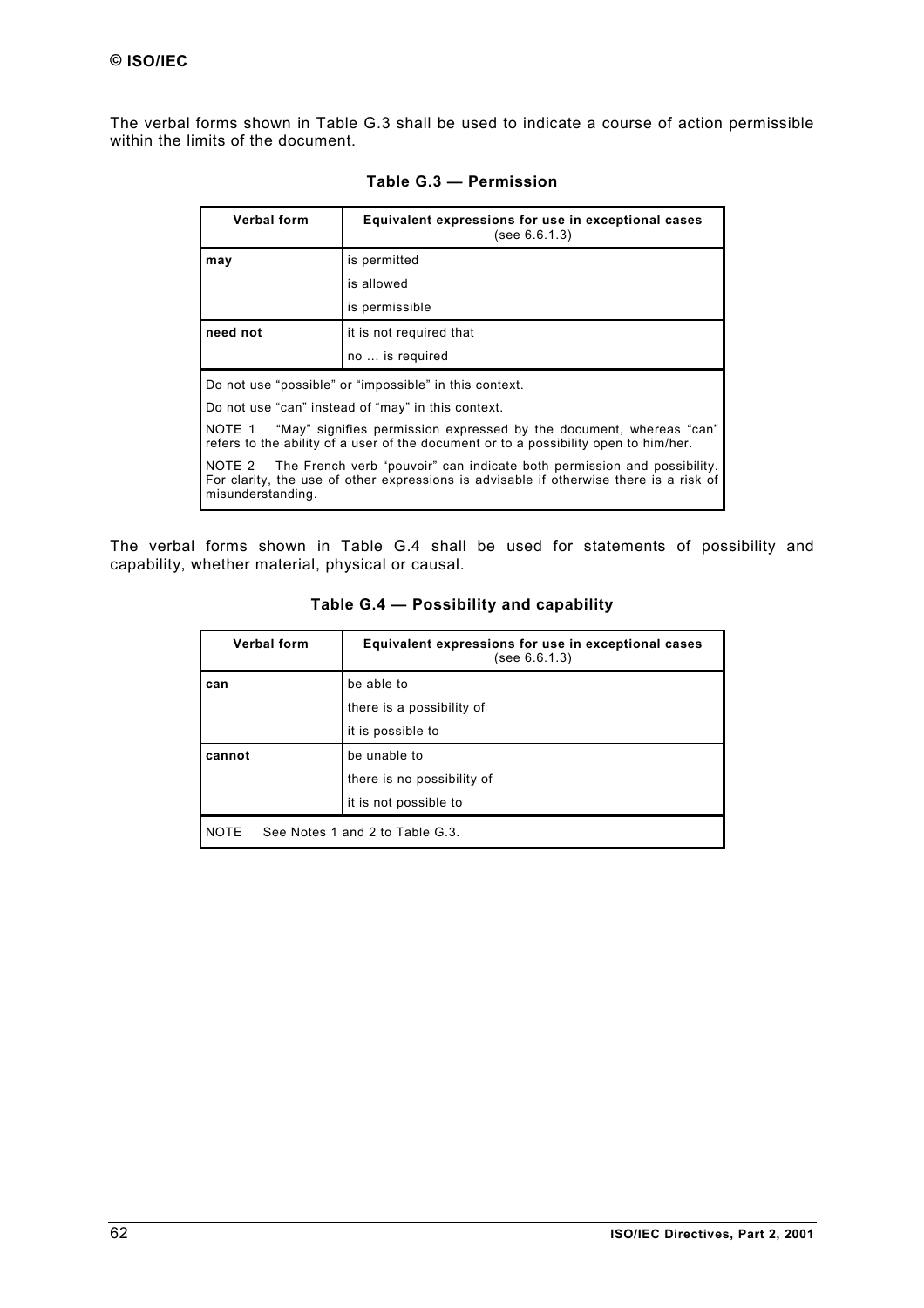## **Annex H**  (normative) **Patent rights**

<span id="page-62-0"></span>**H.1** All drafts submitted for comment shall include on the cover page the following text:

"Recipients of this draft are invited to submit, with their comments, notification of any relevant patent rights of which they are aware and to provide supporting documentation."

**H.2** A published document for which no patent rights are identified during the preparation thereof, shall contain the following notice in the foreword:

"Attention is drawn to the possibility that some of the elements of this document may be the subject of patent rights. ISO [and/or] IEC shall not be held responsible for identifying any or all such patent rights."

**H.3** A published document for which patent rights have been identified during the preparation thereof, shall include the following notice in the introduction:

"The International Organization for Standardization (ISO) [and/or] International Electrotechnical Commission (IEC) draws attention to the fact that it is claimed that compliance with this document may involve the use of a patent concerning (…subject matter…) given in (…subclause…).

ISO [and/or] IEC take[s] no position concerning the evidence, validity and scope of this patent right.

The holder of this patent right has assured the ISO [and/or] IEC that he/she is willing to negotiate licences under reasonable and non-discriminatory terms and conditions with applicants throughout the world. In this respect, the statement of the holder of this patent right is registered with ISO [and/or] IEC. Information may be obtained from:

... name of holder of patent right …

... address ...

Attention is drawn to the possibility that some of the elements of this document may be the subject of patent rights other than those identified above. ISO [and/or] IEC shall not be held responsible for identifying any or all such patent rights."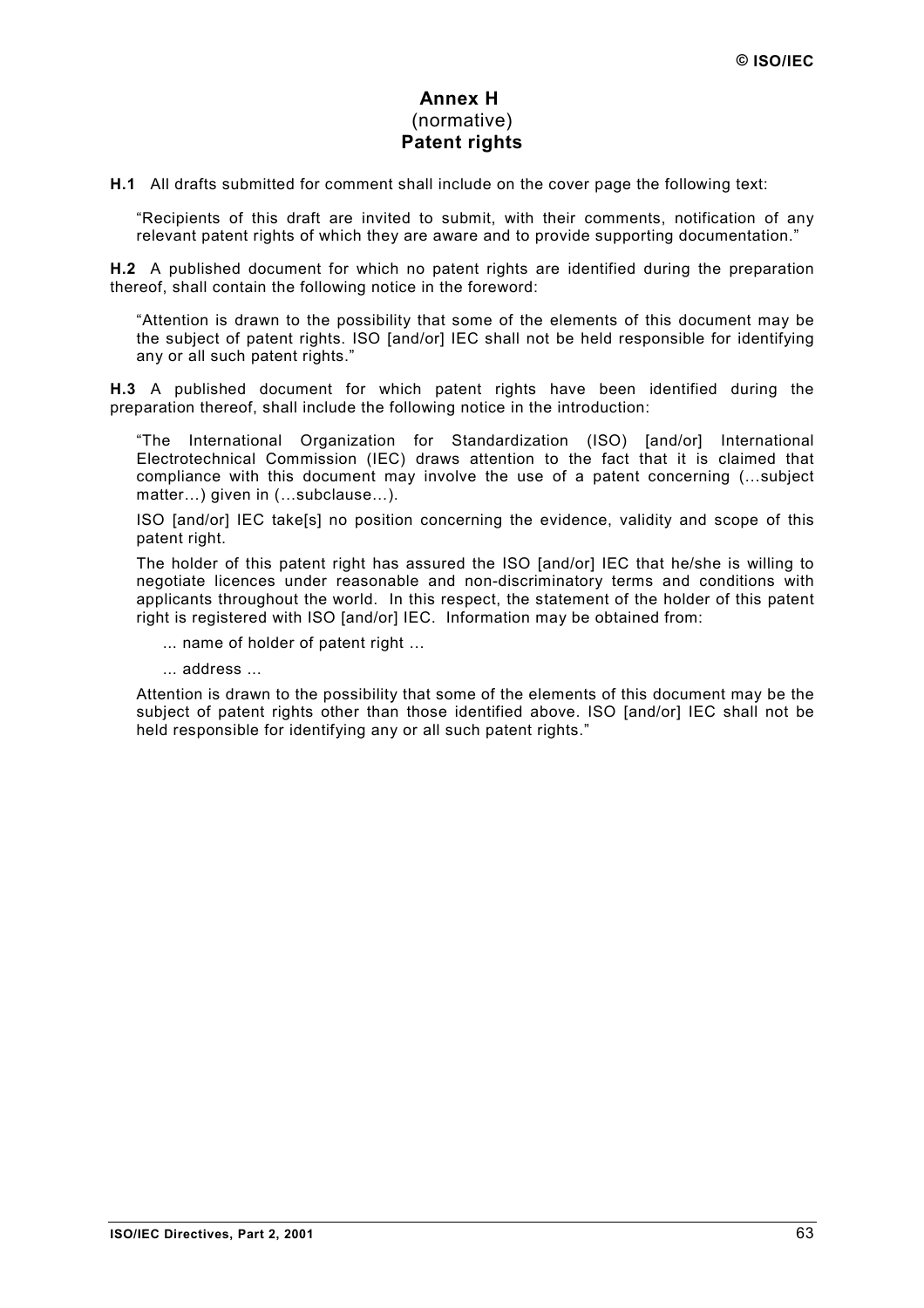## **Annex I**  (informative) **Quantities and units**

<span id="page-63-0"></span>This list comprises provisions that are specified elsewhere in the ISO/IEC Directives, or in the particular International Standards dealing with quantities and units.

- a) The decimal sign shall be a comma.
- b) International Standards shall use only
	- $\sim$  SI units, as given in the various parts of [ISO 31;](http://isotc.iso.ch/livelink/livelink?func=ll&objId=1012703&objAction=browse&sort=-modifydate/en)
	- $-$  a few additional units used with the SI, namely minute (min), hour (h), day (d), degree (°), minute (′), second (″), litre (l), tonne (t), electronvolt (eV) and unified atomic mass unit (u), as shown in  $ISO$  31-0:1992. Tables 5 and 6:
	- the units neper (Np), bel (B), sone, phon and octave, which are also given in [ISO 31;](http://isotc.iso.ch/livelink/livelink?func=ll&objId=1012703&objAction=browse&sort=-modifydate/en)
	- the units baud (Bd), bit (bit), octet (o), byte (B), erlang (E), hartley (Hart), natural unit of information (nat), shannon (Sh), and var (var), which are given in [IEC 60027](http://www.iec.ch/cgi-bin/procgi.pl/www/iecwww.p?wwwlang=E&wwwprog=sea22.p&search=iecnumber&header=IEC&pubno=60027&part=&se=&number=&searchfor=&ics=) for use in electrical technology and information technology.

NOTE For consistency, in International Standards only the symbol "l" as shown above is used for litre, although the symbol "L" is also given in ISO 31.

- c) Do not mix symbols and names of units. Write, for example, either "kilometres per hour" or "km/h", and not "km per hour" or "kilometres/hour".
- d) Combine numerical values written in figures with unit symbols, e.g. "5 m". Avoid such combinations as "five m" and "5 metres". There shall be a space between the numerical value and the unit symbol except in the case of superscript-type unit symbols used for plane angle, e.g. 5°6′7″. However, the degree should preferably be subdivided decimally.
- e) Do not use non-standardized abbreviated terms for units, such as "sec" (instead of "s" for seconds), "mins" (instead of "min" for minutes), "hrs" (instead of "h" for hours), "cc" (instead of "cm<sup>3</sup>" for cubic centimetres), "lit" (instead of "l" for litres), "amps" (instead of "A" for amperes), "rpm" (instead of "r/min" for revolutions per minute).
- f) Internationally standardized unit symbols shall not be modified by adding subscripts or other information. Write, for example,
	- " $U_{\text{max}}$  = 500 V" and not " $U$  = 500 V<sub>max</sub>"
	- "a mass fraction of 5 %" and not "5 % (*m*/*m*)"
	- "a volume fraction of 7 %" and not "7 % (*V*/*V*)"
	- (Remember that  $\% = 0.01$  and  $\% = 0.001$  are "pure" numbers.)
- g) Do not mix information with unit symbols. Write, for example, "the water content is 20 ml/kg" and not "20 ml  $H_2O/kg$ " or "20 ml of water/kg".
- h) Abbreviated terms such as "ppm", "pphm" and "ppb" shall not be used. They are language dependent, may be ambiguous and are not really needed since they only stand for numbers, which are always more clearly expressed by means of digits. Write, for example,

"the mass fraction is 4,2 µg/g" or "the mass fraction is 4,2  $\times$  10<sup>-6</sup>" and not "the mass fraction is 4,2 ppm"

"the relative uncertainty is 6,7  $\times$  10<sup>-12</sup>" and not "the relative uncertainty is 6,7 ppb"

- i) Unit symbols shall always be in roman type. Quantity symbols shall always be in italic type. Symbols representing numerical values shall be different from symbols representing the corresponding quantities.
- j) Equations between quantities are preferred to equations between numerical values.
- k) The quantity "weight" is a force (gravitational force) and is measured in newtons (N). The quantity "mass" is measured in kilograms (kg).
- l) Quotient quantities shall not contain the word "unit" in the denominator. For example, write "mass per length" or "lineic mass" and not "mass per unit length".